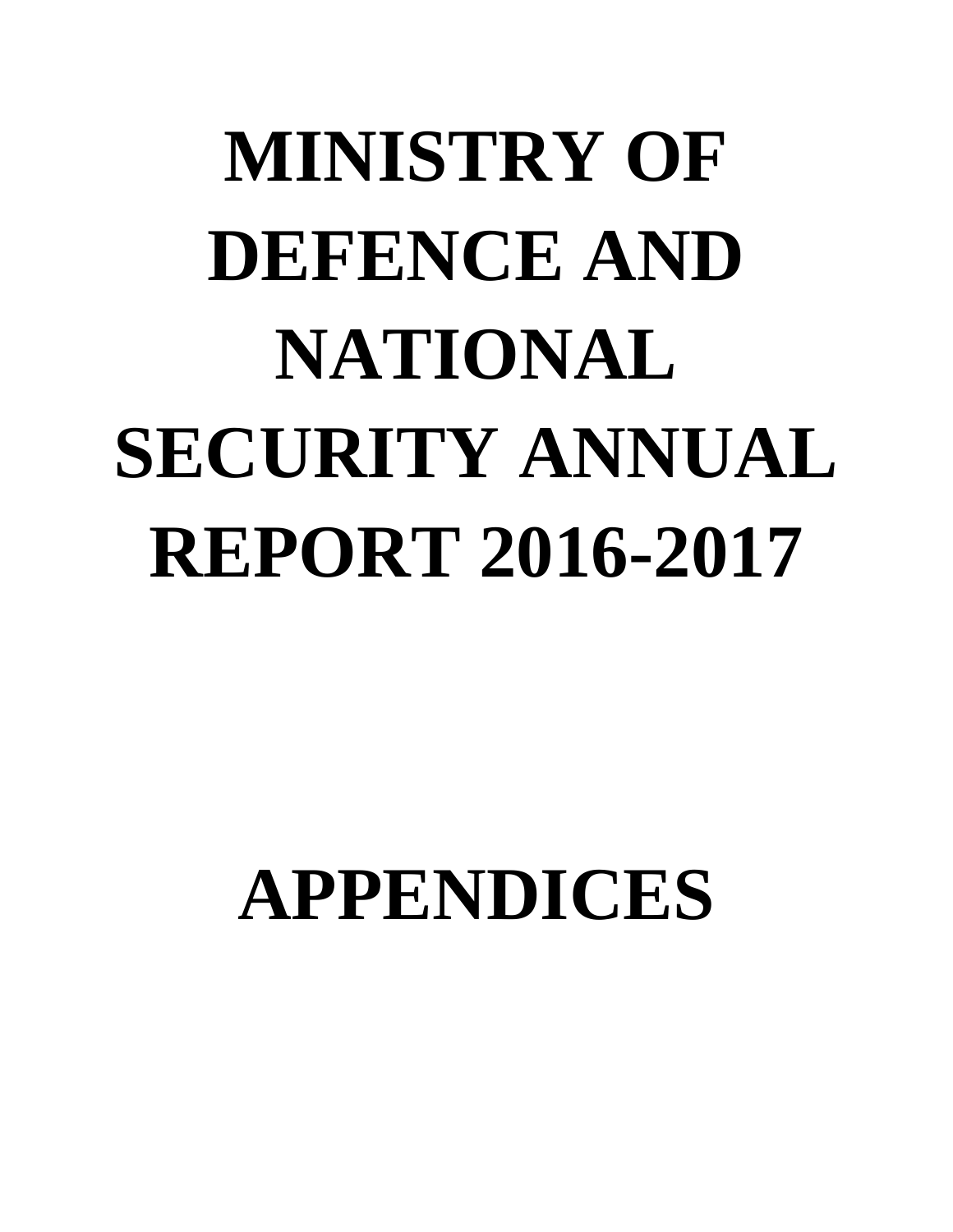**Presentation by the Ministry of Defence and National Security** 



## MINISTRY OF DEFENCE, NATIONAL SECURITY AND IMMIGRATION

## **ANNUAL REPORT 2016-2017**

#### PRESENTATION TO THE STANDING COMMITTEE ON FOREIGN AFFAIRS AND DEFENCE **02 MARCH, 2020**









## **SCOPE OF PRESENTATION**



- Role of the Ministry
- Legislations that governs the Ministry
- · Responses to 2016-2017 Annual Report:
	- 1. Responses to Substantive Questions
	- 2. Responses to SDGs Related Questions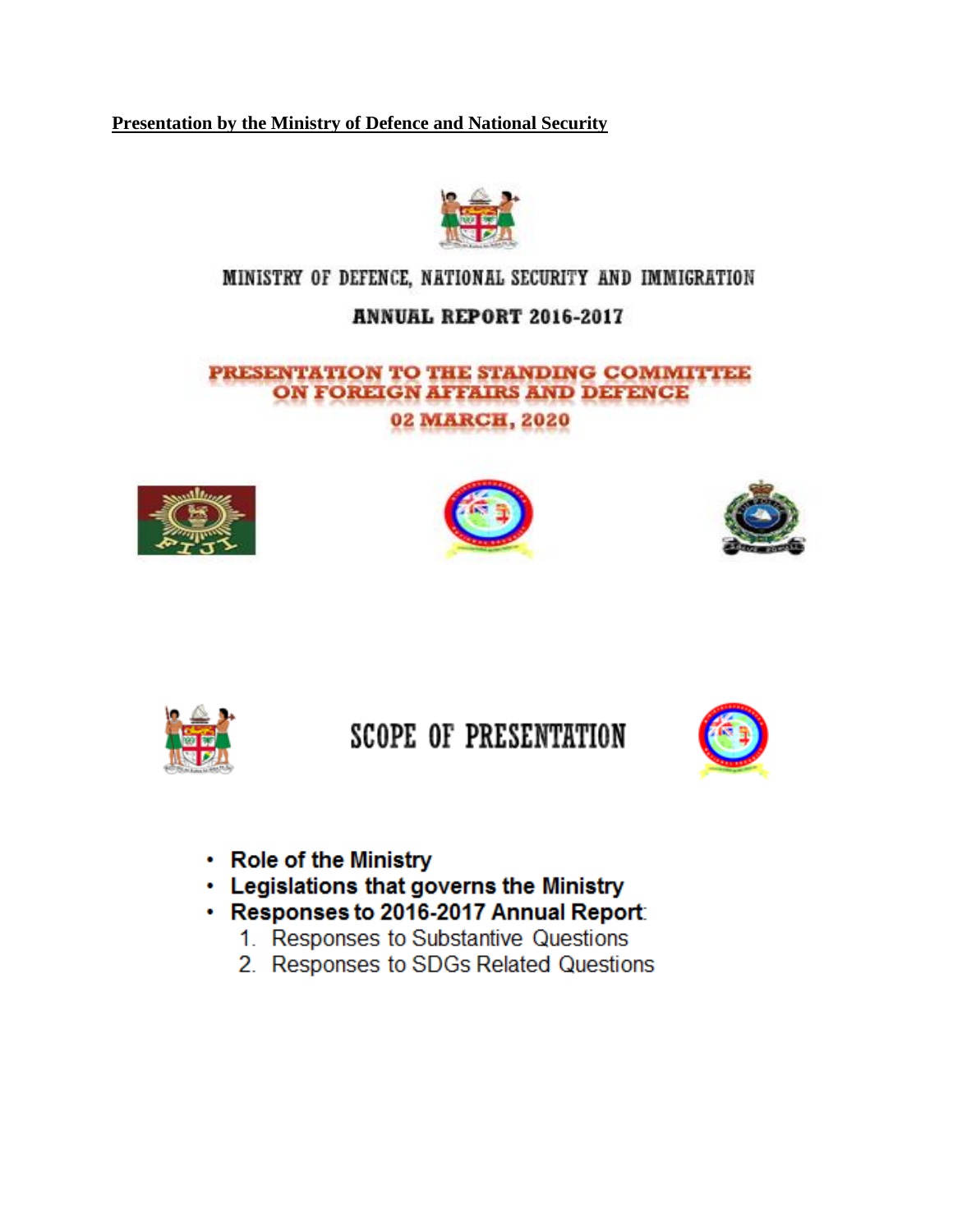

## MINISTRY OF DEFENCE AND NATIONAL SECURITY



- The Ministry of Defence and National Security is mandated by His Excellency, the President of Fiji, to provide a safe and secure environment that we can all live in peace and harmony in.
- The core responsibility of the Ministry is to manage the nation's security through the formulation and implementation of policy initiatives, programmes and projects on matters of defence, national security, and intelligence.



## LEGISLATION THAT GOVERNS THE MINISTRY



- 1) Anti-Personnel Mines Decree 2011
- 2) Arms and Ammunition Act 2003
- 3) Biological and Toxin **Weapons Decree 2011**
- 4) Chemical Weapons Conventions Act 2005
- 5) Geneva Conventions Promulgation 2007
- 6) Police Act (Cap. 85)
- 7) Public Order Act (Cap. 20)
- 8) Public Safety Act  $(Cap.19)$
- 9) Rehabilitation of Offenders Act 1997 (Irrelevant Convictions Act)
- 10) Republic of Fiji Military Forces Act (Cap.81)
- 11) Security Industry Act 2010
- 12) Visiting Forces Decree 1991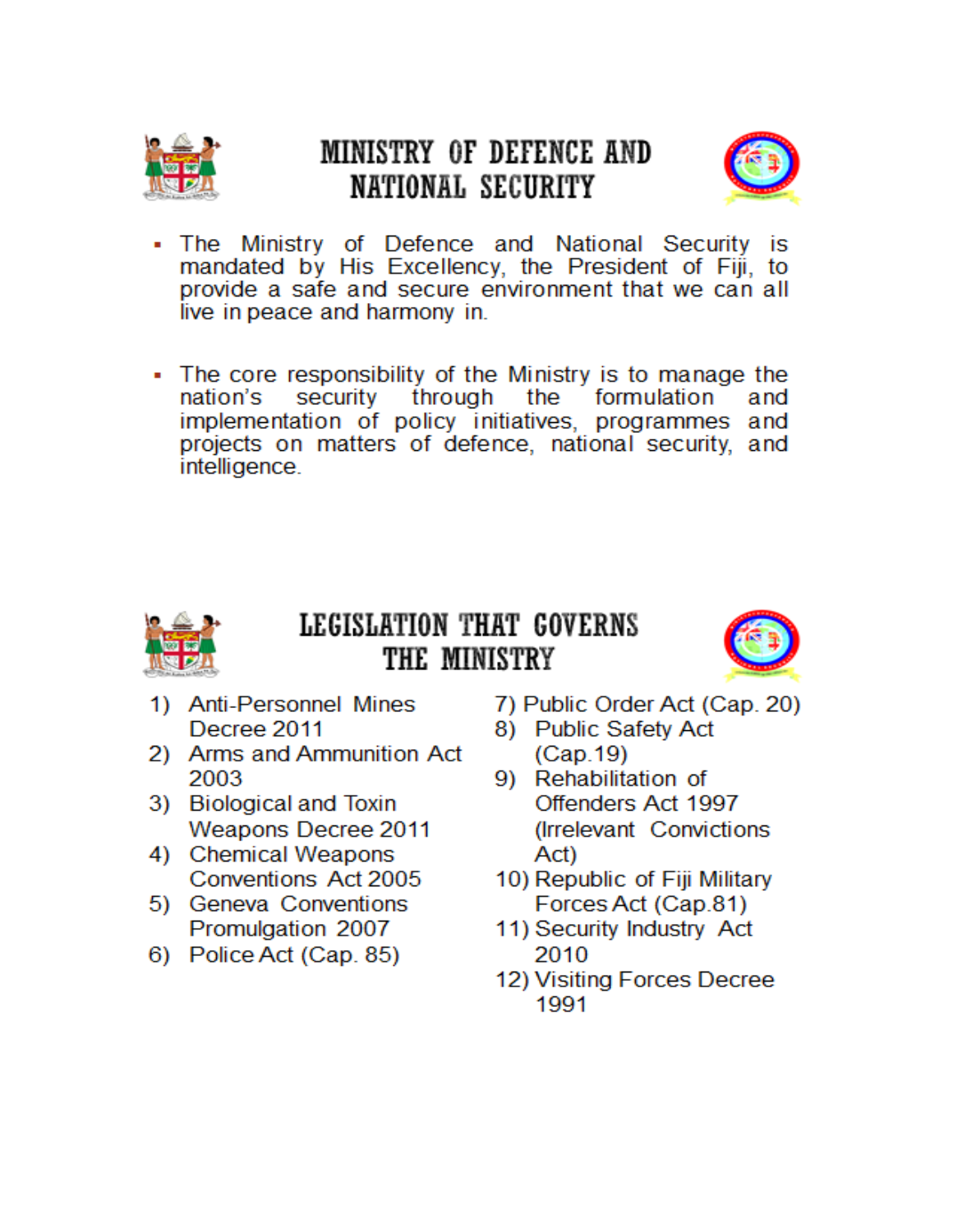

- •Corporate Service Division (CSD)
- -National Security Defence Review Secretariat (NSDR)
- -Security Forces Division (SFD)
- -Security Division (SD)
- -Department of Immigration (DOI)



## CORPORATE SERVICE DIVISION (CSD)



- Key Performance Indicators (KPI's) and measuring progress of Ministry's performance (Q1)
- Acting Appointments Update (Q5)
- Savings under Special Expenditure NSDR Vacant Posts  $(Q13)$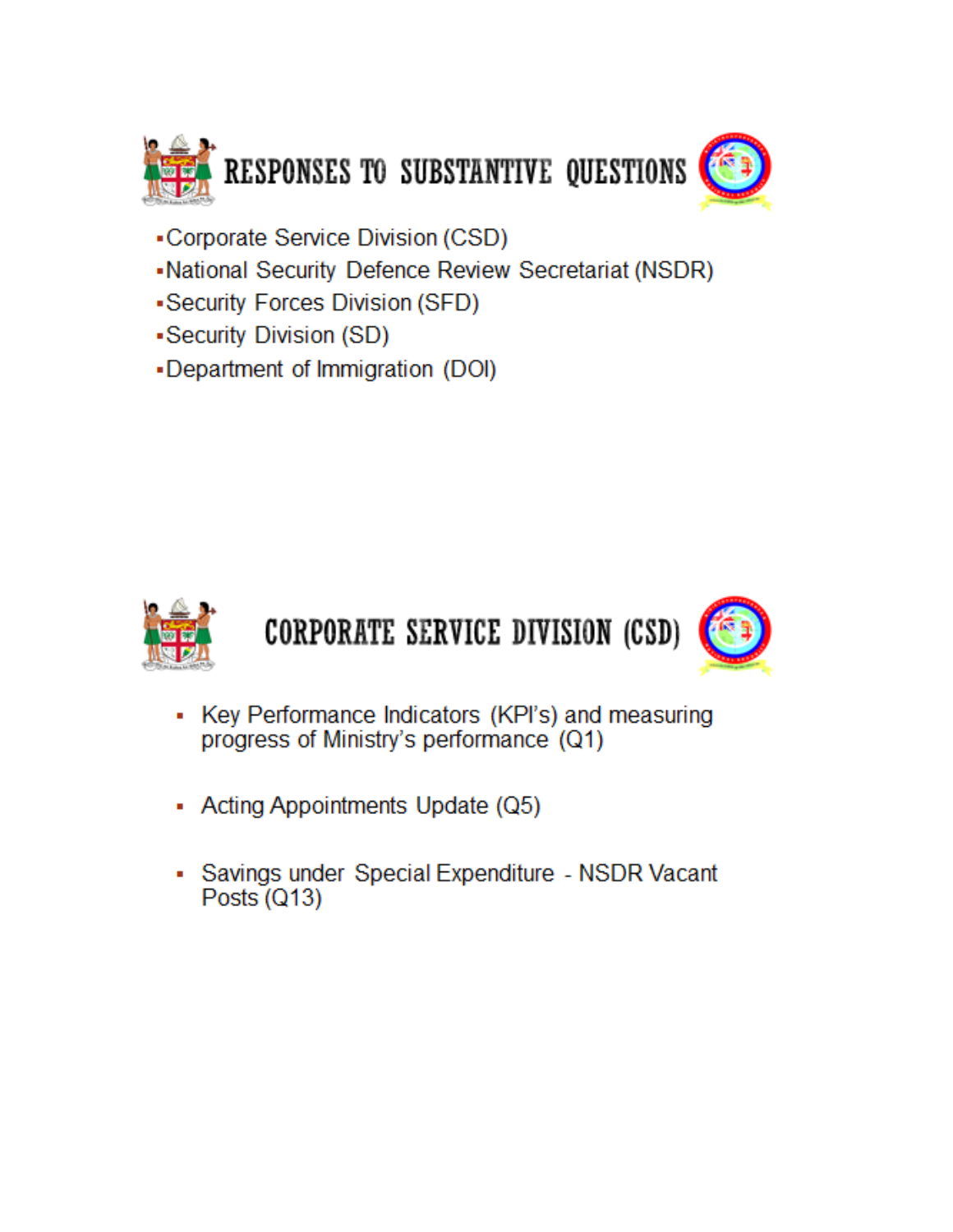

## SECURITY FORCES DIVISION



- Security Forces Capabilities for epidemics outbreak  $(Q4)$
- Legislation Update (Q8)
- Search and Rescue Claim Compensation (Q9)
- Cyber Security Platforms (Q10 a)
- 30Million RMB Donation (Q10 b)  $\blacksquare$
- Relocation of Naval Base Project (Q10 c)



## CRIME STATISTICS (Q3)



#### FPF Crime KPIs (2016-2019)

| 344                      |                                                                         | 2010        | 2017       | 2010   | 2011   |
|--------------------------|-------------------------------------------------------------------------|-------------|------------|--------|--------|
| п                        | Residence Connecti.<br>Cirieres by 1076                                 | 19,590      | 10,120     | 17,778 | 10,839 |
| ÷                        | <b>Realizes Testima</b><br>Crimes by 1076                               | 2,26%       | 2,000      | 2,279  | 2,723  |
|                          | <b>September Colores</b><br>against Wessex by<br>3000                   | 2.122       | 3,003      | 2,58%  | 2,710  |
| $\overline{\phantom{a}}$ | <b><i><u>Registrate Colomnia</u></i></b><br>against Children by<br>3000 | 1,110       | 1,000      | 1,000  | 1,141  |
|                          | No. of God sloves.<br>masses registered.                                | <b>BOLL</b> | <b>CED</b> | 1,000  | 1,222  |



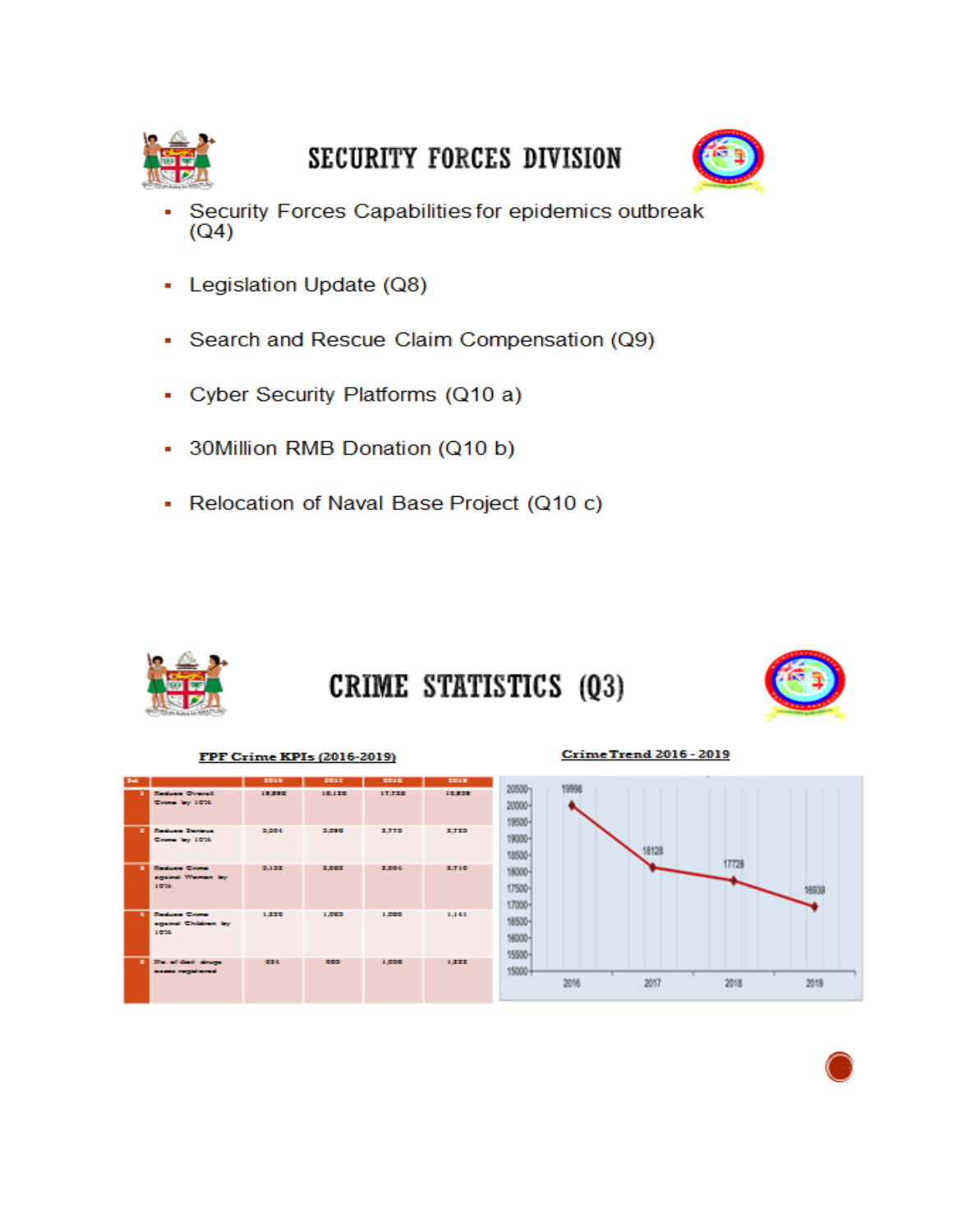

## **SECURITY DIVISION**



-Critical Infrastructure (Q2)



## NATIONAL SECURITY AND DEFENCE **REVIEW**



- NSDC COMPOSITION AND ACTIVITIES (Q6)
- NSS & WHITE PAPER UPDATE (Q7)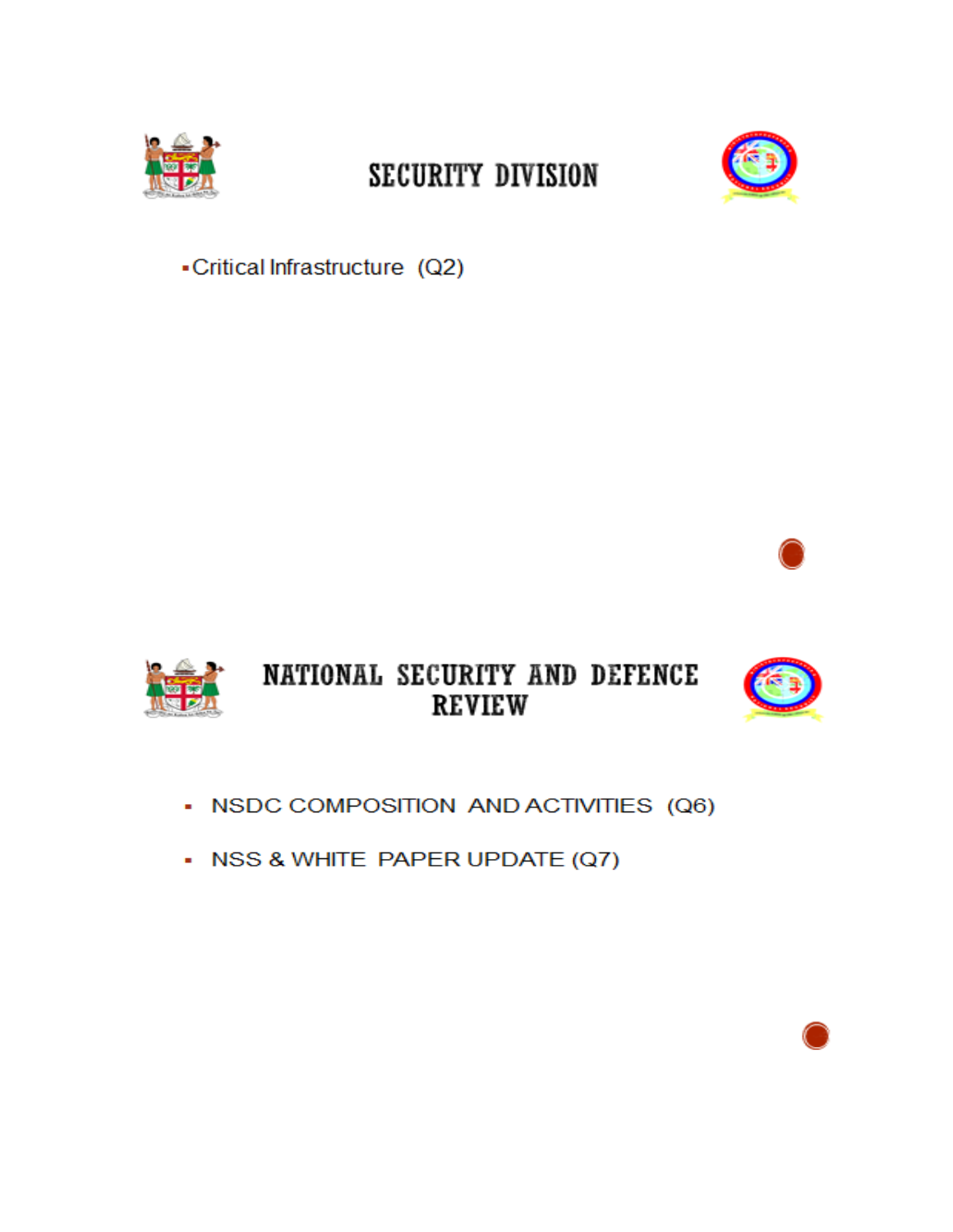



- IBMS and FMIS Genera ledger Variance (Q11)
- Work permit and Security Bond (Q12)





## RESPONSES TO SDG RELATED **QUESTIONS**



- Gender Statistics and women promotion (Q1) ٠
- Gender parity and UN Peacekeeping Contributions  $(Q2)$
- RFMF Annual Report (Q3)
- $\cdot$  SDG 16 (Q4)
- Sexual Harassment and Sexual Assault Complaints  $(Q5)$
- Psycho-social support (Q6)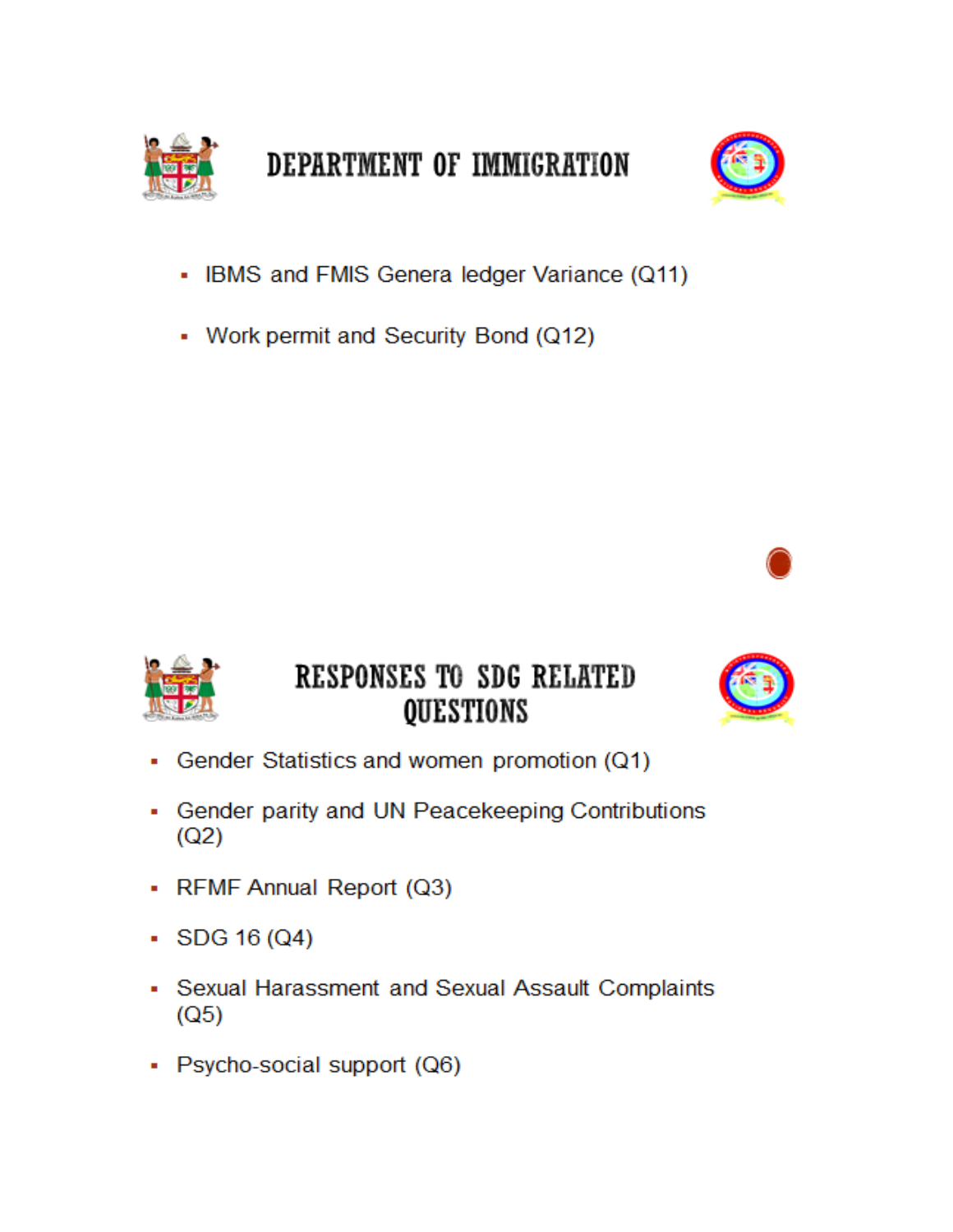**[VERBATIM REPORT]** 

**STANDING COMMITTEE ON** 

**FOREIGN AFFAIRS AND DEFENCE** 

**TREATY/CONVENTIONS** 

**1. Treaty on the Prohibition of Nuclear Weapons** 

**2. ILO Convention 190 - Violence and Harassment Convention 2019** 

**3. ILO Protocol 155 – Protocol of 2002 to the Occupational Safety and Health Convention 1981** 

**INSTITUTIONS: Ministry of Defence & National Security** 

**Republic of Fiji Military Forces (RFMF)** 

**Fiji Police Force (FPF)** 

**Fiji Corrections Service (FCS)** 

**VENUE: Big Committee Room (East Wing)** 

**DATE: Monday, 2nd March, 2020.**

**VERBATIM NOTES OF THE MEETING OF THE STANDING COMMITTEE ON FOREIGN AFFAIRS AND DEFENCE HELD AT THE COMMITTEE ROOM (WEST WING), PARLIAMENT PRECINCTS, GOVERNMENT BUILDINGS, ON MONDAY, 2ND MARCH, 2020 AT 1.35 P.M.** 

**Interviewee/Submittees: Ministry of Defence and National Security** 

**Department of Immigration** 

**Republic of the Fiji Military Forces** 

**Fiji Police Force** 

In Attendance: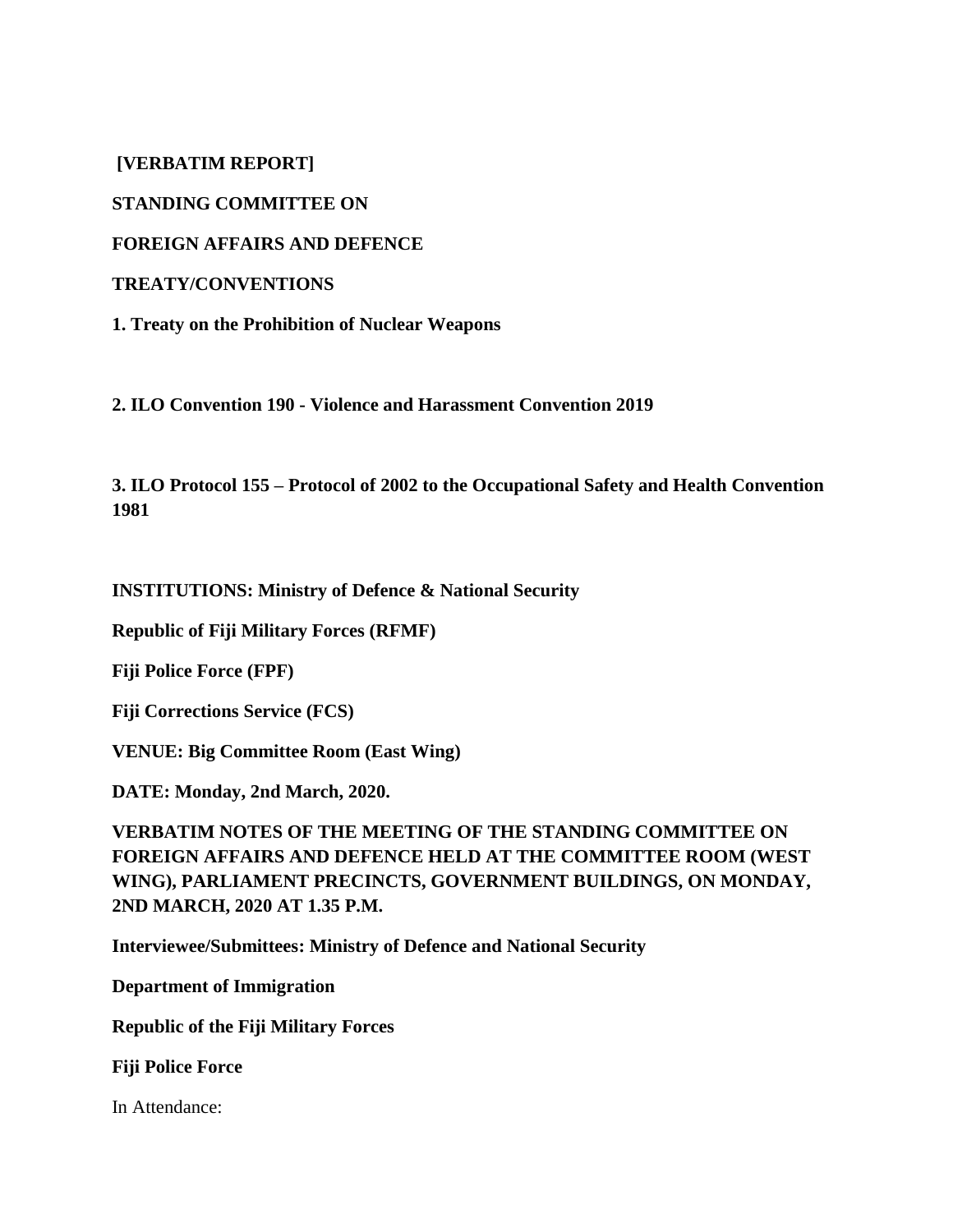#### **Ministry of Defence and National Security**

1. Mr. Manasa Lesuma - Permanent Secretary

- 2. Mr. Akuila Savu Director, Monitoring and Evaluation
- 3. Ms. Silina Cama Manager, Ministry of Defence and National Security
- 4. Mr. Joji Dumukoro Manager Police
- 5. Mr. Savenaca Raiwalui- Manager Corporate Services
- 6. Ms. Marica Rinakama Principle Administration Officer Administration &

Budget

- 7. Mr. Eroni Rokisi Senior Administration Officer Defence and Police
- 8. Mr. Lorima Sautu Administration Officer Defence and National Security

#### **Department of Immigration**

- 1. Ms. Litia Saumaka Acting Assistant Director
- 2. Mr. Umeshwar Ram Principal Accounts Officer

#### **Republic of Fiji Military Forces**

Captain John Fox - Chief of Staff

#### **Fiji Police Force**

SSP Aporosa Lutunauga - Senior Superintendent of Police, Director Planning

MR. CHAIRMAN.- Welcome Honourable Members, members of the public and the media, to today's Committee Meeting on livestream, those watching through the Parliamentary Channel and Walesi Platform and also on Facebook on the submission by the Ministry of Defence and National Security on the Ministry of Defence and National Security 2016-2017 Annual Report.

I take this opportunity to welcome the Officials from the Ministry of Defence and National Security, Permanent Secretary and your team, who have agreed to appear before today's Committee hearing.

Please, be advised that the Meeting is open to the public and media and any sensitive information concerning this review that cannot be disclosed in public, can be provided to the Committee either in private or in writing.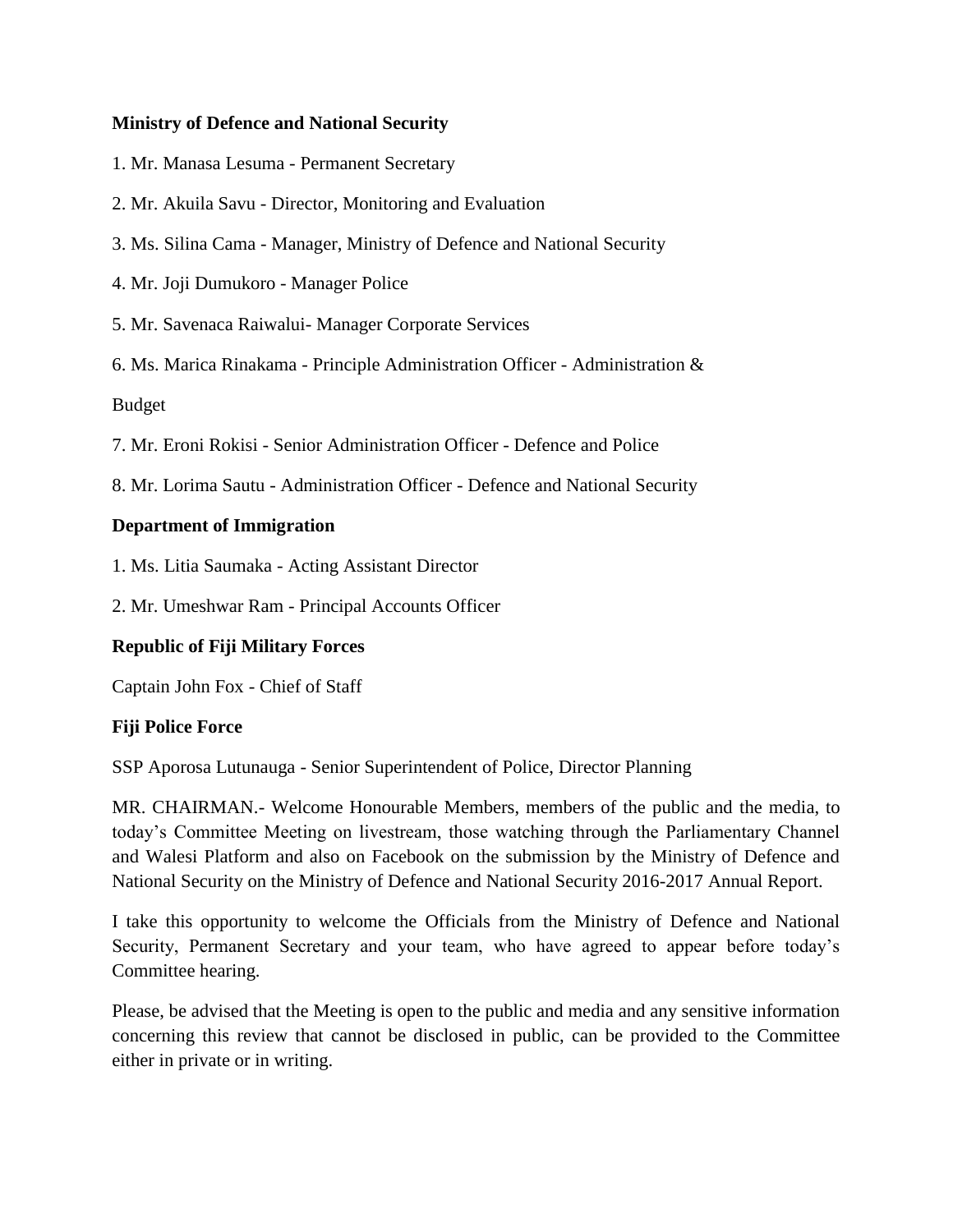At the outset I wish to remind members of the public and the media present in the room that minimum movement is to be maintained during the duration of the submission. Allow me to introduce the Honourable Members of my Committee.

(Introduction of Committee Members by Mr. Chairman)

I now take this opportunity, Permanent Secretary, if you could introduce your team and then the floor is yours, Sir. Thank you.

MR. M. LESUMA.- Thank you, Mr. Chairman. Firstly, I would like to acknowledge and thank the Committee for its request to make the submission this afternoon with regards to our 2016- 2017 Annual Report, likewise with the three Treaties that you have alluded to earlier. Let me introduce my Team this afternoon.

(Introduction of Ministry Officials by the Permanent Secretary)

MR. CHAIRMAN.- Sorry, if I just may intervene, PS, I forgot to mention that I am ably assisted by the Secretariat staff and a Hansard Reporter.

MR. M. LESUMA.- We have what the Secretariat had actually circulated to you, Mr. Chairman and Honourable Members, the responses. What we actually did was, we looked at the questions that had been sent to us with regards to the Annual Report and we identified the questions in relation to the various Departments that comes under the Ministry.

Prior to that, Mr. Chairman, if I could go back to the PowerPoint that is before you this afternoon, the scope of our presentation this briefly talks on the role of the Ministry and the legislation that governs the Ministry. We will be responding to the questions that were raised with regards to the 2016/2017 Annual Report that was recently tabled in Parliament. There are also responses that we have prepared with regards to the Sustainable Development Goals (SDG) questions that were raised to the Ministry. The second phase of the presentation which we will later touch on, as I am been briefed, round about 2.30 p.m. today would be the Treaties itself.

If I may, Honourable Chairman, the Ministry of Defence and National Security is mandated by His Excellency the President of Fiji to provide a safe and secure environment that we can all live in peace and harmony.

The core responsibility of the Ministry is to manage the nation's security through the formulation and implementation of policy initiatives, the programmes and projects on matters of defence, national security and intelligence.

The legislation that governs the Ministry, you will have that listed before you, Honourable Chairman and Committee Members. We have the:

 $\Box$  Defence and National Security;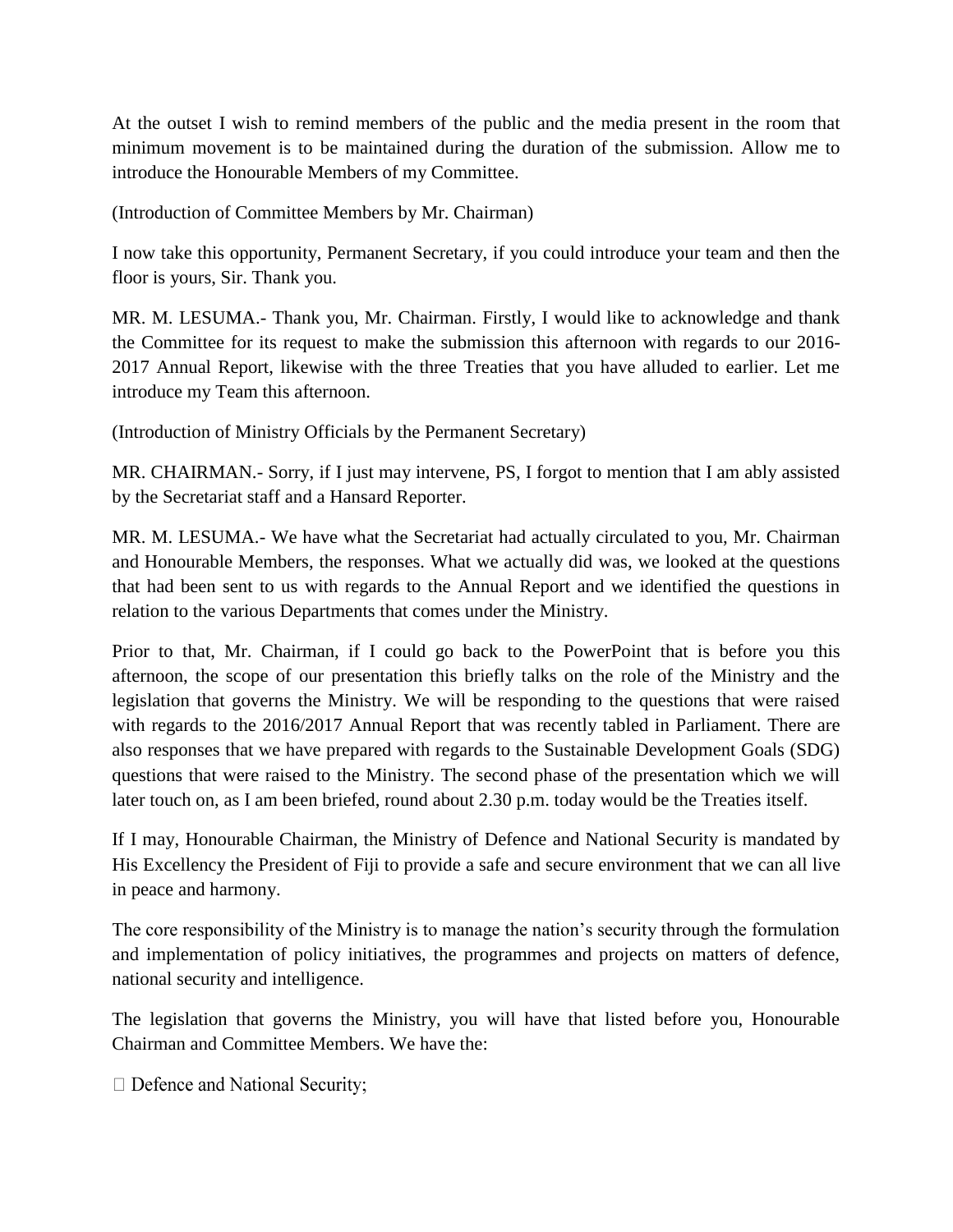$\Box$  Anti-Personnel Mines Decree 2011;

 $\Box$  Arms and Ammunition Act 2003;

 $\Box$  Biological and Toxic Weapons Decree 2011;

 $\Box$  Chemical Weapons Convention Act 2005;

 $\Box$  Geneva Conventions Promulgation 2007;

 $\Box$  Police Act (Cap. 85);

 $\Box$  Public Order Act (Cap. 20);

*S/C on FAD Interview with the Ministry of Defence & National Security Officials 3. Monday, 2nd March, 2020* -----------------------------------------------------------------------------------------------

- $\Box$  Public Safety Act (Cap. 19);
- $\Box$  Rehabilitation of Offenders Act 1997;
- $\Box$  Republic of Fiji Military Forces Act (Cap. 81);
- $\Box$  Security Industry Act 2010; and
- $\Box$  Visiting Forces Decree 1991

In terms of our responses, as I had alluded to earlier, Honourable Chairman, we have taken note of the questions that were raised to the Ministry and we have actually laid out our responses based on the respective Departments and Units that are under the Ministry of Defence. They will note, as I respond to questions, I will definitely be highlighting the questions that you have raised.

Some of the questions are very much HR and come under our Corporate Service Division, while the next lot of questions that we will be responding on, come under the National Security Defence Review Secretariat, the Security Forces Division, the Security Divisions and the last two questions, I have my colleagues from the Department of Immigrations, who will be responding to the questions on immigration.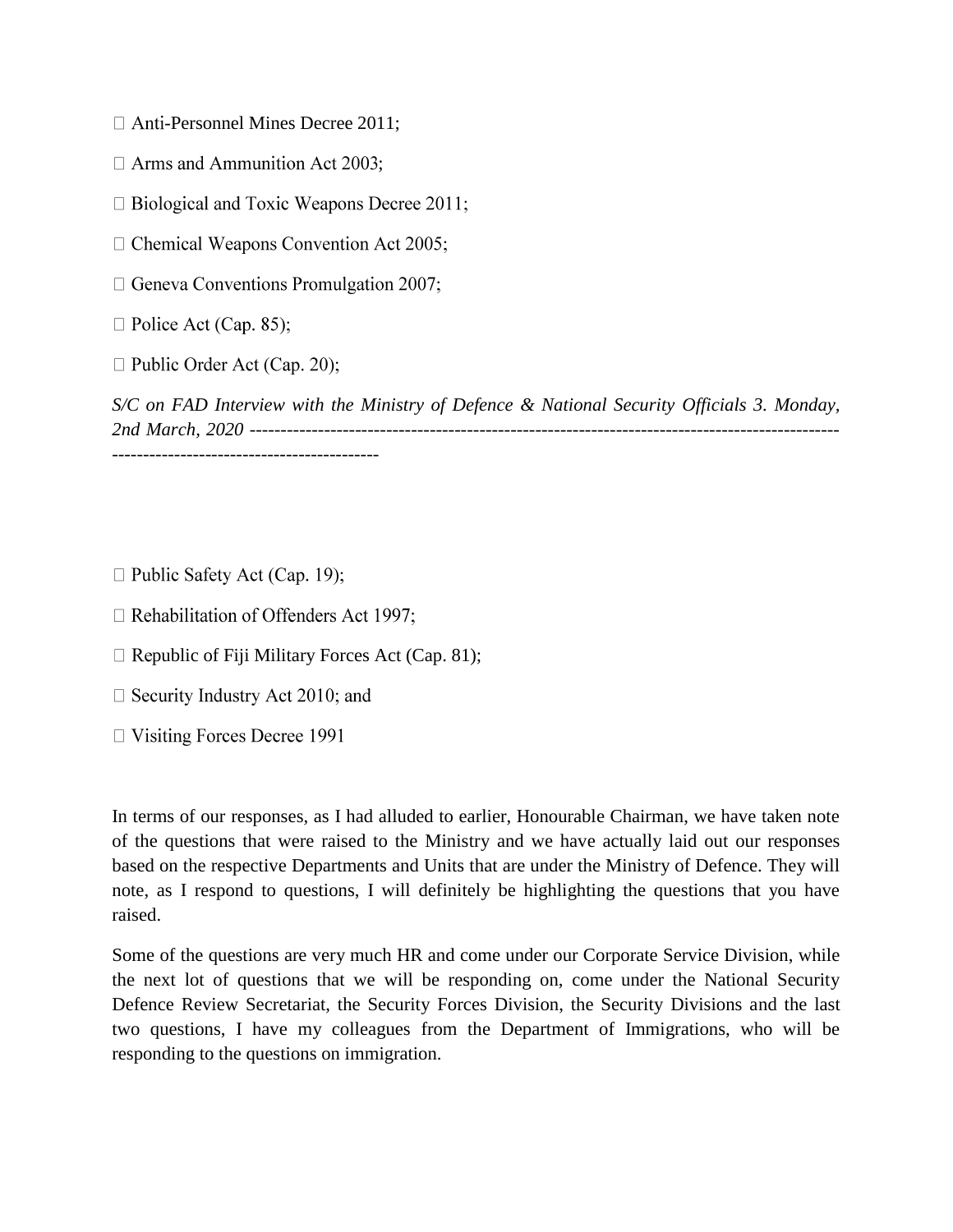With regards to Question No.1, that was raised by the Committee to the Ministry, on the KPIs and the measuring progress of the Ministry's performance; it was highlighted that the Ministry's Workplan had KPIs and outputs were well defined, however, they were not used to measure the progress and performance of the Ministry's activities.

Our response, whilst we noted the questions that was raised, we wish to advise that the Report had been provided in general, taking into consideration the wide range of areas of reporting. Although this may not have been clearly reported, there were internal mechanisms in place, such as weekly and monthly reporting that are used to measure the progress of the Ministry's performance. Additionally, the Ministry undertake activities that are related to national security, that were not factored as part of the deliverables of the reporting year, and these have also been reported.

On Question No. 5 still under Corporate Service Division, on Page 15, what is the progress and update on the 15 acting appointments before you? Honourable Chairman and Honourable Members of the Committee, these acting appointments were made on vacant positions and on subsequent acting. Details as tabulated before you are updates and responses on individual acting appointment.

Moving on to Question No. 13: Can the Ministry update the Committee on the Savings of the \$290,000 under the Special Expenditure Allocation which was mainly due to the nonestablishment of the seven vacant project position for the NSDR (National Security Defence Review) on page 46?

Ever since the establishment of the National Security Defence Review Project, the recruitment of staff were planned to be done in three phases. The first phase was for the seven positions as highlighted before you the:

- □ Director Strategic Planning Policy;
- $\Box$  Director for Monitoring and Evaluation;
- $\Box$  Director for Intelligence and Assessment;
- $\Box$  Principal Administration and Budget;
- $\Box$  Principal Intelligence Officer;
- $\Box$  Principal Assessment Officer; and
- □ Senior Accounts Officer.

*S/C on FAD Interview with the Ministry of Defence & National Security Officials 4. Monday, 2nd March, 2020* -----------------------------------------------------------------------------------------------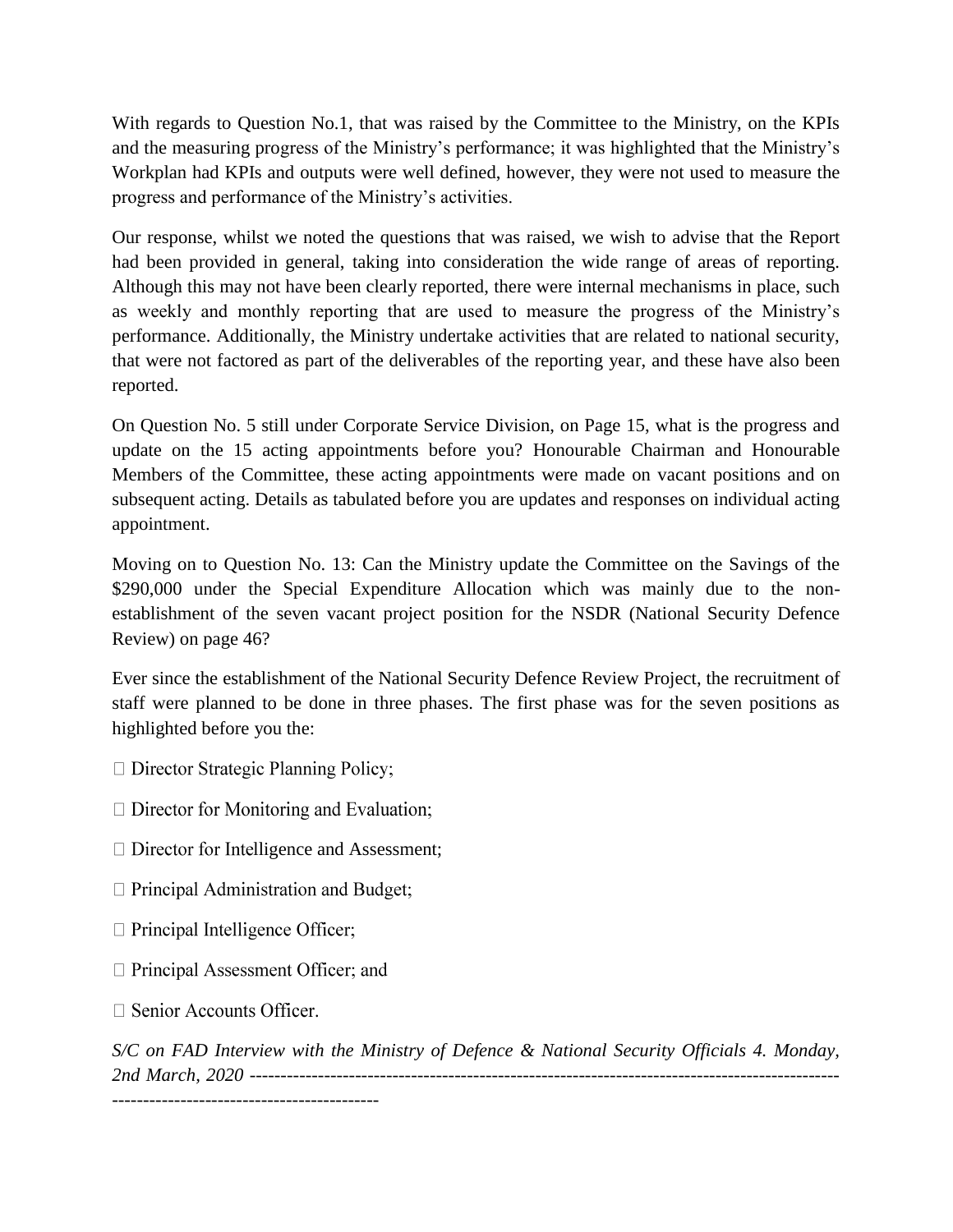The Committee may also have noted that this was when all Ministries and Departments undertook the Job Evaluation Exercise (JEE) in 2017 with the implementation of the new salary structure and transitioning of officers from permanent to contract basis. Although recruitment of officers were delayed due to the need in further clarifying the implementation of the JEE on these new positions, acting positions were granted on the positions of:

- $\Box$  Principal Intelligence;
- $\Box$  Principal Assessment;
- $\Box$  Principal Administration and Budget; and
- $\Box$  Senior Accounts Officer.

This was to ensure that necessary support is provided to the appointed Director-General that was heading the project during that time.

You will also note, Mr. Chairman and Honourable Members of this Committee, that during this time, we also had seconded officers from the two Forces, who were assisting the Ministry and were being paid from their respective payroll. So they would have indicated savings also in those areas.

On Question No. 4: What is the capability, the level of resourcing and training available for Security Forces for outbreaks of epidemics for 2016-2017 and for the most recent, the COVID-19?

The Ministry, again, acknowledges the importance of the question that have been raised but wishes to inform that the Ministry of Health and Medical Services take lead role in any such outbreaks. Nevertheless, the Security Forces stand ready to assist the existing mechanisms in line with the mandated roles under the 2013 Constitution. The Republic of the Fiji Military Forces has a medical corp with a Level 1 capability, a medical centre that is available to RFMF personnel and families, which is resources with capable doctors and nurses and equipment to deal with any outbreaks of epidemic.

In terms of resources and support for outbreaks of epidemics in mission areas, the RFMF deploys MEDIC team consisting of doctors and nurses with the contingent that is being deployed. The role of the Fiji Police Force in this regard is to ensure the containment of any epidemic through the enforcement of laws and legislation, such as the Public Order Act regarding any epidemic outbreak. Any police response will be conducted in coordination with the Ministry of Health, such as the cordoning off of quarantine areas. This was evident in the recent measles and typhoid outbreak.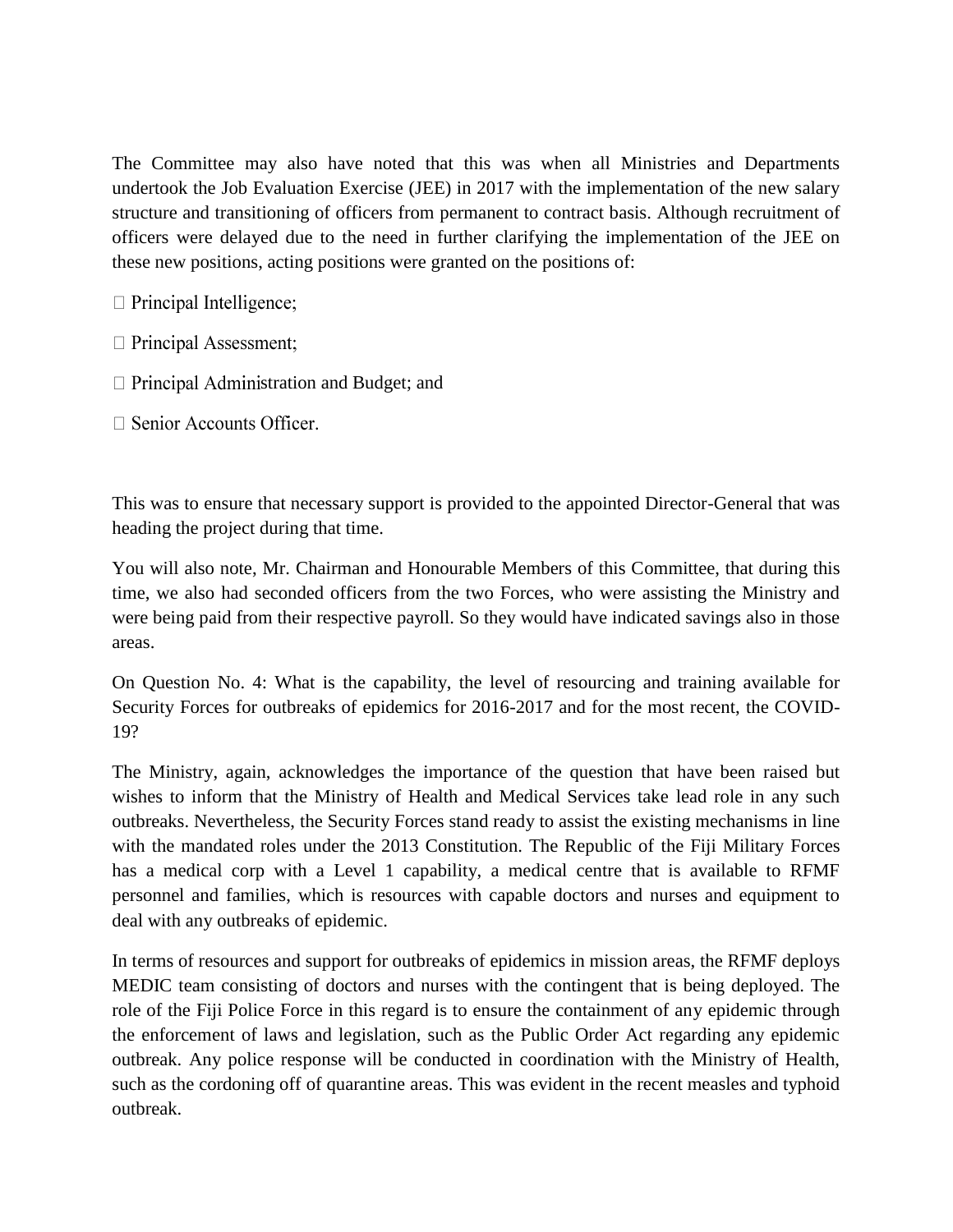The Police Special Response Unit is a special Unit within the Fiji Police Force that conducts training and drills for such emergencies and the Unit is also well equipped with resources capable of deployment to any affected area.

On Question No. 8 on Page 29 under the Security Forces Division, what are the updates on the Review of the RFMF Act (Cap. 81), the Fiji Police Act (Cap. 85), the Illicit Drugs Act 2004, the Bail Act, the Chemical Weapons Act 2005 and the Formulation of Search and Rescue and Cyber Crime Bill?

Mr. Chairman and Honourable Members, with regards to the RFMF Act, the Ministry has been liaising closely with RFMF and the Office of the Solicitor-General on the review of Cap 81. Considering its state, most of the provisions of the Act of 1948 have been considered obsolete and, therefore, requires a complete review. *S/C on FAD Interview with the Ministry of Defence & National Security Officials 5. Monday, 2nd March, 2020* ------------------------------------------------

------------------------------------------------------------------------------------------

In view of the genesis under the British rule, the RFMF Act was aligned to the British Military Law and as such, we have requested the British for assistance by providing their Manual of Military Law as a guiding reference.

We have been closely working with the New Zealand Defence Legal Team under the mutual assistance partnership to align our review against the New Zealand Military Law and we are also currently working on the RFMF Military Justice Bill, which is separate from Cap. 81. It is expected that the Bill would be subject to public consultation before it is presented to Parliament.

Mr. Chairman, with regards to the review of the Fiji Police Act (Cap. 81), it has been finalised and now awaits its presentation to the Honourable Minister. The final draft will repeal the 1956 Act which is archaic in nature. The draft incorporates provisions relating to science and technology for solving crimes in the 21st century.

Mr. Chairman, with regards to the Illicit Drugs Act 2004, the Ministry and the Office of the Solicitor-General, in consultation with key stakeholders amended the Illicit Drugs Act 2004 late last year, taking into consideration most emerging drugs, precursors and other control pharmaceutical products. The amendments also incorporate provisions of testing kit findings and to further analysis by the Forensic Chemistry Expert. The amendments will be tabled soon in Parliament sometime this year.

Mr. Chairman, with regards to the review of the Bail Act, the need then to review the Bail Act was to increase the detention period of an apprehended person for questioning from 24 hours to 48 hours. However, the 2013 Constitution of the Republic of Fiji has a provision for mandatory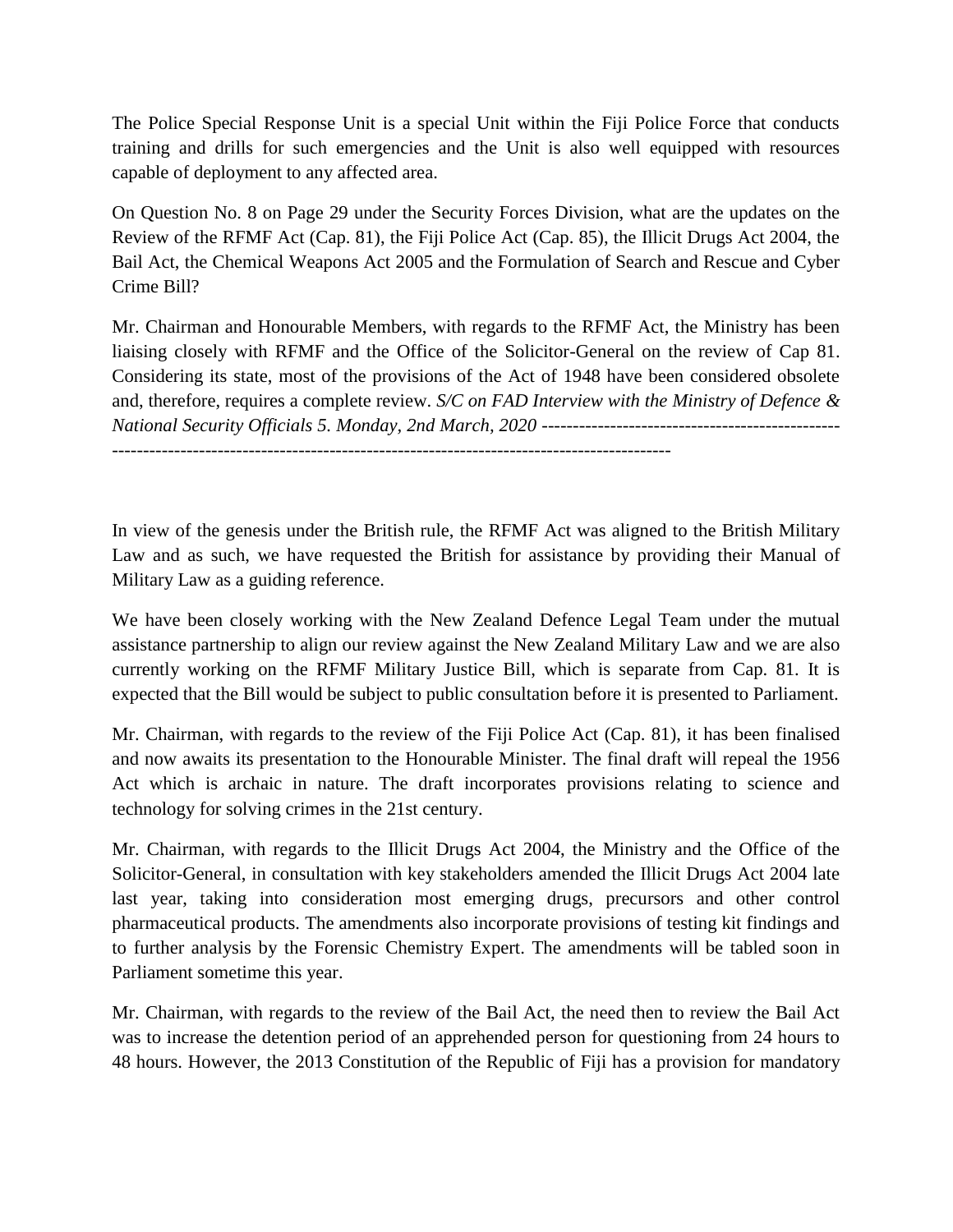of 48 hours consistent with the international standard, hence there is no need to review the Bail Act.

Mr. Chairman, with regards to the Chemical Weapons Act 2005, this has been amended. The Ministry has done the first round of consultations with relevant stakeholders in 2019.

The provisions of the Act, given the evolving technology and in the sphere of science, we need to take into considerations new chemicals which are precursors of weapons and most are used in mining industries and for commercial use. Monitoring of chemicals at the border is essential, compelling importers to provide a list of chemicals for approval prior to ordering.

Mr. Chairman, on the formulation of the Search and Rescue Bill and Cyber Crime Bill, the final Search and Rescue Bill is currently with the Office of the Solicitor-General for vetting and submissions to Parliament.

The formulation of the Cyber Crime Bill is currently being undertaken by the Ministry of Communications. The Ministry is a key stakeholder, providing contributions from the national security perspective, as outlined in the response provided. The Bill will be tabled in Parliament soon after extensive consultation with the public.

Question No. 9: On Page 29 under the Search and Rescue Bill, what are the provisions available for relatives to claim compensation for their loved ones, who were lost at sea or the drowning cases in rivers and streams? How can amendments to the Inquest Act address issues of loved ones lost at sea?

The Ministry appreciates, again, the questions and concerns that have been raised by the Committee on the availability of claim/compensation for loved ones lost at sea or drowning cases in rivers and streams. However, it is also to be noted by the Committee that the Search and Rescue Bill *S/C on FAD Interview with the Ministry of Defence & National Security Officials 6. Monday, 2nd March, 2020* ------------------------------------------------------------------------------------ ------------------------------------------------------

is a proposed legislation that aims to enhance rescue response mechanism for land and sea rescue

operations, particularly on the establishment of the Fiji Rescue Coordination Centre. Currently, Mr. Chairman, there is no specific provisions in the draft Search and Rescue Bill for

compensation claims for relatives or persons lost at sea. However this is an area that the Ministry can consider looking into, with other relevant legislation and compensation mechanisms, like the Accident Compensation Commission to address compensation claims.

On Question No. 10 on page 32, can the Ministry update the Committee on the cyber security platform in Fiji?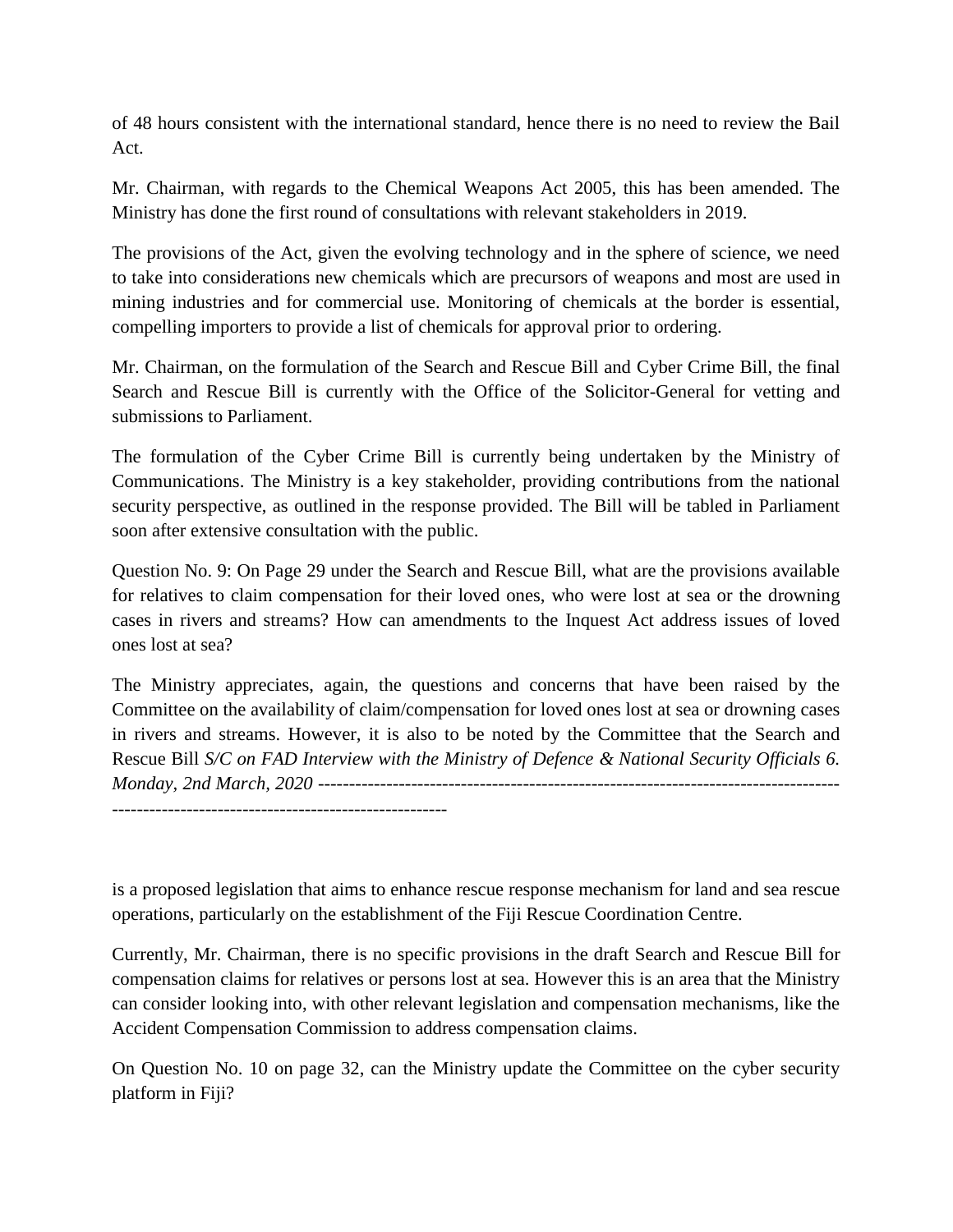With regards to the cyber security platform in Fiji, Mr. Chairman, the Ministry was mandated by Cabinet in 2011 to undertake work in strengthening Fiji's cyber environment through commissioning of Fiji's Cyber Security Working Group to undertake the role of research and survey with the task of working towards national strategy, policy and legislation. However, the National Security and Defence Council in its meeting on 19th March, 2018, endorsed that the Ministry of Communication was to take on the official responsibility of cyber security, and that the Ministry of Defence and National Security was to provide assistance from the national security perspective.

It is to be noted that the rationale from the decision is within the cyber security space. The major threat at the moment for Fiji has more to do with crimes and not the shutdown of financial institutions, like other bigger and more developed countries. The Committee may be aware that the Cyber Crime Bill is currently in its consultation stage.

The Ministry of Communication works with the European Council on Cyber Convention Committees, which administers the Budapest Convention on Cybercrime. The Convention provides technical assistance to member States, including signatory States; sought assistance, including funding and technical expertise in the implementation of strategies and polices that gives effect to the implementation of the Budapest Convention.

Fiji is on track to acceding to the Budapest Convention with the finalising of the Cyber Crime Bill.

On the establishment of the Online Safety Commission, the Ministry advises that the Ministry of Communication provides advice and responses to the Standing Committee on the progress of Fiji's cyber security platforms, as they are now the mandated Ministry in regard to this agenda.

With regards to the donation of 30 million RMB by the People's Republic of China to the RFMF as outlined on Page 32, Mr. Chairman, the RFMF appreciates the support and assistance provided by its defence partners, like China who had donated 30 million RMB to facilitate the areas of defence co-operation covered under the Memorandum of Understanding between the two countries.

The 30 million RMB donation, plus other grants ensured our attainment of some of the following development assistance that we have received so far:

*RFNS Kacau* in 2018….

HON. PROF. B.C. PRASAD.- PS, can I just interrupt you and ask a question now so that you can answer it straightaway; you mentioned the Cyber Crime Bill and you said that it is already at the *S/C on FAD Interview with the Ministry of Defence & National Security Officials 7. Monday,*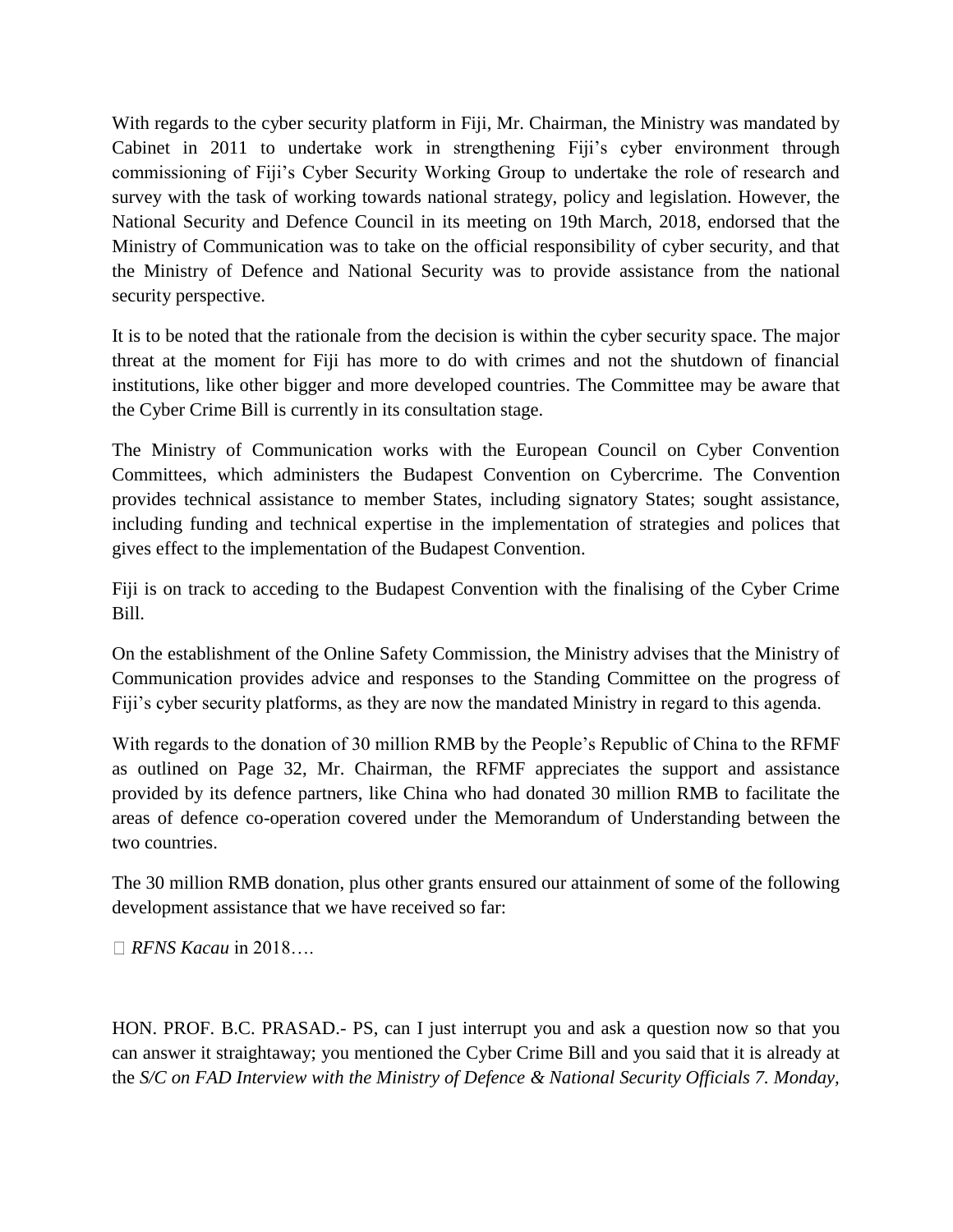*2nd March, 2020* ----------------------------------------------------------------------------------------------- -------------------------------------------

consultation stage, does the Ministry already have a position on the Cyber Crime Bill? Have you looked at it? Have you made a submission?

MR. M. LESUMA.- We are working with the Ministry of Communication. They have actually sent us the draft and we are providing also our comments from the national security perspective. It is in progress at the moment.

HON. PROF. B.C. PRASAD.- Thank you.

MR. M. LESUMA.- Mr. Chairman, with regards to the relocation of the Naval Base Project, since Fiji's accession to the United Nations Convention on the Law of the Sea (UNCLOS) in 1982, where Fiji's sea boundaries extended from the traditional 14 miles territorial sea to now include 200 miles of the Exclusive Economic Zone (EEZ), this substantial increase puts Fiji's sea area to 1.4 million square nautical miles.

The large sea area and the evolving security landscape have led to an increase in the naval fleet and its capabilities, and there should be a corresponding increase in the capacity of infrastructure to support this. This was the rationale behind the concept to relocate and expand our Naval Base in order to enhance the navy's capacity and capability.

Honourable Chairman, the current location of the Stanley Brown Naval Base at Walu Bay has limited space for possible expansion. As per the 2016/2017 Ministry's Annual Report, the RFMF wanted to look at the possibility of identifying a site for a possible naval base. As part of this plan, a feasibility study of Togalevu Naval Base was being upgraded to support the full naval base with wharves, et cetera. However, preliminary geo-tech survey as reported during this period, recommended that the proposed site would require substantial works to make it suitable.

A further consultation on suitable site was conducted which identified the lower Lead House site at Nakula Street, Lami, to be upgraded. This, Honourable Chairman, was a more suitable location compared to the initial proposed location at Togalevu.

So, the Ministry was provided the capital projects budget to undertake the relocation of the Naval Base in two phases:

1. Phase 1 was the renovation of a temporary location of the 3DP Suva Coastal Radio Station to the existing quarters at the lower lead house in Lami; and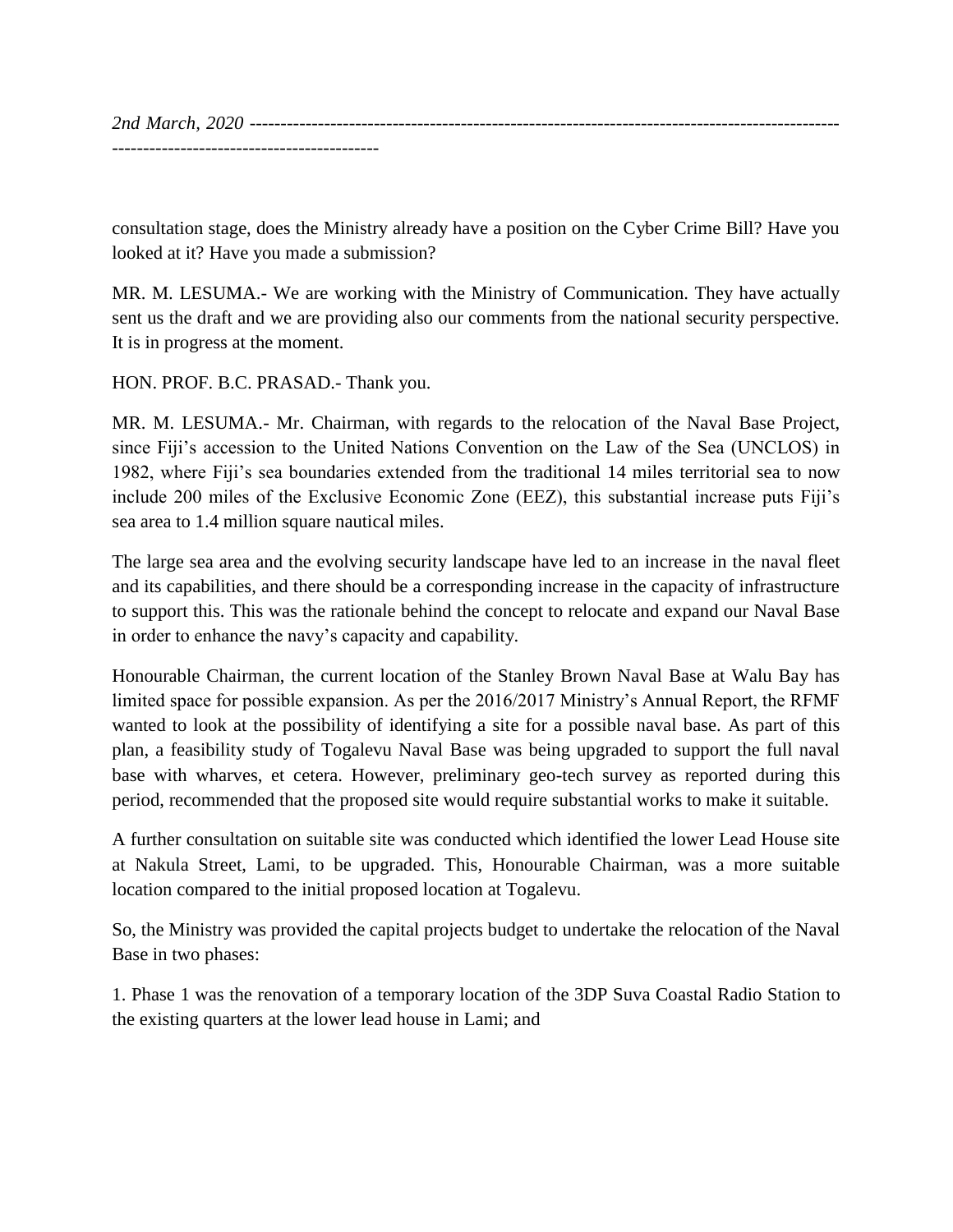2. Phase 2 was construction of a full facility to accommodate the three essential services of the Fiji Navy and their headquarters.

Honourable Chairman, I am happy to say that Phase I has now been completed and the 3DP Suva Coastal Radio Station are currently operating out of their renovated existing lower lead quarters in Lami, and the implementation of the second phase will be phased out over the next three-year period.

The Ministry wishes also to inform this Committee that the Australian Government has committed to the designing of the proposed project which is currently underway. The project is currently in design phase with construction is planned to commence in 2021. *S/C on FAD Interview with the Ministry of Defence & National Security Officials 8. Monday, 2nd March, 2020* --------------------------------------------------------------------------------------------------------------

On Question No. 3: What is the crime statistics in the reporting period of 2016/2017 till to date and what are the crime trends - gaps identified as strategies and results to curb crime from 2016 to 2017?

Before you, Honourable Chairman, and the Honourable Members, we have the statistics for your reference. Now, the Fiji Police Force performance is driven by its role and functions set in the Police Act, the Constitution Crimes Act and the Force Standing Order. The overall organisational performance of the Fiji Police Force is measured in terms of 18 KPIs. For the reporting 2016/2017 period till to-date, the Fiji Police Force KPIs record is tabulated before you.

We have a corresponding graph that illustrates the figures that are tabulated before you for the reporting period till the four years, the following was noted:

- $\Box$  The overall crimes decreased by 15 percent;
- $\Box$  Serious crime decreased by 19 percent;
- $\Box$  Crimes against women decreased by 13 percent;
- $\Box$  Crimes against children decreased by seven percent; and
- $\Box$  the number of illicit drugs cases registered shows an increase of 133 percent.

Strategies to curb crime; the key strategies that were implemented by the Fiji Police to reduce crime in this reporting period, included the following: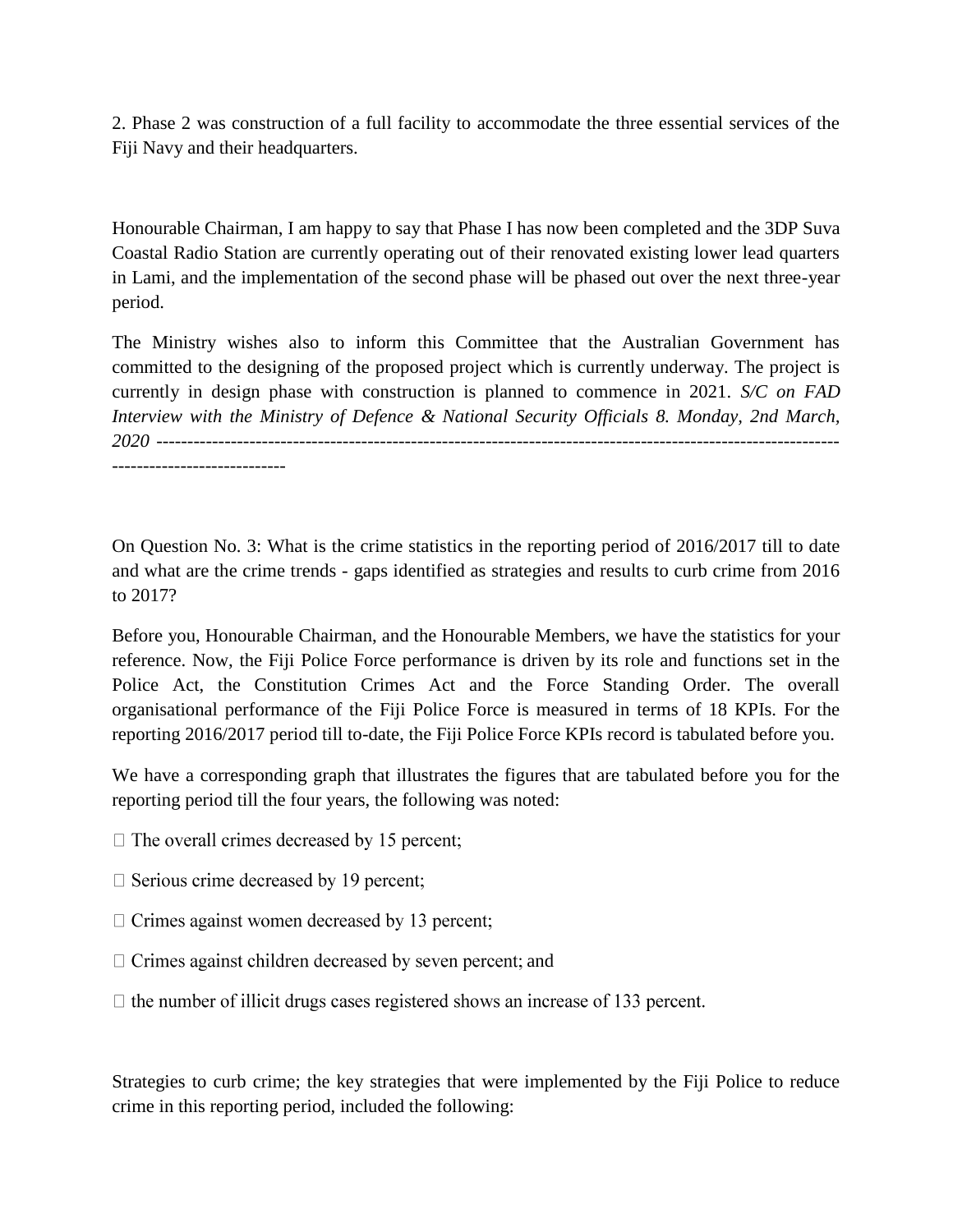1. Focusing and prioritising on the Duavata Community Policing through initiatives, such as:

- (a) Know Your Neighbour Concept;
- (b) Catch Them Young;
- (c) Scholastic Programmes;
- (d) Loloma Blue Light Life Skill Edge and School Camp;
- (e) Vueti Ba;
- (f) Follow Your Star;
- (g) Entertainment Policing through Sports;
- (h) Music;
- (i) Religion;
- (j) *Vanua*;
- (k) Youth; and
- (l) Media Engagements

2. Our strengthening partnership and collaborations with stakeholders, such as the:

- (a) Ministry of Women, Children and Poverty Alleviation;
- (b) Ministry of Education; and

(c) NGOs, faith-based Organisations, Civil Society Organisations (CSOs), including regional and international counterparts.

3. Enhancing police capabilities through Government's provision of resources, such as vehicles, police boats, solar and hiring of drones.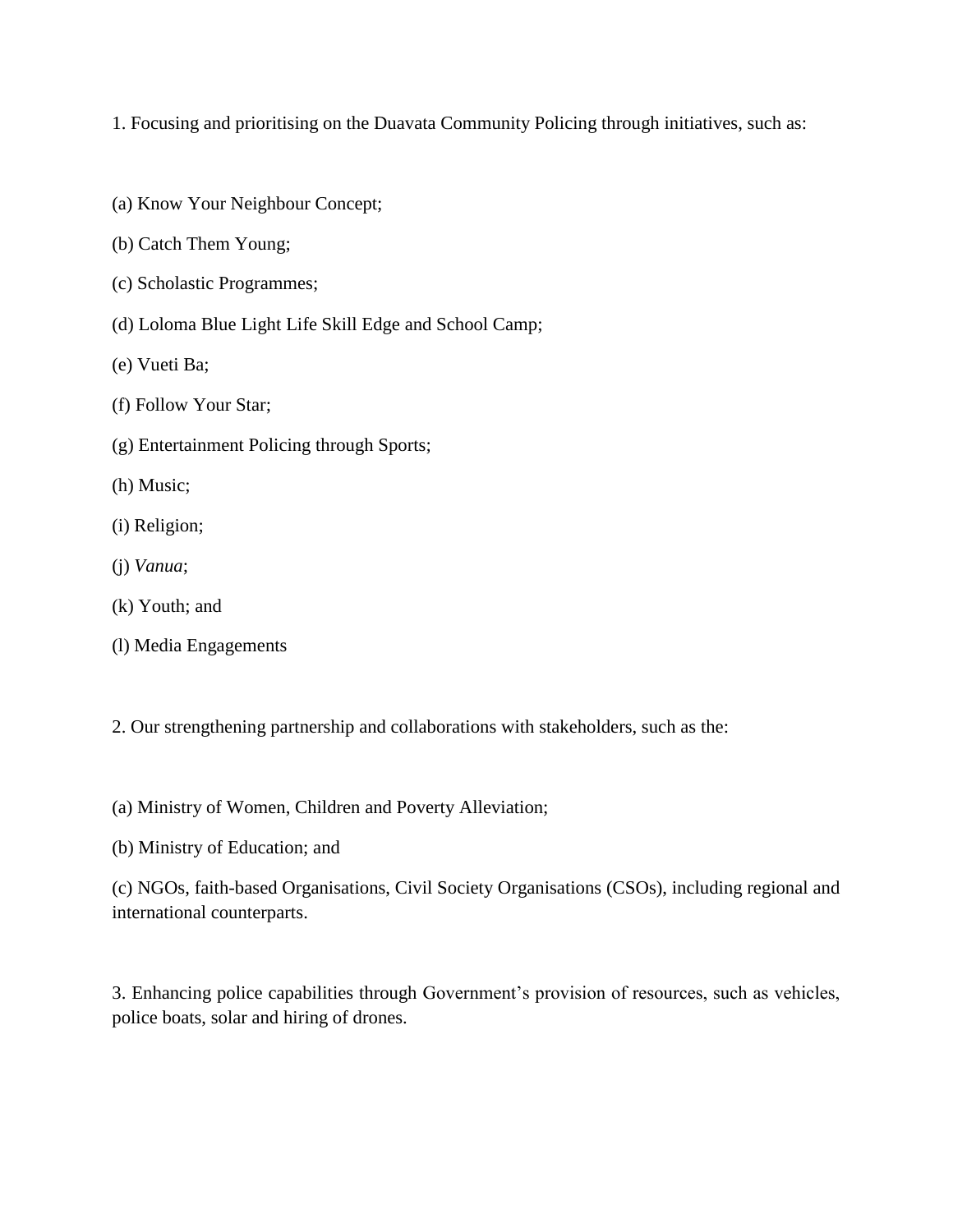4. Execution of operations nationwide targeting drugs, serious crimes and crimes against women and children, such as:

*S/C on FAD Interview with the Ministry of Defence & National Security Officials 9. Monday, 2nd March, 2020* ----------------------------------------------------------------------------------------------- -------------------------------------------

- (a) Operation (OPS) Cavuraka;
- (b) Operation Sa Rauta Mada;
- (c) Operation Tatarovi;
- (d) Operation Viribai;
- (e) Operation Gauna ni Marau;
- (f) Operation Tagimoucia, et cetera

5. Strengthening of technological capabilities, such as forensics and DNA.

6. Stringent monitoring and evaluation of police programmes and activities.

On Question No. 2, the follow-up questions from the previous Report on the issue of Critical Asset....

HON. PROF. B.C. PRASAD.- PS, if I can just interrupt you, again, I think just to make it easier for us to ask a question as we go along; just on the crimes statistics, I take it that this statistics is based on the number of crimes reported, it does not say anything about the investigation, the conviction, so these are statistics of crime reported?

MR. M. LESUMA.- Thank you Mr. Chairman, I will ask my colleague from the Fiji Police Force to further elaborate and respond to the Honourable Member.

MR. A. LUTUNAUGA.- Thank you, Mr. Chairman, in response to the question, this is the number of registered cases that have been reported in the 34 Police Stations around the country, registered and the accused have been charged.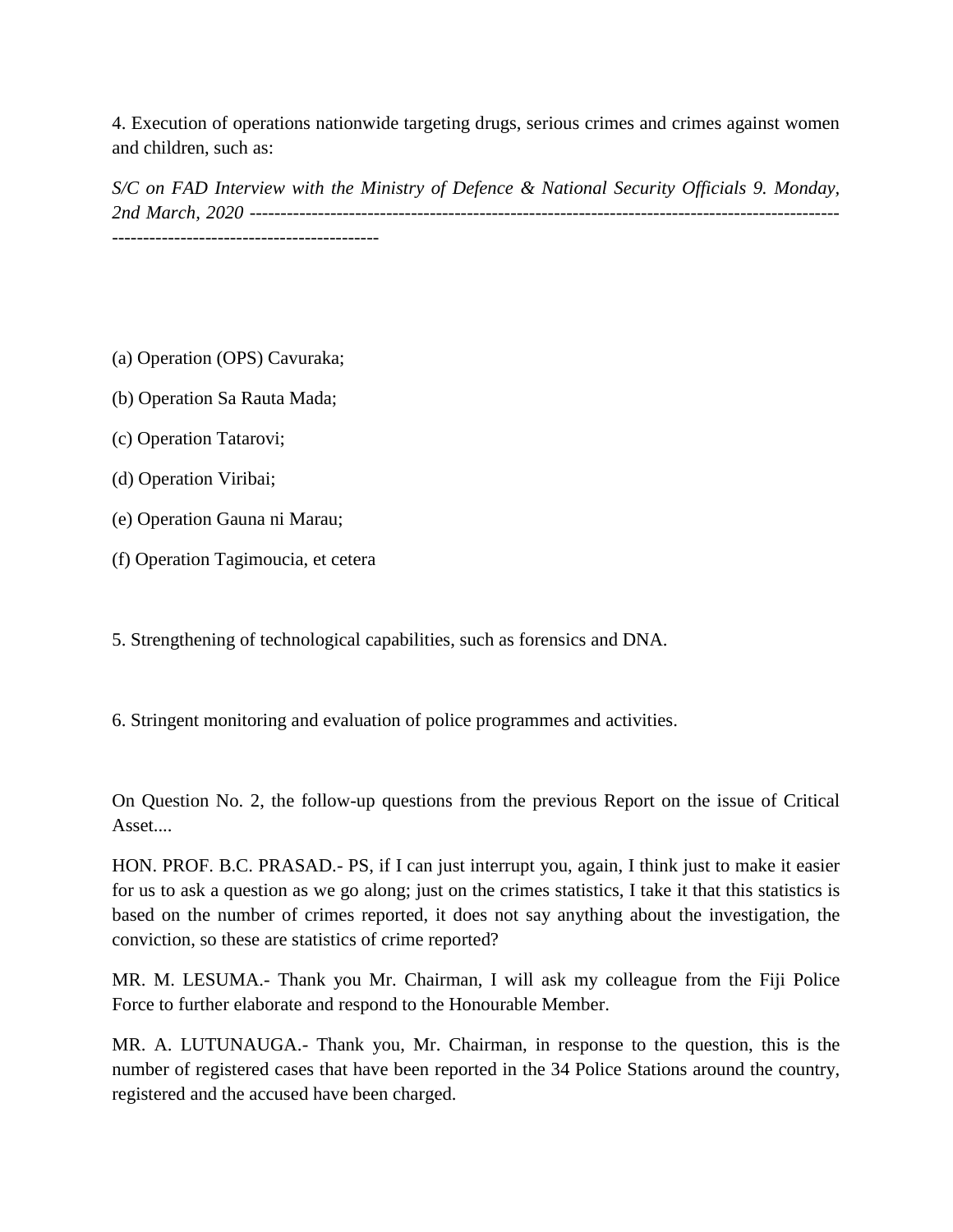HON. PROF. B.C. PRASAD.- So, what you are saying is, all those reported or registered have been charged, not just reported or registered?

MR. A. LUTUNAUGA.- Yes, Honourable Member. Many cases may be reported but these are the ones who have been found to have committed an offence, charged and were produced in court.

HON. PROF. B.C. PRASAD.- So, you do not have statistics on the number reported?

MR. A. LUTUNAUGA.- As this presentation, this does not include the number of cases reported, only the ones that we have registered as criminal cases.

HON. PROF. B.C. PRASAD.- And charged?

MR. A. LUTUNAUGA.- And charged.

HON. PROF. B.C. PRASAD.- Thank you.

MR. M. LESUMA.- Thank you, Honourable Member, for the question.

Moving on to Question No. 2 that was raised to the Ministry with regards to the follow-up questions from the previous Report on the issue of Critical Asset Protection, the Ministry appreciates the Committee's concern on the issue of Critical Asset Protection.

In response the Ministry wishes to update the Committee on the following Policies that are now in place or being reviewed for the protection of critical assets: *S/C on FAD Interview with the Ministry of Defence & National Security Officials 10. Monday, 2nd March, 2020* -------------------

---------------------------------------------------------------------------------------------------------------------

--

 $\Box$  The Critical Infrastructure Protection Strategy was endorsed by Cabinet in 2011 which provided the Ministry with the mandate to stocktake critical infrastructure assets; and

 $\Box$  Evaluate protection levels of these assets and make recommendations to Cabinet, with irrespective of asset owners on mitigating any risk that threatens the operations of these assets.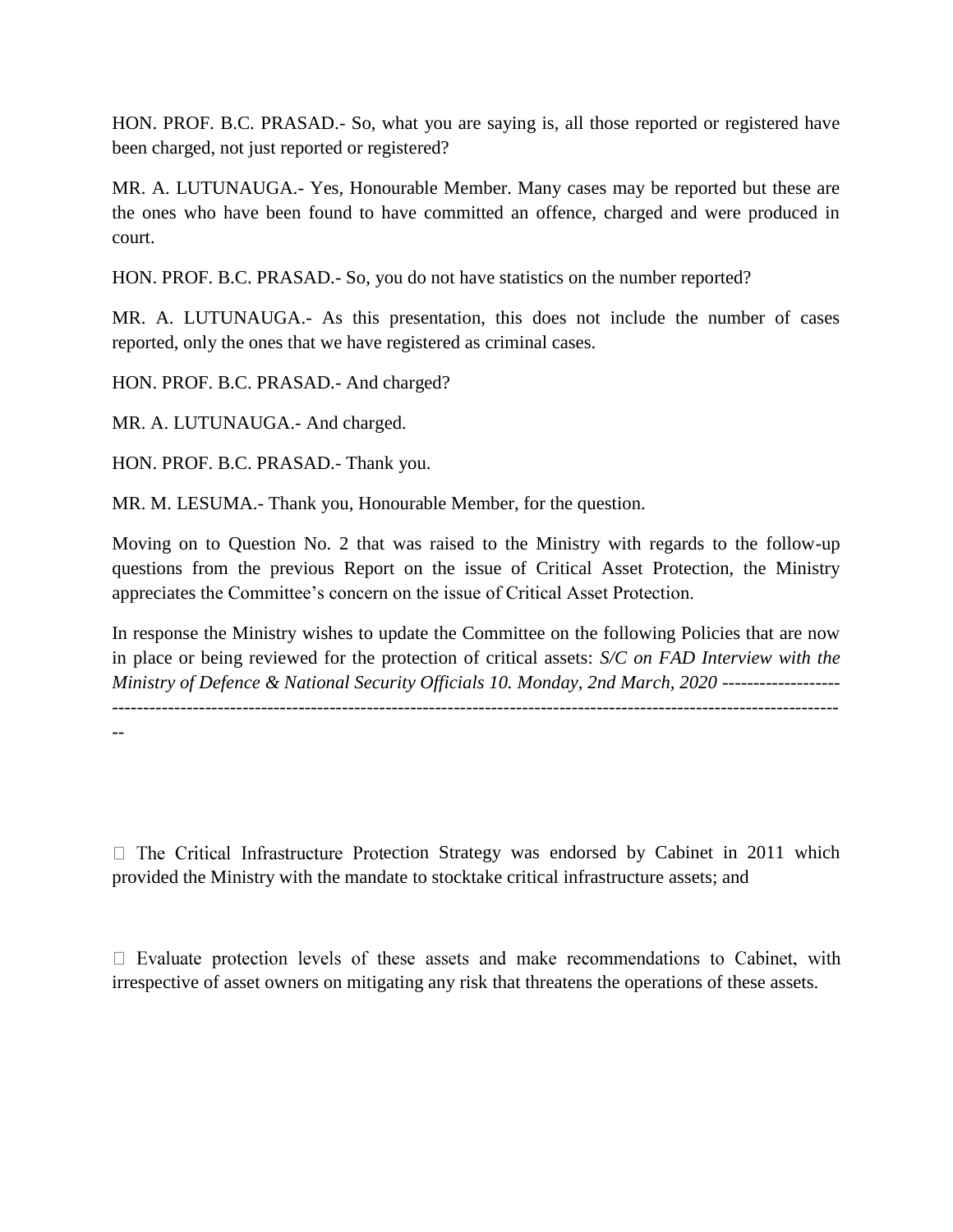Moreover, the Ministry has finalised and is awaiting the endorsement of the Protective Security Policy that has a physical security component which will provide guidelines for the protection of critical assets.

The Ministry is expected to conduct yearly surveys for these critical assets and appraise the National Security and Defence Council and Cabinet on the reports of these surveys for earlier identification and mitigation of threats. Given the change in security threats, the Ministry appreciates the comments of the Committee on the Critical Infrastructure Protection Policies and we will work on the review of the Critical Infrastructure Protection Strategy, in order to be on par with the changing trends and the advancing technologies.

In terms of licensing and security on conveyance of dangerous goods and explosive, Mr. Chairman, the Ministry advises that the licensing regime for conveyance of dangerous goods and explosives is regulated by the Land Transport Authority (LTA). However, the Ministry is mandated to vet and monitor the security of importation, conveyance and storage of explosives and fireworks and subsequently recommends to the Department of Mineral Resources for the issuance of permits and licences to import.

On Question No. 6: What is the composition of the National Security and Defence Council and what are the activities of the Council?

The National Security and Defence Council (NSDC) comprises of national security and defence related portfolio and associated Ministers. Mr. Chairman, the current NSDC membership comprises of the following, the:

- 1. Honourable Prime Minister as Chairman;
- 2. Minister of Defence and National Security and Foreign Affairs;
- 3. Honourable Attorney-General and Minister for Economy, Civil Service and Communications;
- 4. Honourable Minister for Health and Medical Services;

5. Honourable Minister for Agriculture, Rural and Maritime Development, Waterways and Environment;

- 6. Honourable Minister for Infrastructure, Transport and Disaster Management;
- 7. Commander of the Republic of the Fiji Military Forces (RFMF); and
- 8. Commissioner of Police.

The Permanent Secretary for Defence and National Security is the Secretary to the NSDC.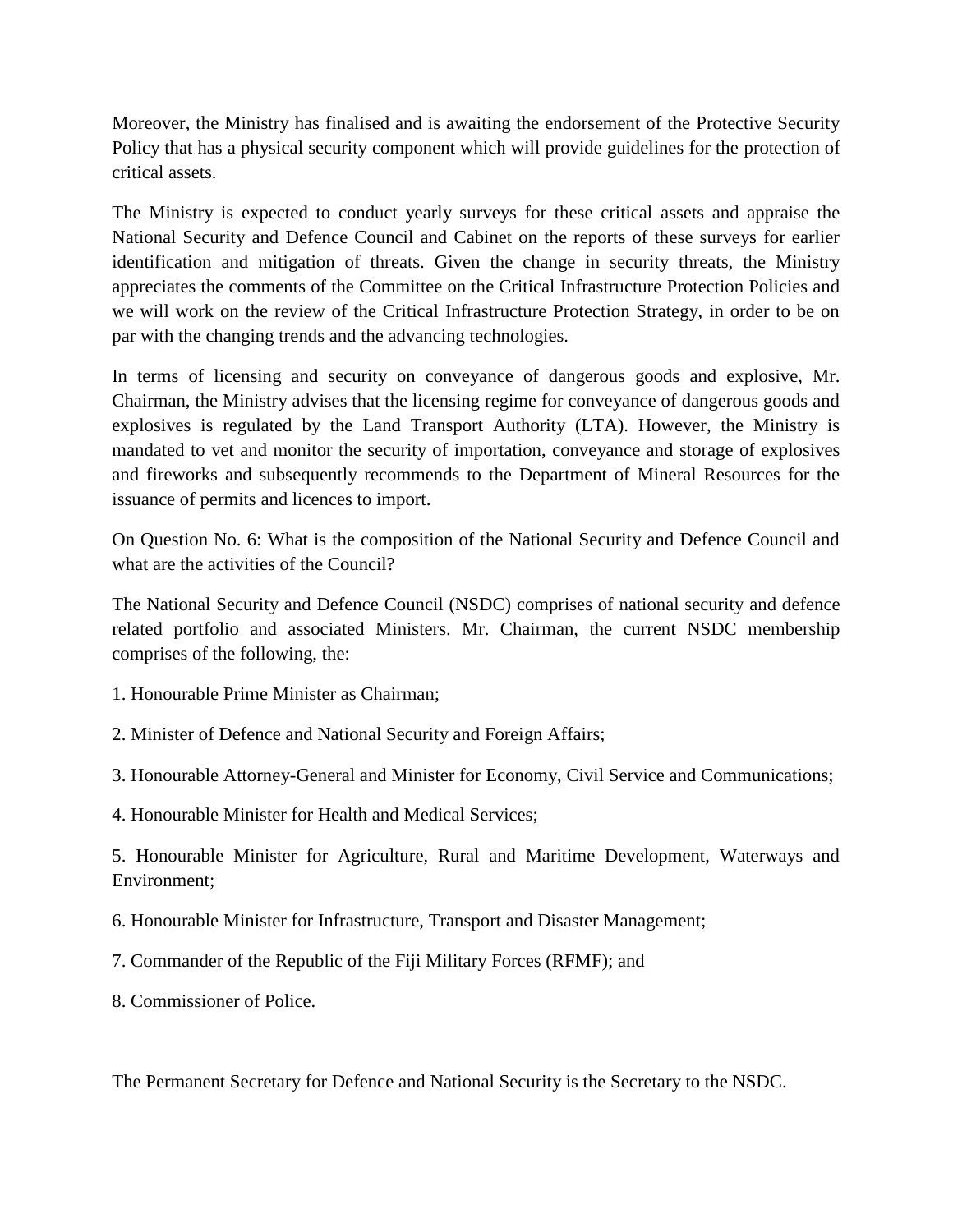Mr. Chairman and Honourable Members of the Committee, the functions of the NSDC is:

1. to determine and direct the actions to be taken in relations to defence and national security related issue;

*S/C on FAD Interview with the Ministry of Defence & National Security Officials 11. Monday, 2nd March, 2020* -----------------------------------------------------------------------------------------------

2. to provide guidance and direction to government agencies responsible for the maintenance of good order in Fiji;

3. the overall development of military on both traditional and non-traditional military engagements; and

4. the preparations of national level intelligence collections; and

5. to monitor the national security of all Fijians and the impact of ongoing and forecasted possible traditional and non-traditional threats.

Mr. Chairman, moving on to Question No. 7 that was raised to the Ministry with regards to the National Security Strategies and the Defence White Paper for RFMF and the Fiji Police Force, with regards to the National Security Strategy (NSS), the draft NSS has been finalised after two years of consultation and review. The National Security and Defence Council at its meeting held in November 2019, had considered this draft and subject to consultations with the Office of the Solicitor-General. The NSS is currently being vetted by the Office of the Solicitor-General before it will be submitted to the Council for endorsement, and further to Cabinet prior to its launching.

With regards to the Defence White Paper for RFMF and the Fiji Police, the Ministry of Defence and National Security in its 2019 and 2020 Operational Plan anticipates that the first draft for both, Defence and Police White Paper will be formulated before the end of the current financial year. It is envisaged that the passing of the National Security Strategy (NSS) will provide a useful context to this work into the 2020-2021 financial year.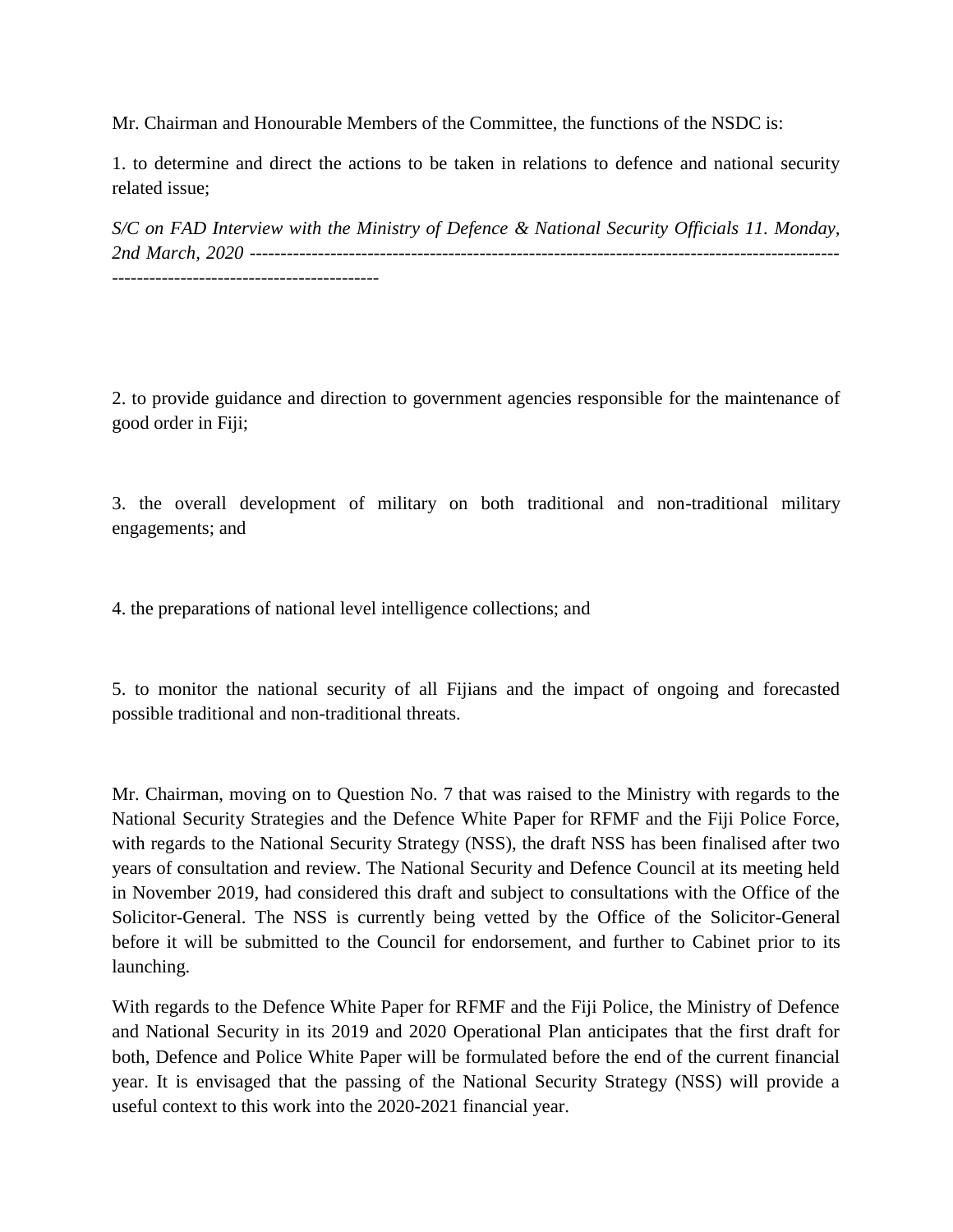Mr. Chairman, moving on to Question No. 11 that was raised to the Ministry on Page 38, in regards to the variance of \$3 million existing between the Integrated Border Management System (IBMS) and FMIS General Ledger and the next question is on Question No. 12 with regards to the detail listing of work permits holders equating to the security bond of \$25,215,349 not being maintained by the Department of Immigration; if I may, Mr. Chairman, I request that my colleagues from the Department of Immigration address the two questions and elaborate more on the issues and concerns that are being raised by the Committee.

MS. L. SAUMAKA.- Thank you, PS. Mr. Chairman and Honourable Members, on Question No. 11, I think it is proper that I explain the two systems – the Integrated Border Management System (IBMS) and the Financial Management Information System (FMIS).

The IBMS is a software used by the Department of Immigration for all immigration processes, supported by Informatics, a company from Sri Lanka. On the other hand, FMIS is the system provided by the Ministry of Economy for all Government financial activities, and used by all Government Ministries and Departments.

The variance reported was due to the receipt of payments of all immigration processes received from our Foreign Missions and from our Consular Offices through the Ministry of Industry, Trade and Tourism. All these payments were posted directly by the Department of Immigration's FMIS revenue allocation.

However, the Department of Immigration's standalone system, the IBMS, only records payments of all applications registered using our software at our local stations in Fiji. This has resulted in the variance reported. Moreover, manual receipts are issued for those applications received during power outage or network downtime, which also contributes to the variance. *S/C on FAD Interview with the Ministry of Defence & National Security Officials 12. Monday, 2nd March, 2020* -------------------------------------------------------------------------------------------------------------- ----------------------------

The Department of Immigration has managed to identify solutions within, and we are currently working with the service-provider, Informatics, to factor both, manual and system receipts with a provision to be created in the IBMS to cater for all payments effective from 1st August, 2019. Furthermore, we have also liaised with Informatics on the IBMS to cater for all immigrationrelated revenue received from our Foreign Missions.

Moving on to Question No. 12, a security bond is an amount paid by either a permit holder or the company which equates to one-way economy class travel to country of origin, should they breach their permit conditions and the company feels to repatriate them.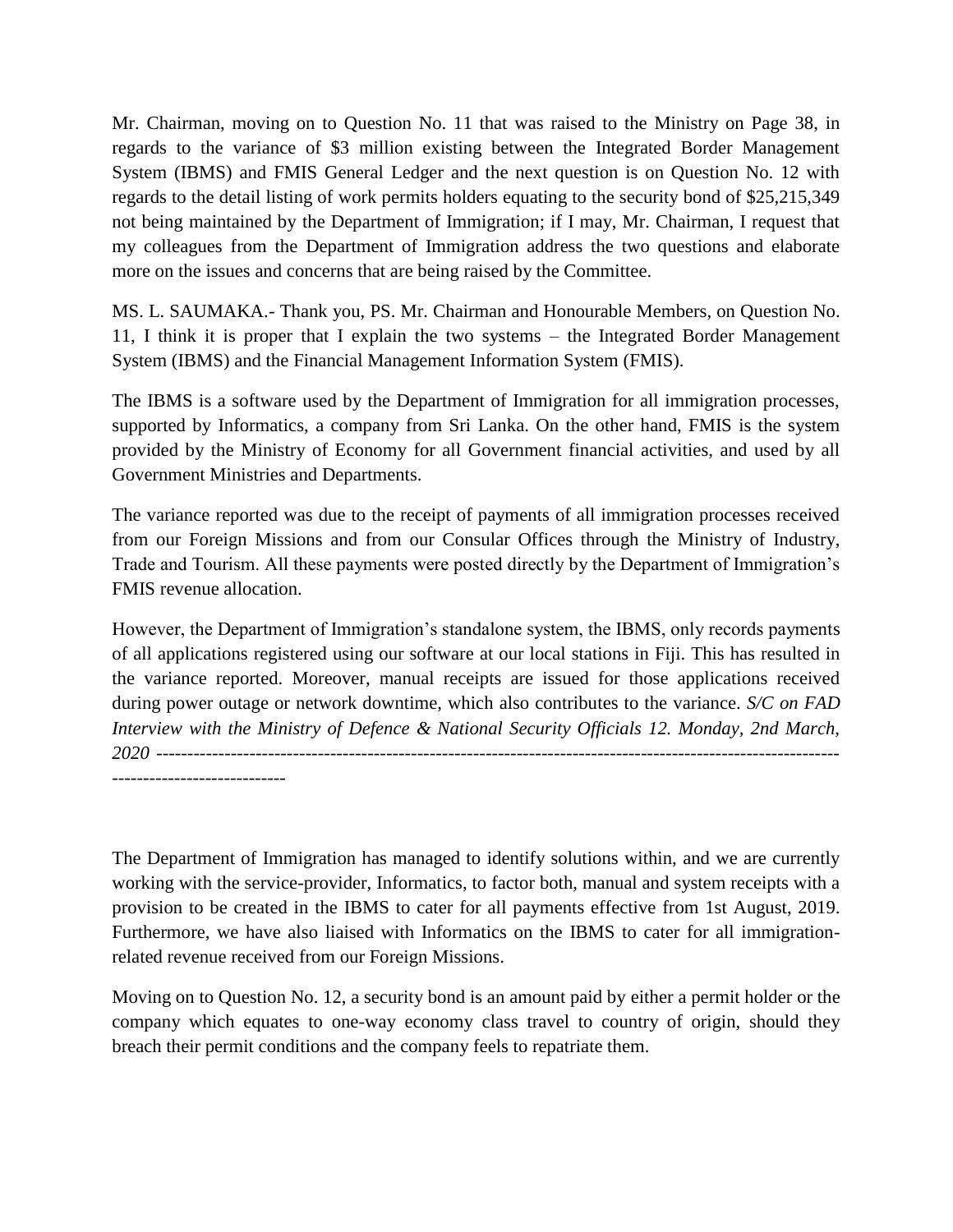The Department of Immigration has maintained a detailed listings on a manual register to update all bond fee records, receipts and refunds, however, we failed to maintain a database in excel sheet to record the same. This would ease the equating of the detailed listing and the spreadsheet.

Honourable Chairman and Honourable Members, we have commenced with the updating of the database with effect from 25th January, 2019 for the period 1980 to 2008, and we are still continuing from 2008 to January 2019. We are still working on that as backlog for the time being. However, from February 2019 to date, the record has been updated.

The second part of the question, where is the money being held in trust; currently the trust fund is deposited in two commercial banks, Westpac and HFC Bank.

PROF. B.C. PRASAD.- Mr. Chairman, a quick question. Thank you for that answer.

What you are saying is that, the bond which I understand is refundable to the companies or the individuals, is paid at the end of their permit.

MS. L. SAUMAKA.- Yes.

PROF. B.C. PRASAD.- So the question is, how much do you refund? Is there a process of refund? If this is in the trust accounts with these two Banks, then what does that mean to the Department of Immigration?

MS. L. SAUMAKA.- Thank you, Sir. The second part of the question as to why do we have two bank accounts, last year in August, we transferred part of the bond trust to HFC, the reason being HFC is giving us three percent annual interest whereas Westpac is giving us 0.1 percent. Some of our Offices around the country do not have access to HFC Bank and that is why we still maintain Westpac. We are using Westpac Bank as our revolving account for now. We make withdrawals for their fare to be paid from this Westpac account but we make HFC as our deposit account for the long term.

For your other part of the question on this Trust Fund, they are used for airfares of those who have breaches, as I have mentioned, or those who have completed their term and they are equated to 50 percent of their one way back to their country.

HON. PROF. B.C. PRASAD.- Can you give some indication as to the volume of these refunds and breaches? How regular is it? How often is it?

MS. L. SAUMAKA.- Can we get back to you on that question, Sir? *S/C on FAD Interview with*  the Ministry of Defence & National Security Officials 13. Monday, 2nd March, 2020 -----------------------------------------------------------------------------------------------------------------------------------

-------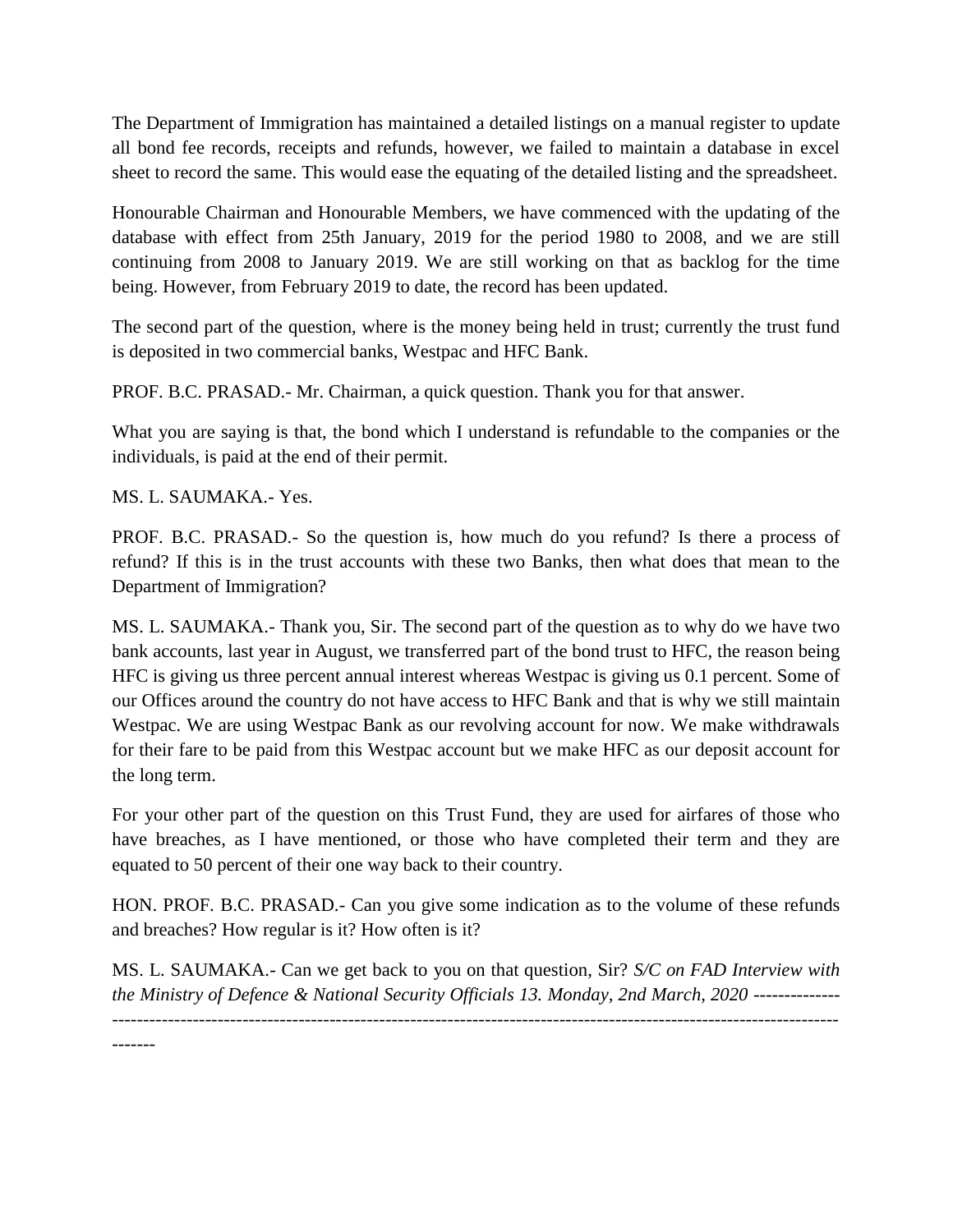MR. M. LESUMA.- Honourable Chairman, in regards to the SDG-related questions for the Ministry to provide gender statistics for males and females recruited and employed by the Forces from the period of 2015, 2016 and 2017 and are there plans to promote women to senior positions; for the RFMF, there is currently 250 women out of the total of 3,549 personnel in the RFMF. The female strength in the RFMF is currently eight percent of the total force, and the RFMF is working towards increasing this percentage to 15 percent, to ensure our compliance to the UN peacekeeping requirements.

Promotions within RFMF is based on merit, irrespective of gender. On the same note, the RFMF is pushing for promotions of women in Senior UN Staff positions, for example, Lieutenant Colonel Silipa Vananalagi, who was the Chief Military Planning Officer for UNDOF Mission from 2018 to 2019.

As for the Fiji Police Force, Honourable Chairman, the Fiji Police Force is an equal opportunity employer that values and strives for equal participation of both, males and females in the workforce. The organisation employs both, sworn and unsworn officers, meaning police and civilian staff, whose conditions of employment are embedded under Section 129 of the 2013 Constitution of the Republic of Fiji.

From the period of 2015 to 2017, the Fiji Police Force recorded the gender statistics tabulated before you. In 2015, there were 3,233 male and 945 female officers. In 2016, there were 3,180 male and 919 female officers. In 2017, there were 3,388 males and 970 female officers.

The Fiji Police Force restructure and reform provides an opportunity for women officers to apply for senior positions in the organisation. However, the Fiji Police Force's policy on promotion is, again, merit-based, which means that an officer is to meet the minimum qualification requirements to fill a senior position and rank.

Since the tabling of the 2016/2017 Ministry of Defence Annual Report, the Fiji Police Force currently has two women in the command group as Directors, one of which is seconded to the United Nations as Commissioner of Police in South Sudan. Furthermore, we have three female Deputy Directors in Forensics and Criminal Investigations and Corporate Services portfolio.

In 2018, Honourable Chairman, one female cadet officer was commissioned as an officer after graduating from the Commissioner of Police Cadet Programme. The same officer is currently pursuing Masters of Policing Programme at the University of China. Furthermore in 2019, three more female cadets were commissioned as Officers. All these women officers have been earmarked for leadership positions in the Fiji Police Force.

Mr. Chairman, for last year, the Fiji Police Force received further leadership training for women officers with the Pacific Faculty of Policing (PFP) at the Australian Institute of Police Management with the intention of progressing them into leadership roles within the organisation.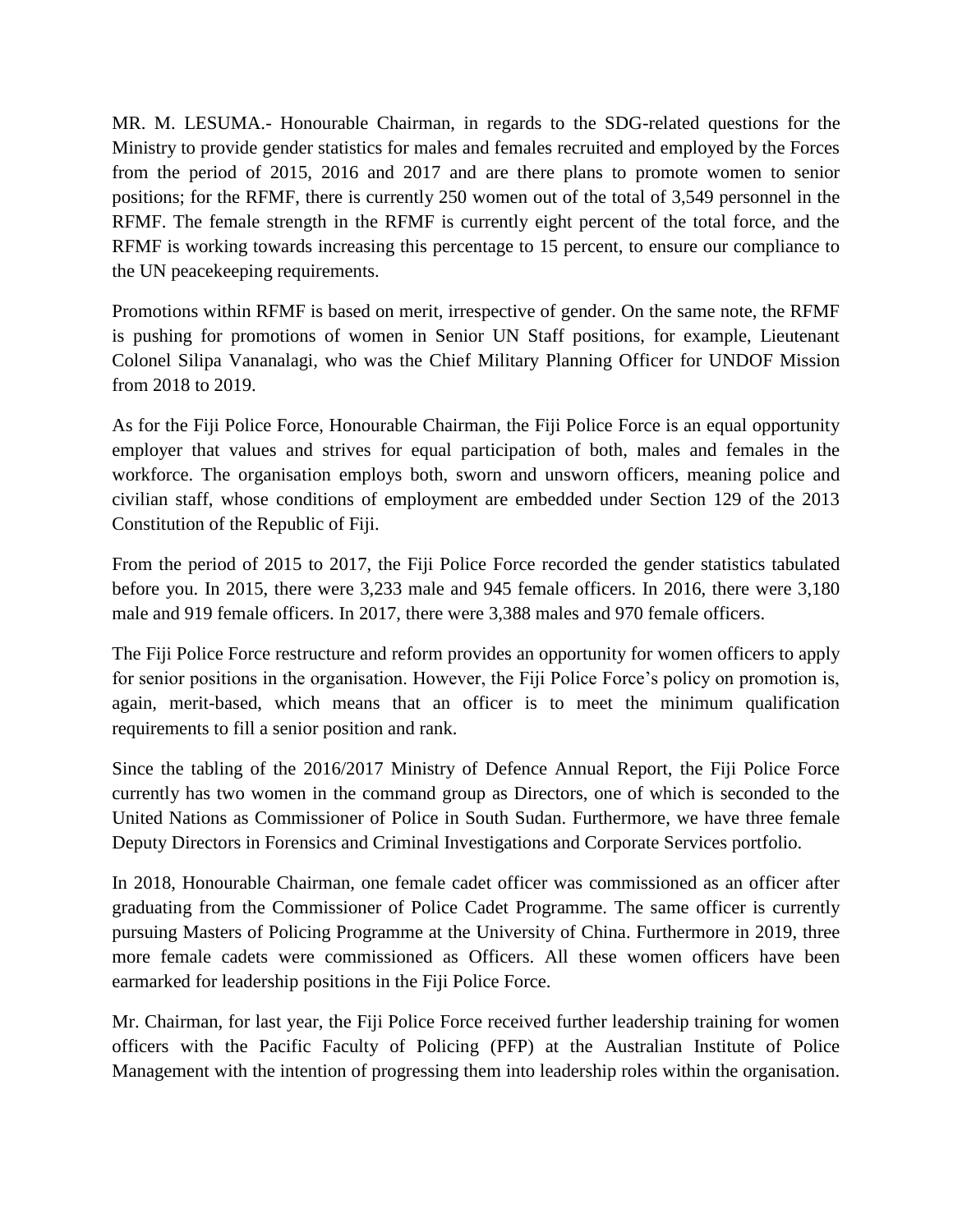Five female senior officers have completed the training, and another five female senior officers are earmarked for the same training this year.

As far as plans to provide women into senior positions, the Fiji Police Force has always provided opportunities and prospects for women to progress into senior positions, but we wish to highlight that such progression must be done so through merit.

On the second question that was raised – how does gender parity affects Fiji in terms of its UN Peacekeeping contribution and the composition of Forces and Force development moving *S/C on FAD Interview with the Ministry of Defence & National Security Officials 14. Monday, 2nd March, 2020* ----------------------------------------------------------------------------------------------------

forward from the reporting period till 2020 and beyond; Mr. Chairman, the United Nations' mandate under the United Nations Security Council Resolution (UNSCR) 1325 on Women, Peace and Security, recognises the importance of women participation in peace operations. The UN has seen the women are active agents of peace in conflict situations. This Resolution allows Fiji to participate equally in peacekeeping contributions by ensuring that the 15 percent women quota is met.

With regards to the RFMF, RFMF takes this UN requirement seriously as evident in the increase in female recruitment and the enlistment since the reporting period. The Committee may also have noted that the first-ever recruitment of women in the Fiji Navy. Additionally, the Fiji Navy is continually increasing its vessels capability to ensure that it is also user-friendly for female naval personnel.

However, the difficulty encountered by the RFMF is the lack of women that hold middle management positions or Senior and CO's level. This retention of female in the RFMF is a challenge, as a good number of women who were enlisted leave the Force due shifting priorities, such as family commitments.

Mr. Chairman, with regards to the Fiji Police Force, the UNSCR 1325 also extends to the Fiji Police Force by ensuring that the 15 percent quota is met for its deployments. It is through this Agenda that the Fiji Police Force has taken an initiative to conduct an All-Female United Nations Selection Assessment and Assistant Team, to select suitable and qualified candidates for peace operations. The Fiji Police Force has also maintained a 20 percent female composition in all its peacekeeping missions.

In the UN Security Council Meeting on 11th April, 2019 on the topic of Women in Peacekeeping, Fiji's Permanent Representative to the United Nations, Mr. Satendra Prasad, noted that the women currently make up 21 percent of the UN Staff POs and 51 percent as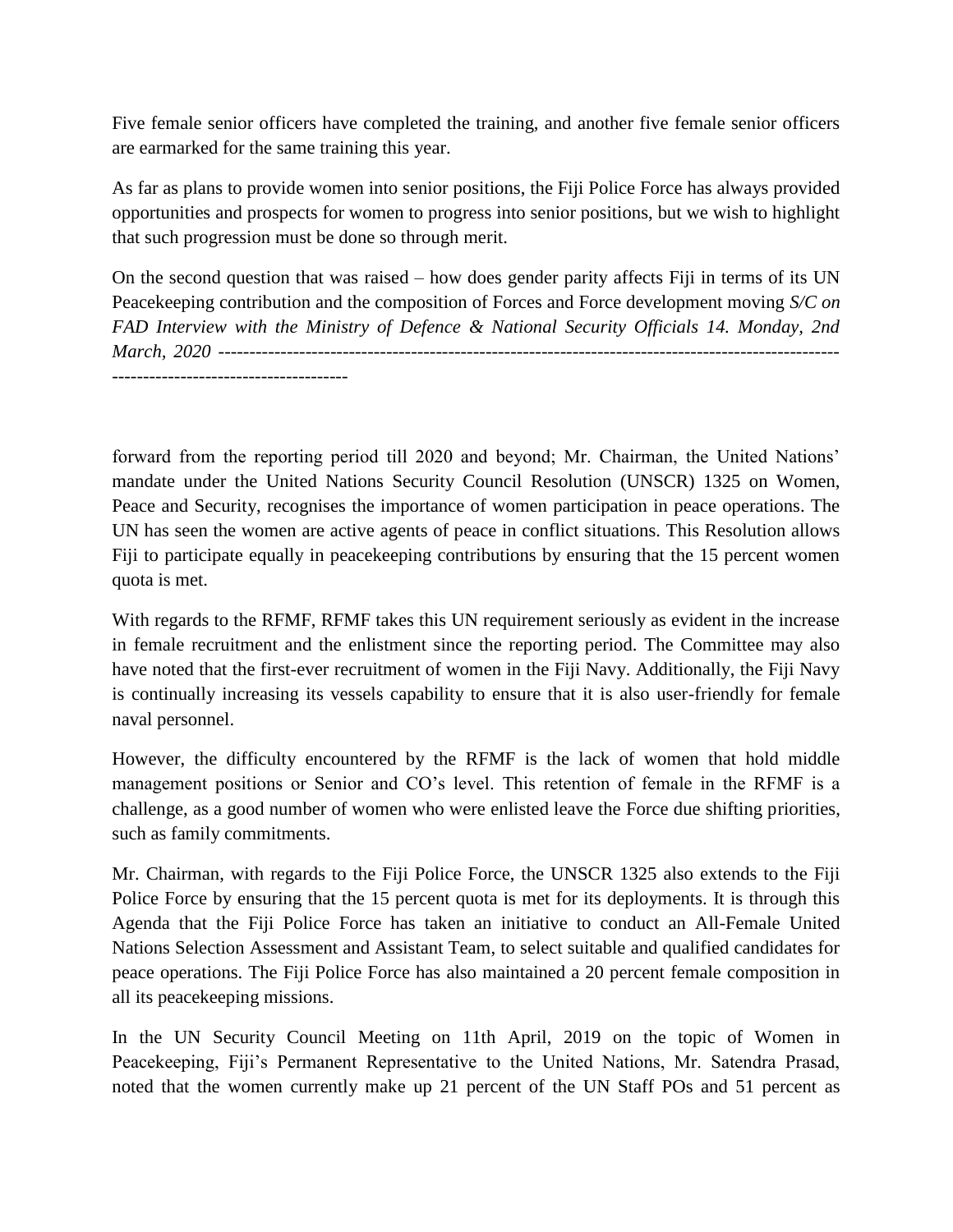individual police officers who are IPOs. This indicates Fiji's gender equality commitment, as far as UN Peace Operations is concerned.

To date, there are 16 female officers serving in the Mission, while one is seconded to the UNPOL as Police Commissioner in South Sudan. The Fiji Police Force is currently putting plans in place to prepare all female from the Police Unit, to be deployed to the UN Mission as required by the UN through the commitment made by the Fijian Government.

Moving on to the next question on the RFMF, to confirm when was the last time the RFMF Annual Report was submitted to Parliament; the RFMF is currently, at this point in time, working backwards from 2019 to compile its Annual Reports and have yet to submit these to Parliament.

HON. PROF. B.C. PRASAD.- PS, again, I think the question is pretty simple, which says, when was the RFMF last submitted an Annual Report? Can you tell us, since when the RFMF has not provided Annual Reports?

MR. M. LESUMA.- Through you, Mr. Chairman, with regards to the question that was raised, there has not been any Annual Report that has been submitted. We have the Chief of Staff who can probably further elaborate on that but currently, we are now working on the 2019 Annual Report as we speak.

HON. PROF. B.C. PRASAD.- I think you are still not answering the question. When was the last RFMF Annual Report submitted? *S/C on FAD Interview with the Ministry of Defence & National Security Officials 15. Monday, 2nd March, 2020* ----------------------------------------------

--------------------------------------------------------------------------------------------

MR. M. LESUMA- Through you, Mr. Chairman, like I have mentioned earlier, Honourable Professor Prasad, we have not submitted any report.

MR. CHAIRMAN.- He did earlier mention that they have never done that.

MR. M. LESUMA.- Thank you. Moving on to the next question, Mr. Chairman and Honourable Members of the Committee, advances in ending violence, promoting the rule of law, strengthening institution and increasing access to justice are uneven and continue to deprive thousands of Fijians, the security rights and opportunities and undermine the delivery of public service and broader economic development, the renewed efforts are essential to move towards the achievement of the SDG 16. What has the Ministry done to eliminate these problems?

As entrenched in the SDG 16, Mr. Chairman and Honourable Members, the Ministry, including the Forces, is obligated to promote a peaceful and inclusive society for sustainable development, provide access to justice for all and also build effective, accountable and inclusive institutions at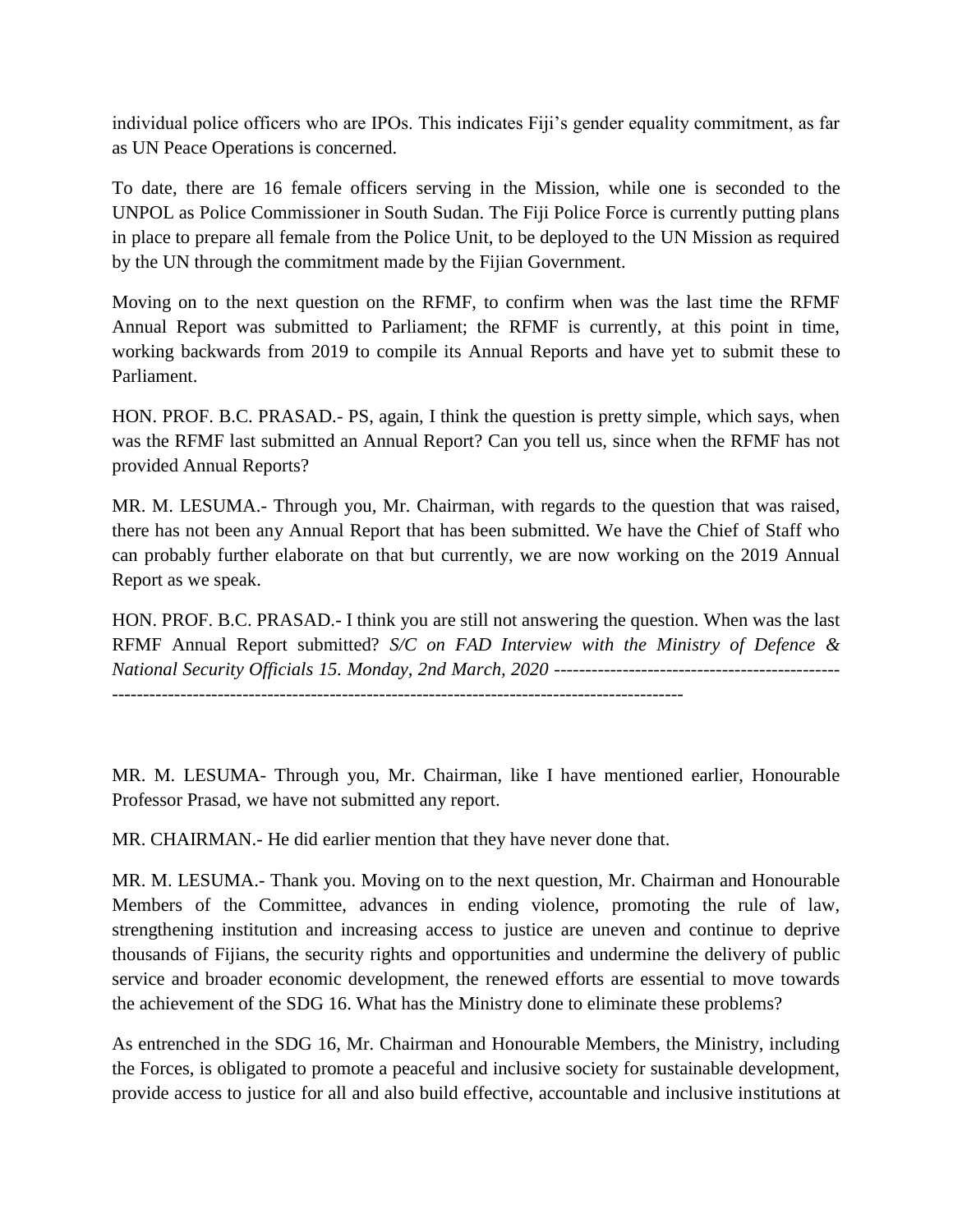all levels. The Ministry and the two Disciplined Forces are continuingly progressing and aligning itself with the United Nations Convention on SDG16, has created policies to ensure that the delivery of services is not undermined.

Stringent measures and abidance to institutional policies are tools for ensuring gender equality and the elimination of violence at all levels. Mr. Chairman, policies such as the No Drop Policy, the Use of Force Policy, the Zero Tolerance Policy and the Gender-Based Violence Policy, are put in place as a guideline for transparency and accountability in pursuing justice and strong institution.

For the RFMF, Mr. Chairman, the following initiatives, policies and programmes are being introduced and implemented in realising SDG 16. These are the review of the Military justice which ensures that:

 $\Box$  service personnel within the RFMF have access to an updated fair and impartial justice and redress system;

 $\Box$  the women peace and security in Fiji;

 $\Box$  RFMF and the Ministry are continuingly progressing the obligations and commitment under the UNSCR 1325;

 $\Box$  key deliverables are attest to this include the increase in female recruitment and intake;

 $\Box$  establishment of gender advisory network; and

 $\Box$  training provided for gender advisors and women holding key positions within the two Forces both, in Fiji and the Missions abroad.

□ Zero Tolerance Against all Forms of Violence Policy with both Forces; and the CEA combat.

Enhancing the institution's capabilities in infrastructure, equipment and manpower are as follows. As for infrastructure, Mr. Chairman, the development of Blackrock Peacekeeping and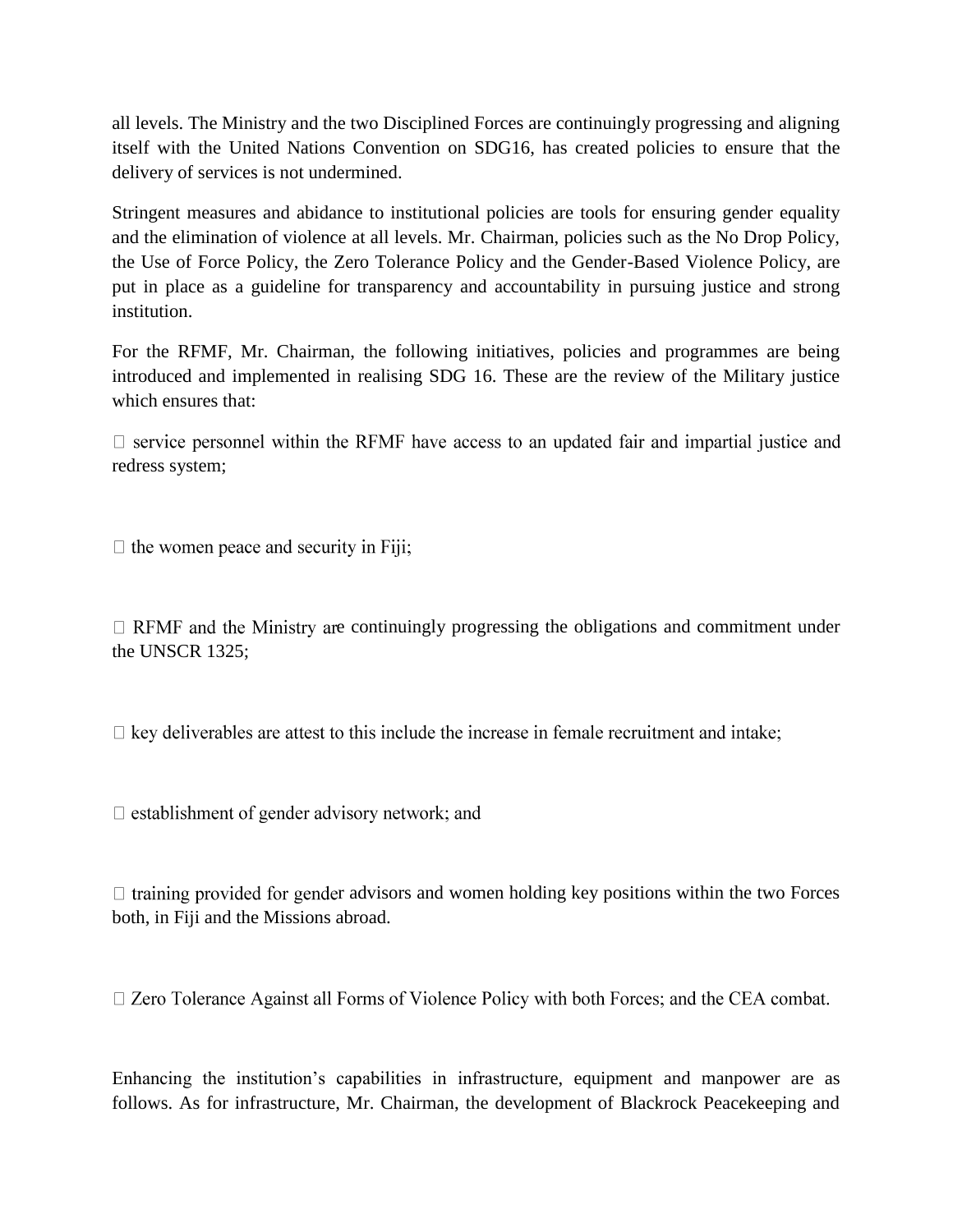Humanitarian Assistance and Disaster Relief Camp with the assistance of the Australian Government; the upgrading of the Stanley Brown Wharf at Walu Bay; and the proposed development *S/C on FAD Interview with the Ministry of Defence & National Security Officials 16. Monday, 2nd March, 2020* ------------------------------------------------------------------------------- -----------------------------------------------------------

of the Marine Essential Services Centre for the Fiji Navy, which I had alluded to earlier, which has also accommodated the relocation of the 3DP radio station.

Mr. Chairman, with regards to equipment; the enhanced capacity of the 47 specialised military vehicles and *RFNS Kacau* and *RFNS Volasiga*, the Naval Vessels, and the specialised hydrographic equipment.

With regards to the review of the RFMF Act, Cap. 81, these are, again, indications of our compliance with regards to the SDG 16.

With regards to the Fiji Police Force (FPF), they are currently reviewing the Police Act and this will ensure relevance to the evolving security landscape and bolster gender mainstreaming of institutional policies, legislations and programmes at all levels of the organisation.

Moreover, the FPF is currently undergoing restructure and reform which is rolled out for the next five years. This will lead to the increase of human resources, ensuring that all police stations, particularly police posts, are fully manned, providing quality delivery and service to the community. Additionally, the FPF capabilities, infrastructure, mobility and logistics which are also part of the restructure and reform programme will ensure the establishment of 20 new community posts in remote and isolated maritime areas to allow communities to access to justice.

On Question No. 5: Can the Ministry provide specific statistics on sexual harassment and sexual assault complaints from with the FPF and RFMF, and their outcomes? The RFMF has a strict Sexual Harassment Policy with zero tolerance. Any case of sexual harassment will be dealt with by the Military justice system. The RFMF has had no cases of sexual harassment during the reported period. The only serious case of this nature was a rape case in 2018, and the perpetrator was sentenced to 10 years imprisonment by Court Martial.

The FPF also has a stern Sexual Harassment Policy which was endorsed in 2016. This ensures that all sexual harassment-related cases are dealt with internally by the FPF, the Internal Affairs Unit.

Statistics on sexual harassment for the period of 2017 to 2019 are outlined or tabulated before you. In 2017, there were three in total, two are still pending in court, and one was dealt with. In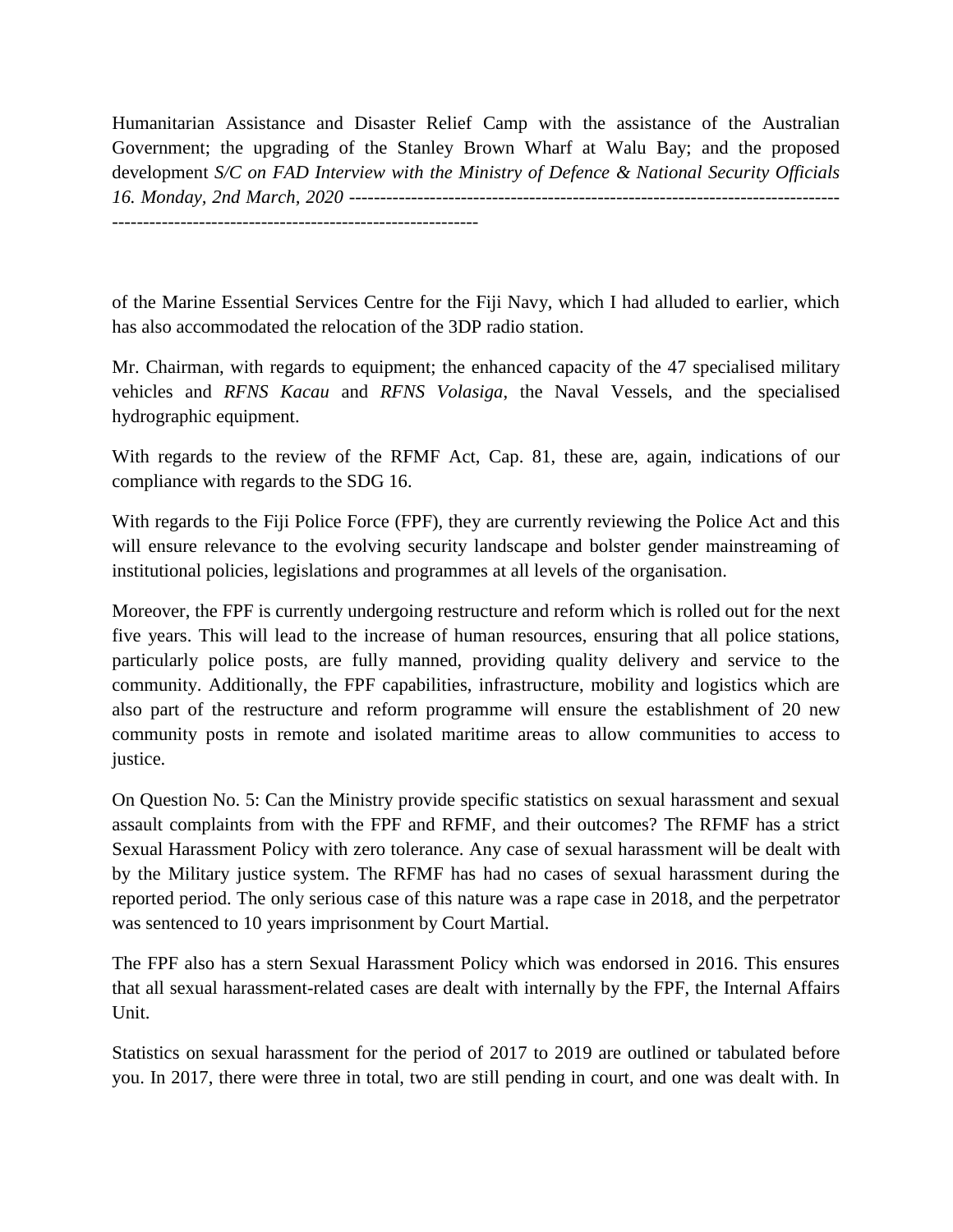2018, there were also three cases, two are still pending in court and one has been filed. In 2019, there is one currently pending in court.

Moving on to the next question. What kind of psycho-social support is available for Police and Army personnel, and also their families? The RFMF and the FPF currently access the psychosocial services provided through the Ministry of Health and Medical Services.

In addition, the establishment of the Office of the Force Chaplain for both, the RFMF and FPF provides another avenue for psycho-social support through counselling. The main activities of these Units include:

 $\Box$  visitations to family members whose spouses are deployed in Mission areas or tour of duty;

 $\Box$  visitation to members of the organisations who are sick; and

 $\Box$  visitations to officers who have been interdicted.

*S/C on FAD Interview with the Ministry of Defence & National Security Officials 17. Monday, 2nd March, 2020* -----------------------------------------------------------------------------------------------

The Unit also conducts awareness programmes and fellowship gatherings for the respective organisations.

Apart from counselling and chaplaincy services, the two Disciplined Forces have welfare mechanisms that reach out to service personnel for medical assistance, monetary payouts to spouses in instances where an employee has passed on, and also provide health and wellness infrastructure, such as gymnasiums for physical and mental stress therapy.

The Disciplined Forces also have measures that provide therapeutic atmosphere for relaxation where service personnel can meet after a long day's work.

The Ministry has plans to look into the establishment of a joint psycho-social support services that will specifically be accessible to the two Disciplined Forces. The RFMF is currently in discussion with the New Zealand Defence Force for provision of some of these services and the Fiji Police Force is also pursuing to secure the services of a fulltime physiotherapist and a psychologist to address issues relating to the nature of policy.

That concludes the questions, Honourable Chairman and Honourable Members of the Committee on our responses on the questions that were raised to the Ministry with regards to the 2016/2017 Annual Report that was just recently tabled in Parliament. Thank you, Honourable Chairman.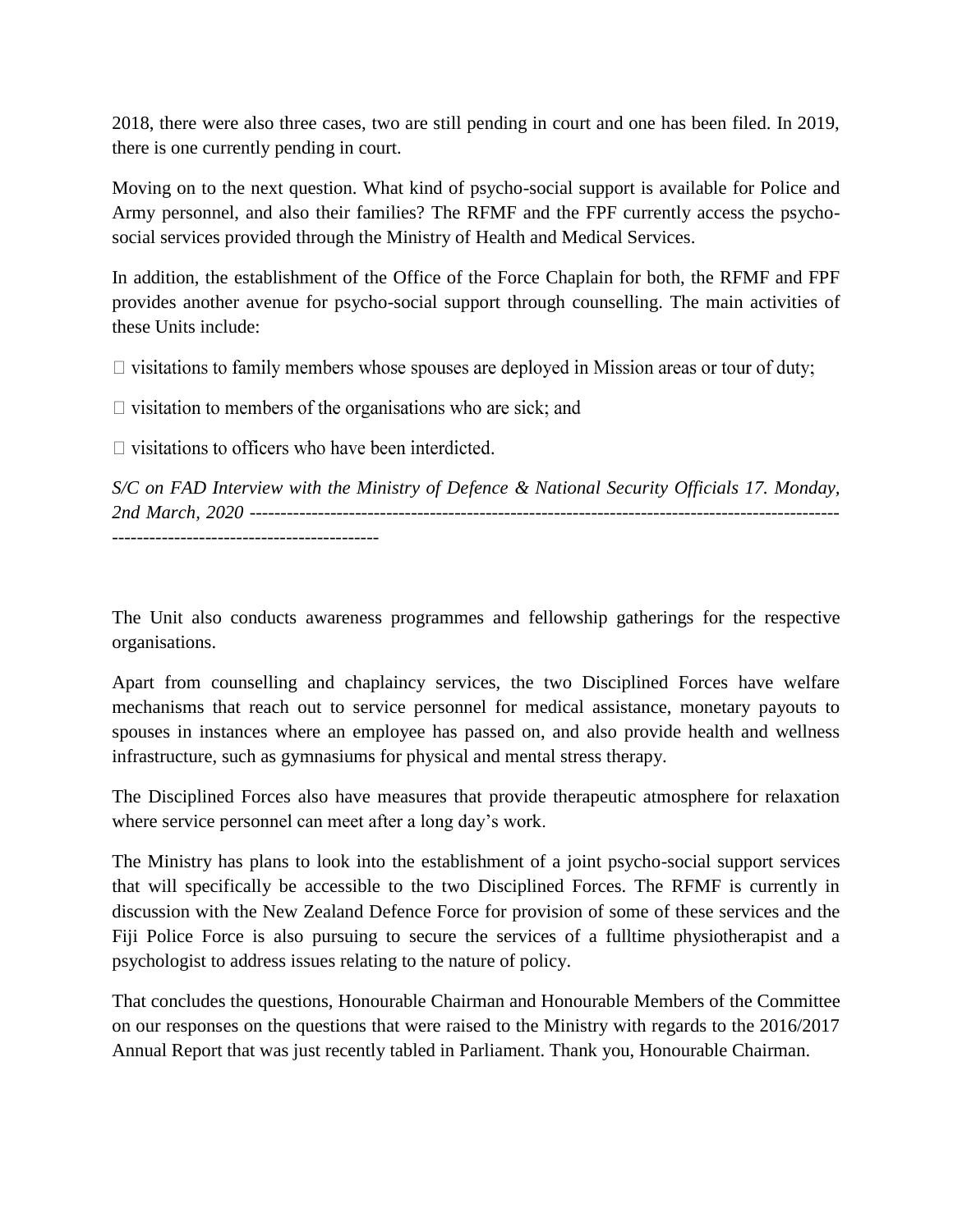MR. CHAIRMAN.- Thank you, PS, and your Team for the very concise answers that you have supplied for the substantive questions we have raised. Time is up against us. If we do have any pressing questions, we will certainly get back to your Team, PS, and I wish to say thank you once again.

With those few words, if you have any departing comments the floor is yours, Sir. Thank you.

MR. M. LESUMA.- Thank you. Just a guidance from you, Honourable Chairman, with regards to the Treaties, are we will be touching on the Treaties after this?

MR. CHAIRMAN.- Yes, immediately after this, we will have the other officers come in and we will run through the Treaties.

MR. M. LESUMA.- Thank you, Honourable Chairman.

MR. CHAIRMAN.- Thank you.

MR. M. LESUMA.- We can only ask for the Officers from Immigration to be excused for other next session, Honourable Chairman.

MR. CHAIRMAN.- Honourable Members and submittees, we will take a short break before we get on to the next session. Thank you.

The Committee adjourned at 2.42 p.m.

The Committee resumed at 3.05 p.m.

#### **Ministry of Defence and National Security**

- 1. Mr. Manasa Lesuma Permanent Secretary
- 2. Mr. Joji Dumukuro Manager Police
- 3. Mr. Eroni Rokisi Senior Admin Officer Defence and Police

#### **Republic of Fiji Military Forces**

- 1. Mr. Viliame Naupoto Commander Viliame Naupoto
- 2. Captain John Fox Chief of Staff

#### **Fiji Corrections Service**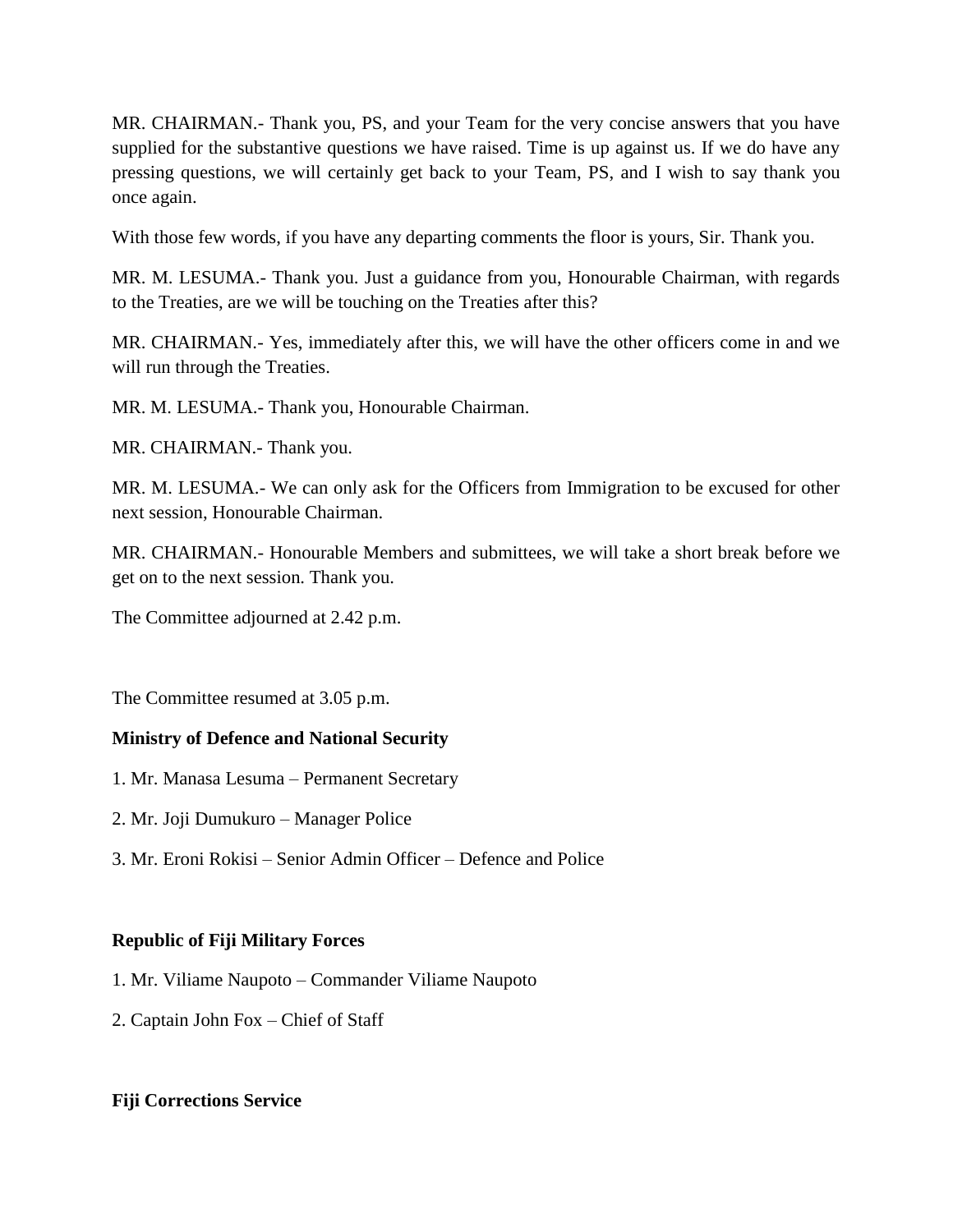- 1. Mr. Apakuki Qura Deputy Commissioner
- 2. Ms. Salasia Racaca Assistant Commissioner Corporate Services
- 3. Ms. Rada Bainivalu Legal Officer
- 4. Mr. Samisoni Naba Legal Officer
- 5. Mr. Aisea Vucago Chief Correction/Legal Officer

MR. CHAIRMAN.- Welcome, Honourable Members, members of the Media and members of the public who are listening in, especially those listening in on the Walesi Platform or through *Facebook* at this afternoon's live broadcast session.

Welcome Commander Naupoto and the Team. Welcome, again, PS for Ministry of Defence and National Security and also the Fiji Police Force, as well as the Fiji Corrections Service. Without further ado, Sir, we could start off, PS, if you can commence this afternoon's session. Thank you very much.

MR. M. LESUMA.- Mr. Chairman and Honourable Members of the Committee, firstly, I would like to introduce my Team this afternoon.

(Introduction of Team by PS)

Mr. Chairman, with regards to the Three Treaties on the Prohibition of Nuclear Weapons, the ILO Violence And Harassment Convention 2019 and the ILO Protocol of 2002 to the Occupational Safety and Health Convention 1981, the Ministry, including its line agencies - the Republic of Fiji Military Forces (RFMF), the Fiji Police Force (FPF) and also as you are aware that the Fiji Corrections Service (FCS) which apparently is not under the Ministry of Defence but are also seated before you this afternoon. I have prepared submissions on the request of the Standing Committee as per 25th February, 2020 correspondence.

Now, the three proposed Treaties and Conventions have been reviewed from a national security perspective and the scope of our review has been focused on the intention of the proposed Treaties. The Standing Committee may be aware that the Treaty on the Prohibition of Nuclear Weapons is the Ministry's prompt Treaty, as it falls within the purview of the mandate given to the Ministry and its line agencies. So, the provisions of the two ILO International Instruments have a degree of significance to the Ministry and its respective line agencies and its roles. Our joint submission is provided for these two ILO Instruments that will be presented by the respective Heads of the Institutions, limited to its relevancy and implications to their respective roles.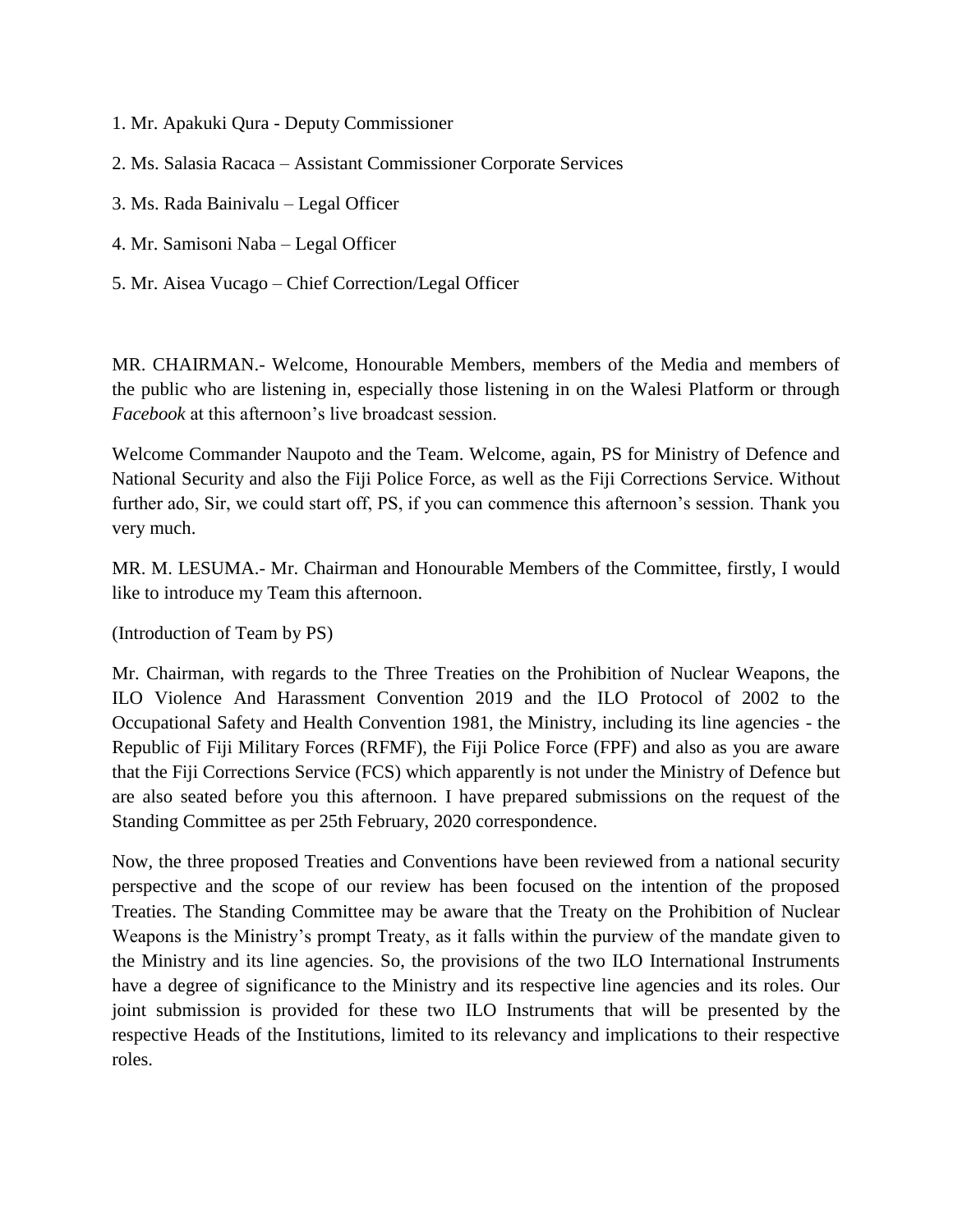Mr. Chairman, with your indulgence, I would like to request the Manager Police to briefly present to you the first Treaty before we will then ask the Commanding Officer for the RFMF, likewise with the FPF and the FCS to present their submissions this afternoon.

MR. J. DUMUKURO.- Thank you, Mr. Chairman and Honourable Members. My presentation today is on the Treaty on the Prohibition of Nuclear Weapons. Of course, the scope of my presentation covers the United Nation Security Council 1540, the status of the Prohibition of the Nuclear Weapons Treaty and, of course, the Treaty itself. The last slide is why Fiji should ratify this particular Instrument.

Mr. Chairman, I believe you may recall last year, I had presented the UN Security Council 1540 which pretty much is interconnected with the Treaty on the Prohibition of Nuclear Weapons. The UN Security Council 1540 relates to the non-proliferation of weapons of mass destruction and their means of delivery in particular, to prevent the spread of weapons of mass destruction to non-State actors or for terrorist purposes, and this includes chemical and biological counter terrorism and, of course, nuclear weapons.

Fiji's status on the Prohibition of Nuclear Weapons (TPNW); Fiji signed the TPNW in September 2017, and we are now in the process of ratifying the Treaty. So, Fiji was actually active in the final negotiation of the Treaty which came into force in 2017.

After depositing the Instruments of Ratification, Mr. Chairman, we will, of course, scout for model law that would enable us to enforce appropriate obligations and other effective measures to prevent the proliferation of these weapons, including fissile material through transit and transhipment process.

Mr. Chairman, let me present to you Article 1. We have actually listed down most of the significant Articles under the Treaty that is more relevant to Fiji.

Under Article 1, member States are required to put in place mechanisms to prohibit the development, testing, production, manufacture, acquisition, possession, stockpiling, stationing, transfer, receipt, control of, use and threat of use of nuclear weapons and other nuclear explosive devices.

Mr. Chairman, Article 3 relates to those member States who do not possess nuclear weapons, to maintain the existing of International Atomic Energy Agency (IAEA) safeguards. They have already done to include with the IAEA and bring into force a Comprehensive Safeguards Agreement.

Mr. Chairman, Fiji had actually ratified the IAEA Instruments in 2012 and we have been accessing some of the technical assistance through this peaceful use of nuclear materials in the areas of health, agriculture, environment and disaster. We have been very supportive of this peaceful use of nuclear technology and also other applications.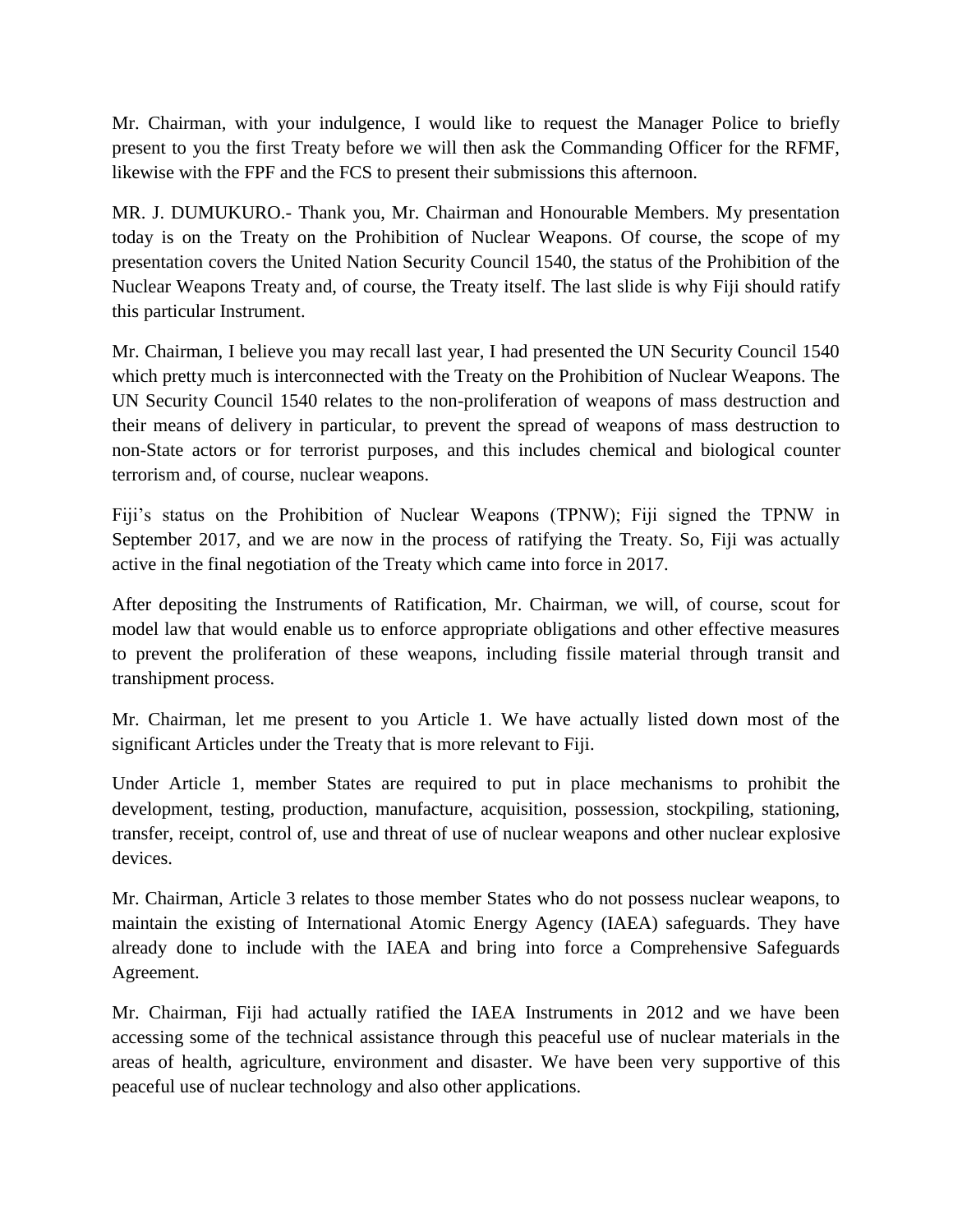Under Article 6, the Treaty on the Prohibition of Nuclear Weapons, Fiji was instrumental in the inclusion of this particular provision in the final negotiations. There has never been a disarmament treaty which incorporates the compensation provisions for those who are actually affected by the use of nuclear weapons. So, basically, Fiji, apart from other countries, had actually lobbied for these particular provisions, given the fact that we had actually paid out medical assistance to Christmas Island Veterans in 2013. So basically this is where we actually formed the basis of our negotiation.

Mr. Chairman, under Article 17, the Treaty shall not be subjected to reservations. Sometimes some of these disarmament Treaties, we hold reservation on some of the Articles but for this particular Treaty, there is no reservations so that is why we fully support.

Why Fiji should ratify this particular Instrument? We have been consistent with our positions on other related nuclear disarmament Treaties. Let me remind this forum that we are a party to the Treaty on the Non-Proliferation of Nuclear Weapons (TNPNW) and we have joined that in 1972.

The TNPNW actually provides Member States to prevent the spread of nuclear weapons, add weapons technology and on the flip side to promote cooperation in the peaceful uses of nuclear energy with the view to achieving nuclear disarmament.

The other Instrument is the Comprehensive Nuclear-Test-Ban Treaty. Fiji actually ratified this particular Instrument in 1996. This particular Instrument allows Member States to ban all nuclear explosives for both, civilian and Military purposes, and Honourable Chairman, this refers to nuclear testing.

In terms of our regional obligation, we have actually ratified the Lakatoro Declaration which is an MSG Framework and, of course, the Rarotonga Declaration 1985 which focuses on nuclear free zone in the Pacific. By identifying those Treaties, it would enable us to promote cooperation and strengthen international relations with other State Parties, to ensure a nuclear weapon-free world.

Lastly, Honourable Chairman, given the fact that in order for us to be consistent with our position in terms of supporting some of the nuclear Instruments, we fully support the ratification of the Treaty on the Provision of Nuclear Weapons. That is all, Honourable Chairman. Thank you.

COMMANDER V. NAUPOTO.- Thank you, Honourable Chairman and Honourable Members of the Committee, for allowing the RFMF to make presentations to your Committee. Before I do so, may I take this opportunity to thank you so much for the big work that you do here as Parliament Standing Committee. We watch you from afar and the big work that you do in Parliament. Thank you for the work that you do over here.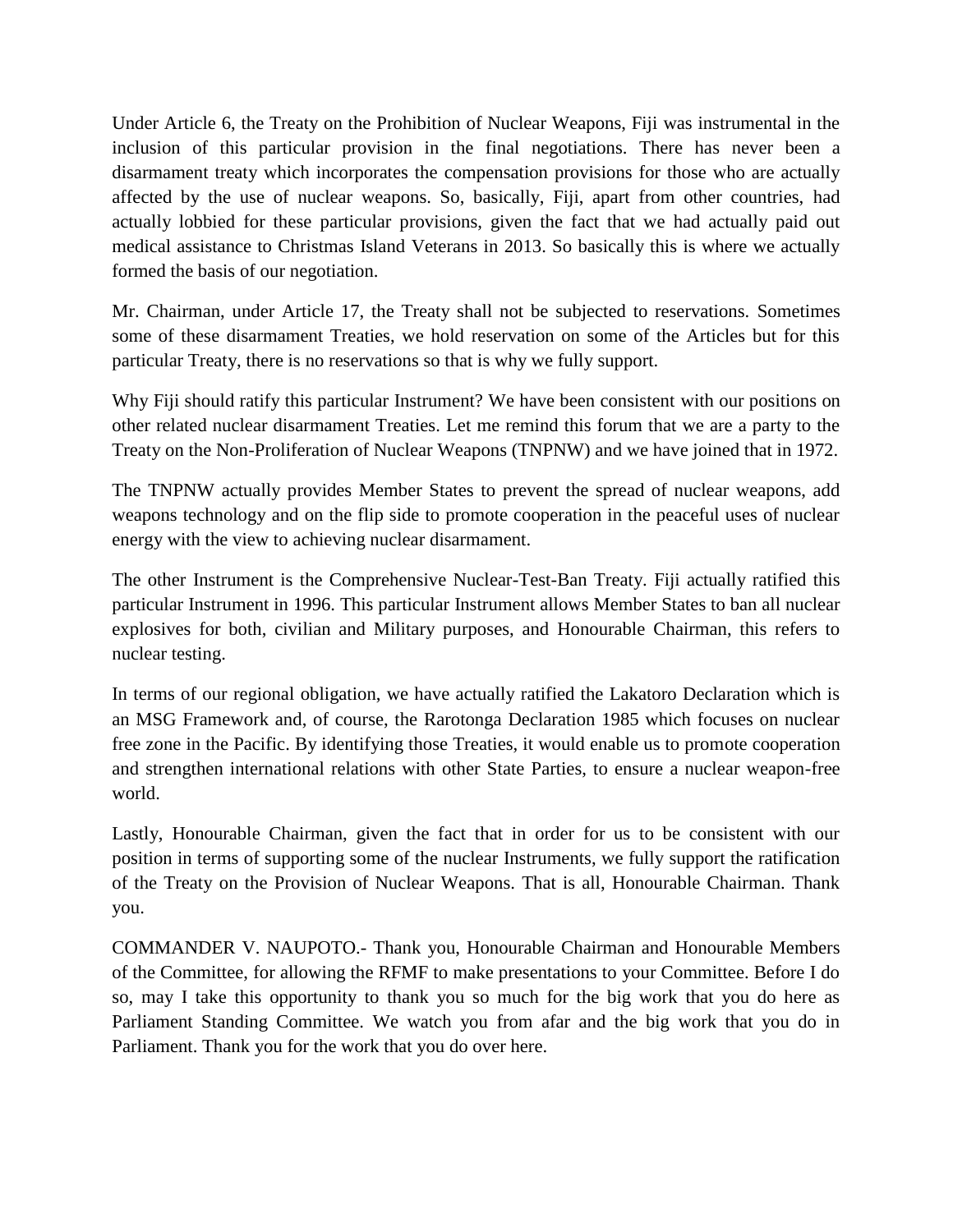We were asked to come in and make submission on the three Instruments. The TPNW, as mentioned by my colleague, and the two ILO Instruments - the Violence and Harassment Convention 2019 and the Protocol of 2002 to the Occupational Safety and Health Convention 1981, I admit that I have not read in detail the three documents. But I have scrutinised the summary that was provided by the Secretariat of your Committee and if I may thank your Secretariat for that summary, as it is a much easier document to read.

The test that we do, Honourable Chairman and Honourable Members, on any Convention or Treaty or any piece of legislation that comes out for review, is that we ask ourselves the question; if this Treaty or Convention or Protocol (which is the case in this deliberation this afternoon) comes into force, whether it will impede the RFMF in performing the role that is designated to us through the Constitution and through the other legal documents? So, if we do the test and test the three Instruments it they are fully ratified, against whether it will impede the RFMF in performing its role.

The answer to that question, when we look at the TPNW, is 'no'. The TPNW will not impede the RFMF in performing its role. We are a small conventional Force. We see ourselves that way all the time here in Fiji with small arms. Likewise, the other two ILO documents - the ILO Violence and Harassment Convention 2019 and the Protocol of 2002 to the Occupational Safety and Health Convention 1981. The RFMF also finds that the two Instruments will not impede the performance of the RFMF and its roles.

Honourable Chairman and Honourable Members of the Committee, to summarise this very short submission, the RFMF has no objections at all. Also, we do not have any proposed amendments to the Treaty. We fully agree that it should be fully ratified. That, Honourable Chairman and Honourable Members of the Committee, concludes my submission and I certainly will be happy to answer to answer any questions. Thank you.

MR. CHAIRMAN.- Thank you, Commander Naupoto. We will move to the next presenter and reserve questions for immediately after that. Thank you.

MR. A. LUTUNAUGA.- Thank you, Honourable Chairman. The responses of the ratification of the Treaties, the FPF fully supports the proposed Treaties and as custodians of the law, it is mandated to operationalise its functions and as stipulated in the Constitution of Fiji and the Police Act (Cap. 85) and all the other relevant legislations in Fiji.

For the proposed Treaties, Honourable Chairman and Honourable Members, the ILO C190 - Violence and Harassment Convention, the FPF strongly supports the ratification of this Convention.

The Force has, over the years, put in place systems and mechanisms with the support of enabling International Conventions similar to this, such as the Convention on the Elimination of all forms of Discrimination Against Women (CEDAW), the International Covenant on Civil and Political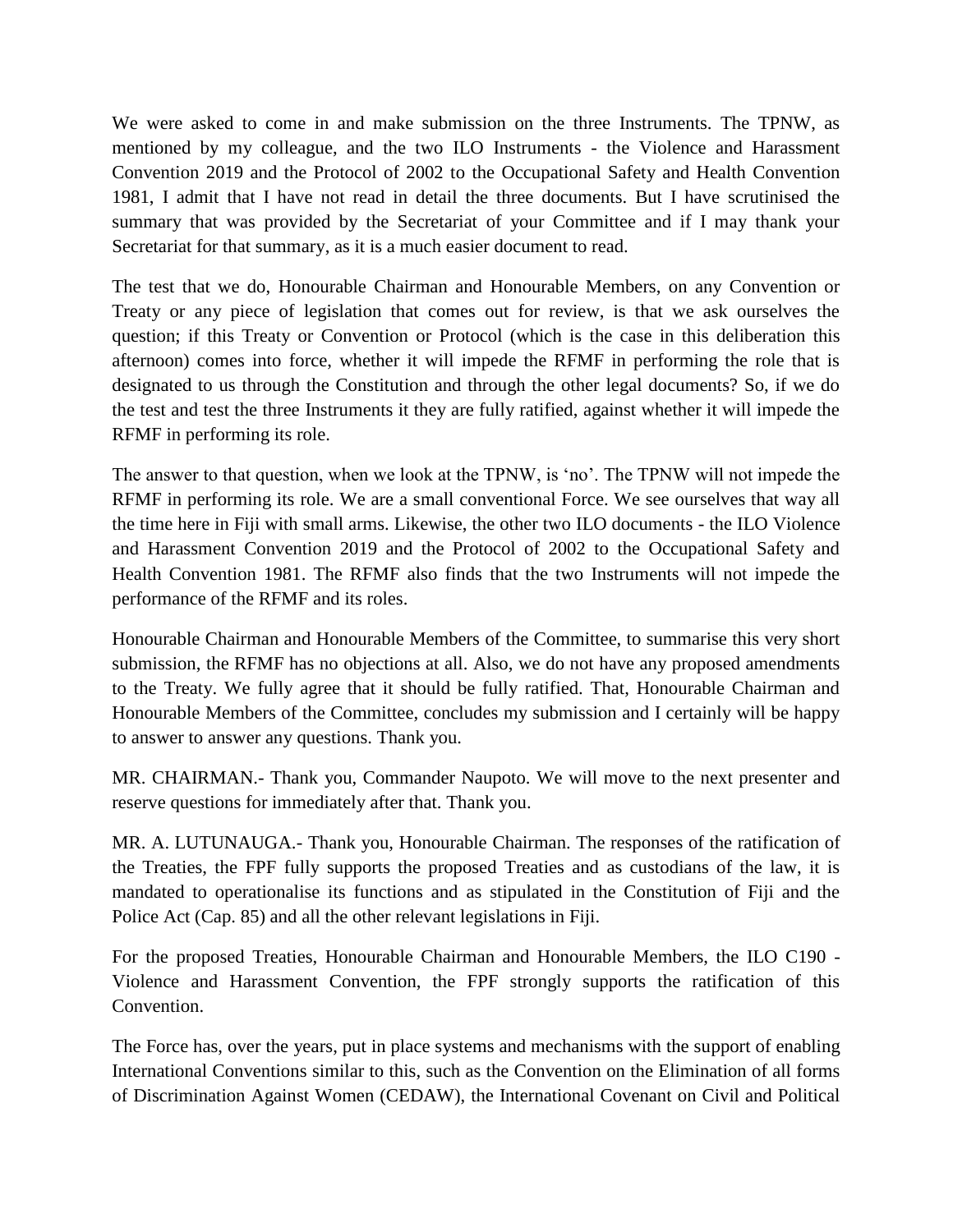Rights, the United Nations Convention Against Torture (UNCAT) and national legislations and policies. This is translated into the Constitution of the Republic of Fiji in the form of the Domestic Violence Act, the Juveniles Act, National Mental Health Policy and the Government's National Development Plan.

In operationalising the above, the FPF has policies in place similar to this Treaty. These are:

- $\Box$  Gender-Based Violence Policy;
- □ Sexual Harassment Policy;
- $\Box$  No-Drop Policy;
- $\Box$  Zero Tolerance Policy; and
- $\Box$  Use of Force Policy.

On the second Treaty, Honourable Chairman, ILO-P155 Protocol of 2002 to the Occupational, Safety and Health Convention 1981, the FPF also strongly supports the ratification of this Convention. As a Department under the Fijian Civil Service, the FPF aligns itself to the whole of Government approach to address OHS procedures.

The OHS Unit, which is a component of our Human Resources Management within the FPF is responsible for all matters pertaining to Industrial Relations, Workmen's Compensation, Injuries and Diseases, Accidents Report and Compliance and Awareness. The ratification of this Protocol will further strengthen our workmen's welfare and safety in the workplace.

On the third Treaty, Treaty on the Prohibition of Nuclear Weapons, Honourable Chairman and Honourable Members, the FPF also strongly supports the ratification of this Convention. With the mandate to provide safety and security for all Fiji citizens, the FPF fully conquers with the RFMF submission and the Ministry of Defence's submission, particularly in the Treaties that we have discussed.

In concluding, Honourable Chairman and Members of this Committee, the FPF fully supports the Ministry's recommendation that Fiji ratifies the above Treaties without reservations. That is the end of my submission, Honourable Chairman.

MR. CHAIRMAN.- Thank you, SSP Aporosa Lutunauga. I now give the floor to our Official from the Fiji Corrections Service (FCS).

MR. A. VUCAGO.- Thank you, Honourable Chairman and Honourable Members. Before I proceed, I would like to take to take this opportunity to convey our appreciation for the invitation to be here this afternoon to make submission on the three very important international laws.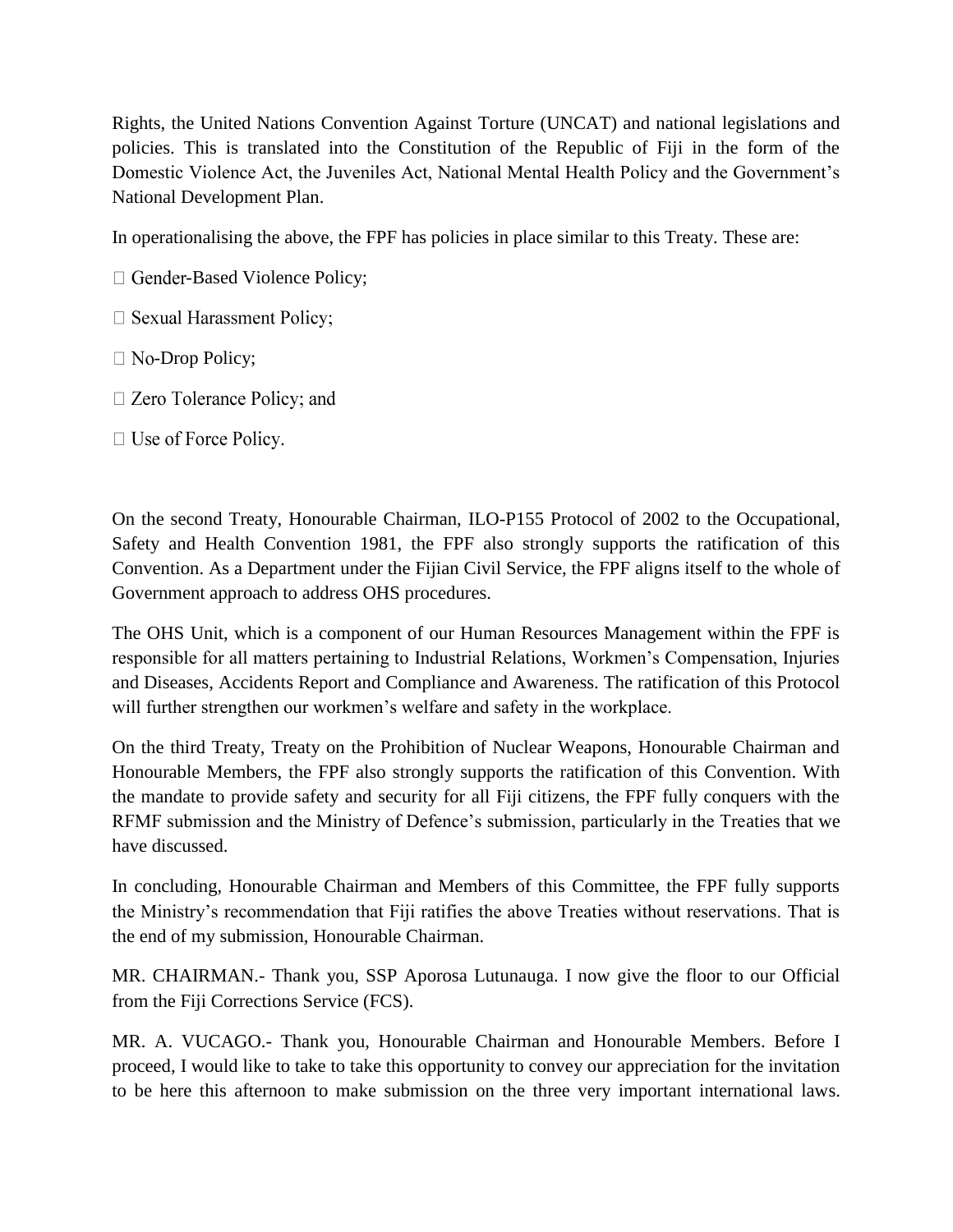Although we were given a short period of time to prepare our presentation, nevertheless we are humbled and privileged to be here this afternoon to make a submissions.

With your indulgence, Honourable Chairman and Honourable Members, I would like to introduce our Team from FCS.

(Introduction of Team by Mr. A. Vucago)

Honourable Chairman and Honourable Members, the presentation is on the screen but we will provide a explanation on our position on the ratification with reservations or not on the three international laws.

The impact of nuclear weapons in Fiji and the Pacific and around the world can create irreversible unmatchable destruction. It has a devastating effect on vulnerable countries and it also contributes to climate change. As we understand Fiji is at the forefront of the fight against climate change and the use of nuclear weapons has a propensity to alter global climate and gratifying the prohibition on the use of nuclear weapons will strengthen Fiji's position in imposing in the fight against climate change.

While we sit and discuss on the ratification of this Treaty, Fiji has, in the past, been a party to other international laws that oppose the use of nuclear weapons, one of which had been alluded to by our colleague, the Treaty on the Non-Proliferation of Nuclear Weapons 1972, the Comprehensive Nuclear-Test-Ban Treaty 1996 and, of course, the Rarotonga Treaty which bans the manufacture, possession, stationing and testing of any nuclear explosive device in member territories for which they are internationally responsible. It also bans the dumping of radioactive waste at sea.

In ratifying this international law, Fiji strengthens its position in opposing the use of nuclear weapons in Fiji, in the Pacific region and around the world.

The reasons for the Fiji Corrections Service supporting the ratification of the Treaty is that:

 $\Box$  It will ensure a safe and secure environment.

 $\Box$  It will prevent the use of nuclear weapons.

 $\Box$  It reinforces the Comprehensive Safeguards Agreement.

 $\Box$  The International Atomic Energy Agency (IAEA), who is tasked with the monitoring and inspecting countries with nuclear materials will ensure that they are not used for other purposes other than for peace.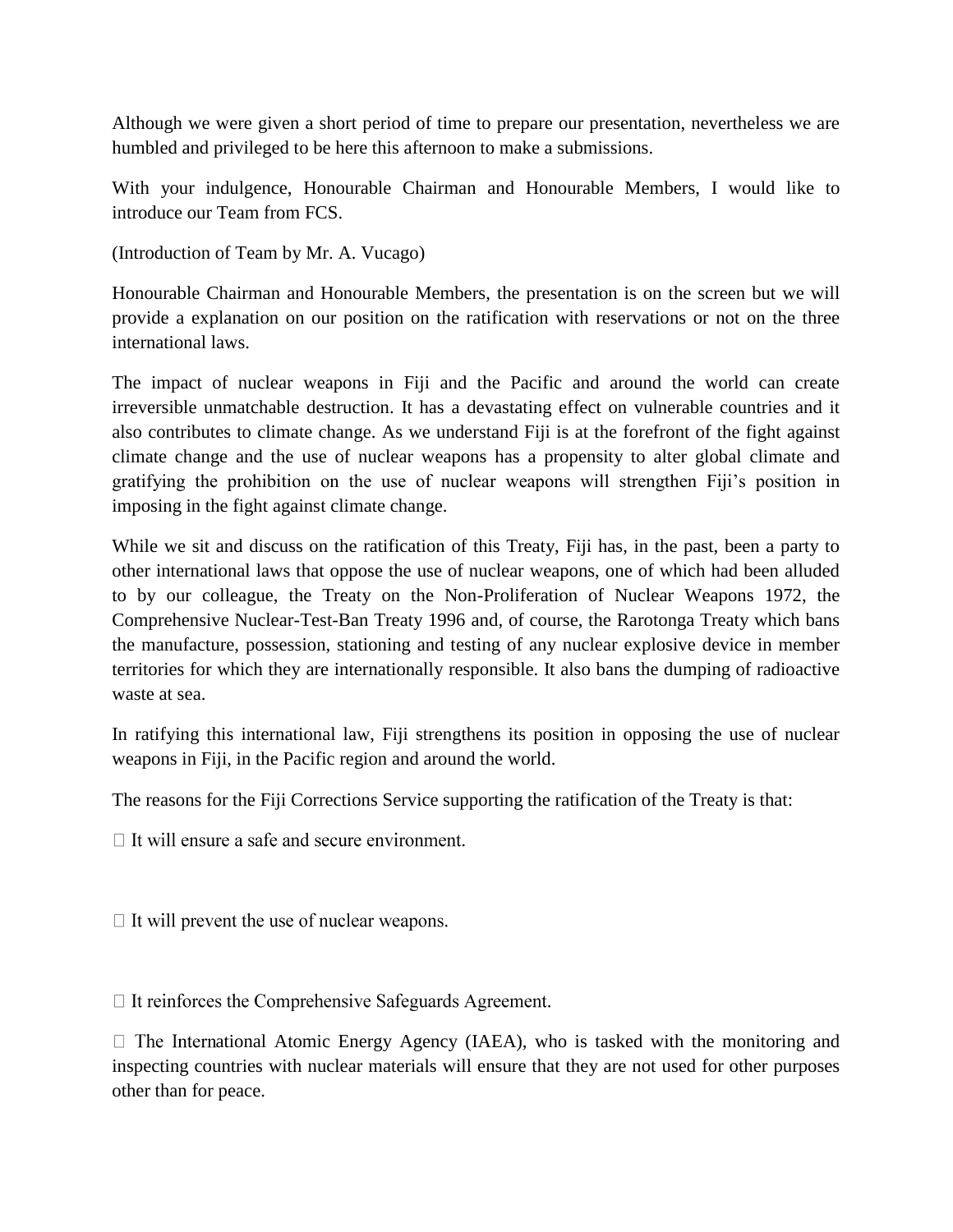$\Box$  It also allows member countries to ensure that they do not abuse or misuse the nuclear materials in their possession for massive destruction.

 $\Box$  State Parties can also access international assistance to fulfil its obligation under the Treaty, as has been alluded to earlier. The Veterans of Christmas Island have been compensated for being exposed to what occurred in Christmas Island. So member countries can have access to be compensated for any setbacks that maybe faced through the collaboration of atomic energies.

 $\Box$  Promotes co-operation and strengthens international relations with other member States. International cooperation between member States towards nuclear security can prevent a nonmember State in nuclear materials or purposes of mass destruction or terrorist organisation from using nuclear material or other radioactive material, or the use of nuclear materials against civilians that can be enhanced with the support of IAEA and the United Nations.

International Labour Organisation on Violence and Harassment Convention 2019; for the information of the Committee, we have a little reservation, although we support the ratification of the International Labour Organisation Law on Violence and Harassment. The International Labour Organisation would not have come at a greater time, given the recent past history of Fiji having workers exploited, harassed and workers been often subject to violence at the workplace.

The Fiji Corrections Service submits before the Standing Committee that even though we support the ratification of the Treaty, we have reservations on some parts of the application of the Treaty and that is, the application of the provision of the protocol should not extend to apply to security services.

The environment where Disciplined Services, especially where the Correctional Services personnel work in, demands strenuous physical and mental training which may, from the outset, be regarded as harassment, if the intention and purpose of such training is not well understood. This is, of course, to prepare and equip correctional personnel acquire the necessary mental and physical ability to enable them to be steadfast in the rest of the situation, while in the face of danger. It also allows personnel to utilise their capabilities and as such, optimise their productivity.

Members of the Discipline Services, if I may speak, let me speak on behalf of our brother Discipline Services, must not, therefore, be held liable and should be immune from any form of liability emanating from the course of facilitating training or course of instruction.

Mr. Chairman, on the Protocol to the Occupation Safety and Health Convention 1981, the International Labour Organisation Protocol 2002 is one of much needed Protocol and we submit that this will further strengthen our national laws with regards to the safety and health of workers.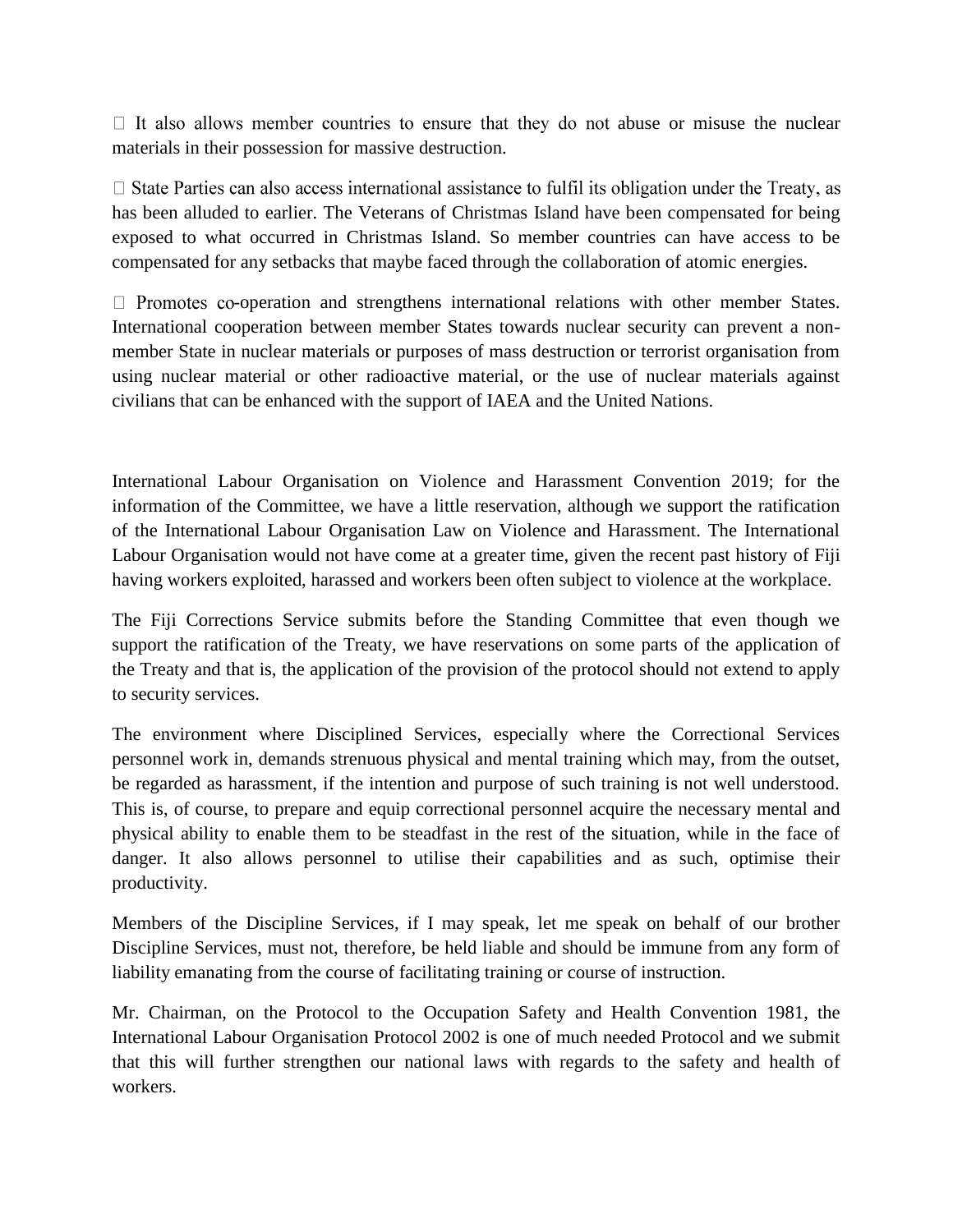The Protocol facilitates the publication of national statistics concerning occupational accidents, occupational diseases and as appropriate, dangerous occurrences and accidents as stipulated in Article 6 of the Protocol. We submit that this will have a positive impact on employers, policy makers to provide a healthy and safe environment working conditions to workers.

We agree that we must fully ratify the Protocol, to ensure that workers are protected from sickness, disease and injury arising out of their employment. This is to ensure that workers are well looked after by their employers.

The ratification of the Convention at this time will to demonstrate Fiji's commitment to occupational health and safety in international forums. This will also further indicate Fiji's determination to improve our occupational safety and health in workplaces.

We submit that the annual publication of national statistics concerning occupational accidents, occupational diseases and as appropriate, dangerous occurrences and accidents will also improve the standard of the occupational safety and health of any workplace and will only make us grow better. This will also ensure that employers seek solutions of occupational accidents and occupational diseases.

The periodic review will then highlight the resolutions that have been undertaken with regards to the challenges faced by employers in compliance of the occupational health and safety of any given workplace. It will reflect on the compliance of the employer to our current laws, such as the Health and Safety at Work Act 1996 and Employment Relations Act 2007, to name a few. This Protocol will show the international forum that we are committed and determined to comply with the current laws.

The Fiji Corrections Service agrees that the State should fully ratify the Protocol of 2002 to the Occupational Safety and Health Convention.

Mr. Chairman, to conclude, Fiji Corrections Service recommends ratification without reservation on the:

 $\Box$  Treaty on the Prohibition of Nuclear Weapons; and

 $\Box$  International Labour Organisation Protocol of 2002 to the Occupational Safety and Health Convention 1981.

However, the Fiji Corrections Service recommends the ratification with reservation, the application of the International Labour Organisation Violence and Harassment Convention 2019 for reasons that I had mentioned earlier.

Thank you, Mr. Chairman and Honourable Members. That is the presentation from the Fiji Corrections Service.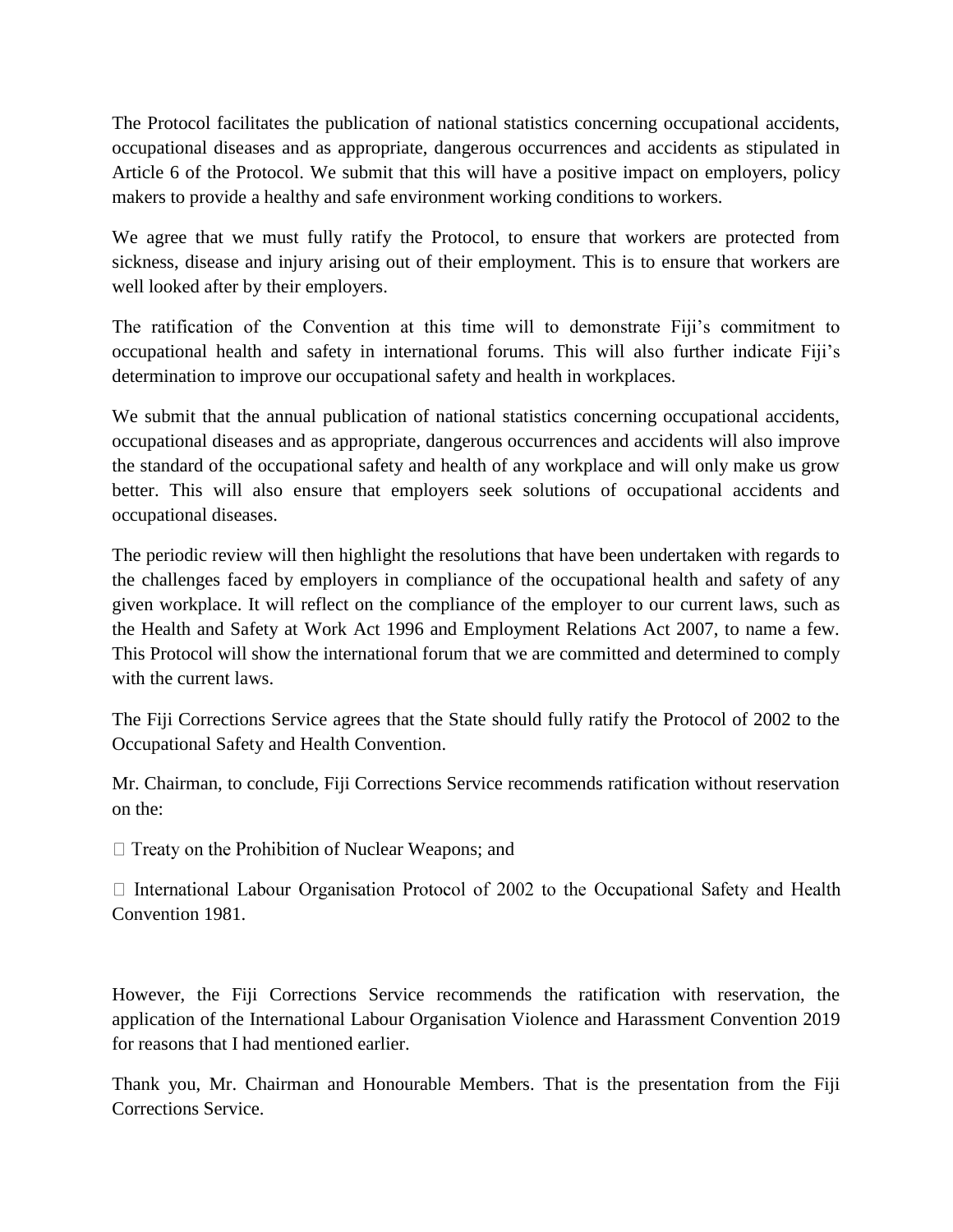MR. CHAIRMAN.- Thank you, Mr. Vucago. Permanent Secretary, do you wish to comment, if not I will open the floor to questions. Thank you.

MR. M. LESUMA.- Just to conclude, Mr. Chairman, the Ministry and as we have heard from our line agencies, together with the views highlighted today by the Fiji Corrections Service, they have no reservations to the intent and provisions of these Treaties and recommend for Fiji to ratify these Treaties and Conventions. Thank you, Mr. Chairman.

MR. CHAIRMAN.- Thank you, PS. Honourable Leawere?

HON. M.R. LEAWERE.- Thank you ,Mr. Chairman. I would like to thank the Permanent Secretary for Defence for a middle line up this afternoon. We have the Commander of RFMF, the *S/C on FAD Interview with the Ministry of Defence & National Security Officials 25. Monday, 2nd March, 2020* ------------------------------------------------------------------------------------ ------------------------------------------------------

Commissioner of Police, the Commissioner of Fiji Corrections Centre and these are our officers who will be in the front line in terms of security. Thank you very much for this afternoon.

I have a very simple question in terms of slip off. When warships are berthing at the wharf and in case of some accidents, in terms of security of our people, do they inform that they have some arsenal on board that can probably jeopardise the lives of our people? That is the question that I would like to pose. Thank you, Mr. Chairman.

COMMANDER V. NAUPOTO.- Thank you, it is a very good question. Understanding the way our trade when it comes to ships that berth, before they arrive, I think there is a certain time where they will have to inform in advance the cargo they are carrying, so that information is supposed to be with relevant authorities.

We, in the Military through the Fiji Navy, track very much the movement of vessels that come. The information on the cargo, I think, is with Fiji Ports through their agent. If there is a ship with some mishap at the wharf and it is sinking, the cargo inside should be known already as to what is still in and what is being taken ashore. If it has some toxic material and if there is a request, they certainly do let us know very quickly if we can come in and help.

MR. CHAIRMAN.- Honourable Professor Prasad?

HON. PROF. B.C. PRASAD.- I think it would be kind of follow-up from Honourable Leawere but my question to you, Commander and perhaps to the FPF as well, my understanding is that, if we ratify this Treaty, obviously there are ships with nuclear propulsion systems. If we ratify this, does it mean that ships with any kind of nuclear propulsion system would not be allowed into our ports? Is that your understanding or do you still feel that, for example, if our partners have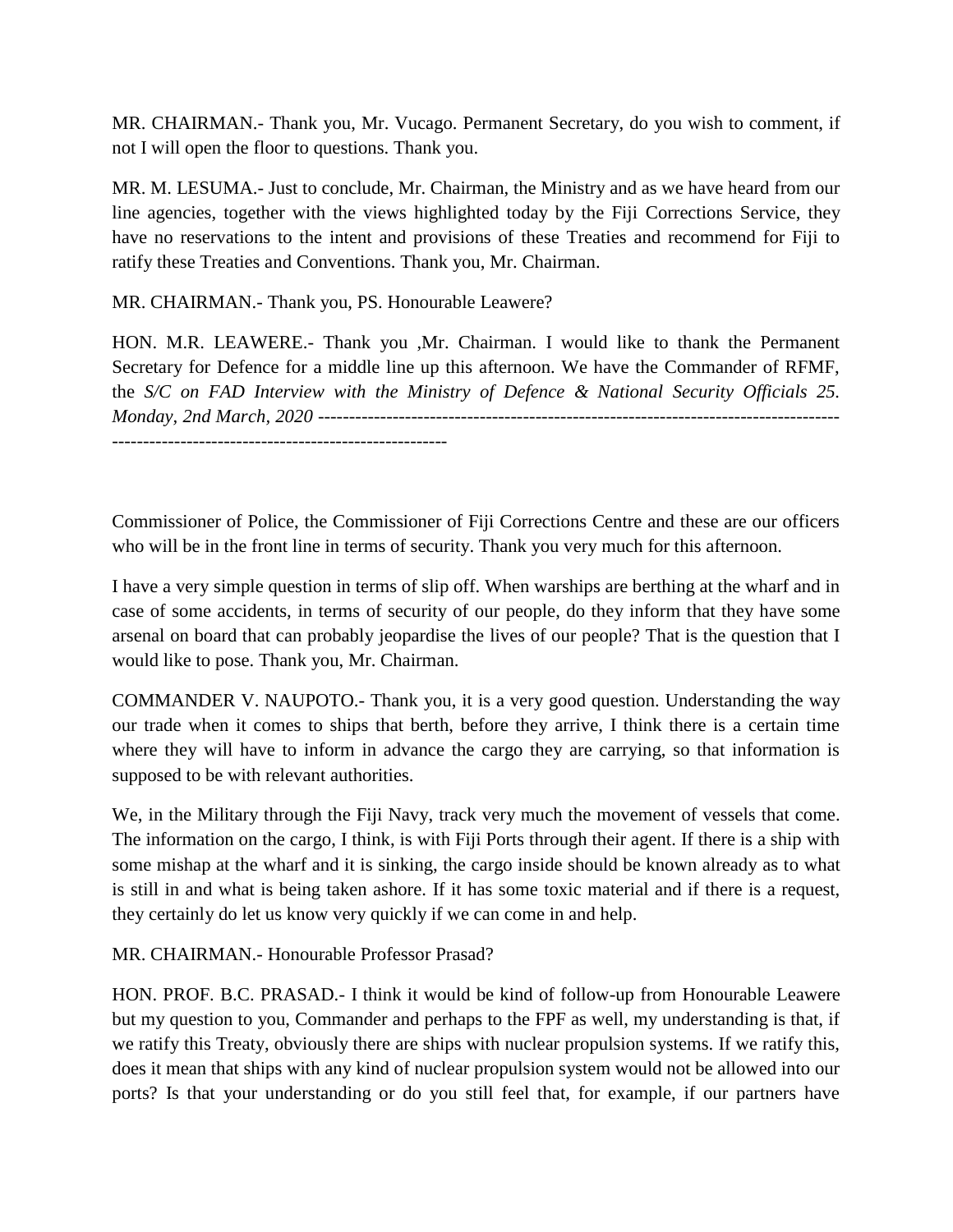nuclear propulsion systems and the ships are coming through our ports, would they be allowed under this Treaty?

COMMANDER V. NAUPOTO.- Thanks. My understanding is that, the Treaty is on nuclear weapons. It is really a ban on nuclear weapons, not on nuclear power, generally speaking.

My understanding of the Treaty is that, if there is a vessel that comes in is nuclear-powered, I think it is alright. I think it is a Treaty that we are ratifying to say that we will not have nuclear weapons, to put it simply, I think if I read it correctly. Thanks, Sir.

MR. CHAIRMAN.- Thank you. Honourable Dr. Salik Govind.

HON. DR. S.R. GOVIND.- Thank you, PS and the Team. My question is to the FCS. The Protocol of 2002 to the Occupational Safety and Health Convention 1981, I think you have said that FCS has some reservations about ratification. What is that reservation?

MR. A. VUCAGO.- Thank you, Honourable Member. As I alluded to earlier, the environment that we work in demands a lot. People with potential, personnel with potential, personnel who are assertive, authoritative, the capability to work in such an environment and for them to be able to do so, they would need to undertake trainings - strenuous training, vigorous training, a training that would compel them beyond the limits.

As I had mentioned from the outset, a person who does not understand the purpose and intention of why these trainings ought to be undertaken, would be of the view that what has been done equates harassment. So it should be taken in the intention and the purpose that has been *S/C on FAD Interview with the Ministry of Defence & National Security Officials 26. Monday, 2nd March, 2020* ---------------------------------------------------------------------------------------------------- --------------------------------------

facilitated and that is, to train people to be physical and mentally ready to carry out their work, reflecting on the environment they work in.

As we know, in the corrections environment, we deal with a whole lot of offenders from rapists, murderers and we need to prepare our officers to face people with that calibre and what better way to do it, is to train them in such a way so that they can withstand whatever comes from the calibre of people they face everyday. Thank you, Honourable Member.

MR. CHAIRMAN.- Honourable Professor Biman.

HON. PROF. B.C. PRASAD.- Just a minor point. Are you suggesting that some current laws, for example, Sexual Harassment Policy and others, is hindering that kind of trainings or do you think if this Protocol comes into effect or if we sign, then it is going to, or some of the existing laws or policies already affect what you were saying?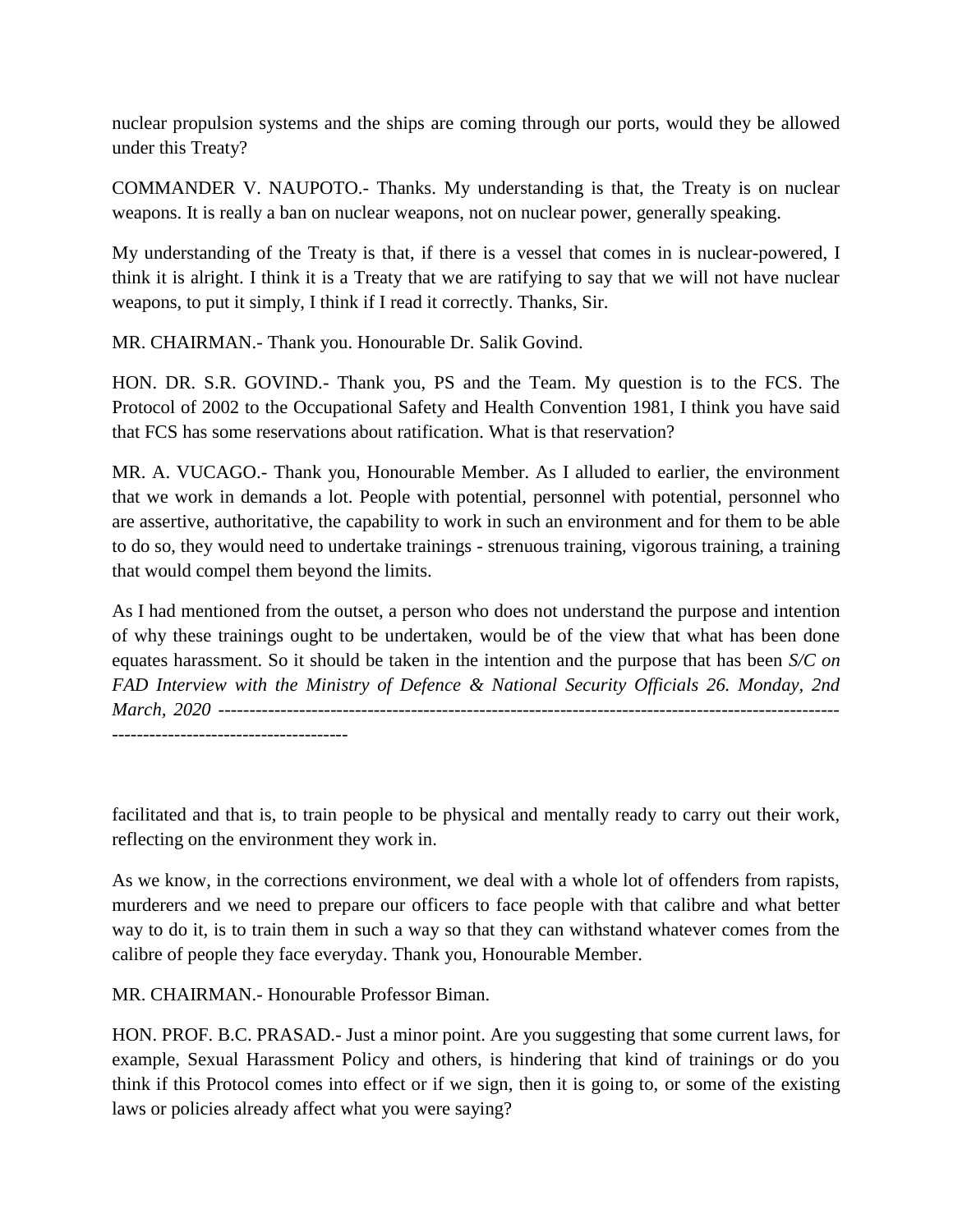MR. A. VUCAGO.- Thank you, Honourable Member. The reason why we have reservations, we are not for, we do support the ratification but we have reservations on a few provisions that apply under the Convention, that we feel would be an impediment on how we train our officers, impediment on how we prepare our officers in doing the work they will be expected to carry out. Thank you, Honourable Member.

MR. CHAIRMAN.- Thank you, Mr. Vucago. Any further questions from the floor?

HON. M.D. LEAWERE.- Probably, the last question from me. I believe that the FPF is tasked under the Police Act, to maintain law and order. How are they putting their resources together with the Military in terms of training and expertise in case of mishap or threat in terms of the security of the nation?

COMMANDER. V. NAUPOTO.- Thank you, Honourable Member. We work very closely with the FPF. They have their own level of expertise that they train with that they bring. We also have our own level of expertise, that is, with RFMF.

The way we work is this, when they need us, they know that we are available to them 24 hours a day. So, when there is a set of expertise that is not with them that we have, we certainly make it available to them so that we can tackle the situation at hand very quickly. That is a way we cooperate with the Police. We are available to them 24 hours a day and as I said, there are some expertise that we have that they do not have. When they need it, we make it available to them very quickly.

MR. CHAIRMAN.- Honourable Selai Adimaitoga.

HON. S. ADIMAITOGA.- My question is to the FPF, you have 20 percent women component in line with SDG 5. My question is, how can the leadership in the Force ensure there is zero tolerance of violence and harassment in the workplace and amongst families? What are some of the strategies and forward planning initiative in place?

MR. A. LUTUNAUGA.- Thank you, Honourable Member, for that question. Through you, Honourable Chairman, the FPF has its own internal strategies in addressing or preventing the offences that you have just mentioned, the probability of those offences. But just like any other law enforcement organisation, we still have some incidents – incest, et cetera, but we have our Welfare Office. As I have already stated in our submission, we have our Force Chaplaincy and the Welfare Department that looks after those. *S/C on FAD Interview with the Ministry of Defence & National Security Officials 27. Monday, 2nd March, 2020* --------------------------------- ---------------------------------------------------------------------------------------------------------

In addition to that, we have our Internal Affairs as a proactive team that goes out to the various Divisions and talking only to Police Officers on issues specifically on Violence against Women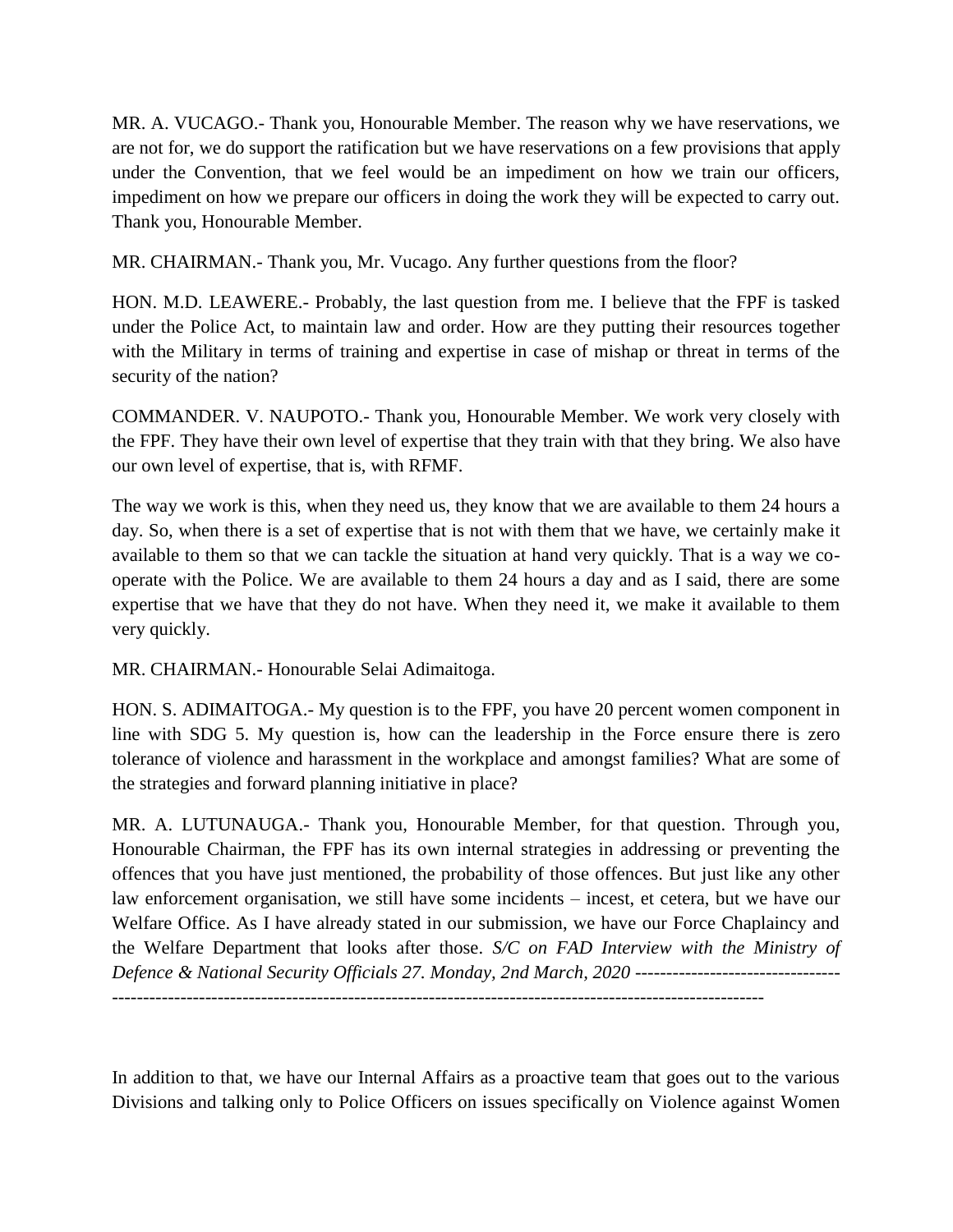internally and not only in that instant but then it extends to families where we have our quarterly family day. The Police and families having their team bonding and get together on a quarterly basis and these are the platform where we penetrate our awareness sessions as far as respecting women within the Police Force, specifically Women Police Officers and their various families.

HON. PROF. B.C. PRASAD.- Just to follow up, Commander Naupoto, on the answer that you gave to Honourable Leawere, I am just wondering because last year when the RFMF Officers arrested the 16 year old boy for allegedly writing vulgar language against the Honourable Prime Minister, the Commissioner of Police came out and said very clearly that the RFMF had the powers under Section 131(2) of the Constitution to do that. In relation to what you have just said, how does the Police and the Military determine when to evoke Section131(2), to deal with what Honourable Leawere was saying, how do you co-operate? What are the basis on which you decide that this is the Military's role to do that when, in fact, it will actually be the FPF?

COMMANDER. V. NAUPOTO.- Thank you, Honourable Member. For that incident, may be the word 'arresting' is not the right word. We really handed those two over to the Police and the Police had to do their role as policemen and do the necessary investigation, et cetera. It was almost just like a citizen arrest. I think there is that term where when you see an offence that is committed, you can take them and hand them over to the police.

For law and order in Fiji, FPF takes the lead, which is their role. We provide a backup service to them. And as I mentioned before, if they need our help in whatever area that they think is lacking, we provide to them that service if we have to, but they are always the lead when it comes to law and order in Fiji and we play a supporting role to them. Thank you.

HON. M.R. LEAWERE.- Mr. Chairman, this is on the Protocol for Occupational Health and Safety Convention. Should Fiji ratify that, how will RFMF, FPF and FCS include this into their policies and programmes, moving forward? Thank you.

COMMANDER V. NAUPOTO.- Thank you. If I can just kick it off and I speak on behalf of RFMF, we already have OHS policies in place. As we speak, we have OHS Committees in our different workplaces, for example, the Navy, the Engineers. They have their meetings and we get officials from the Ministry of Labour who come and do training for our OHS Committees. So, it is very much in practice right now, and it is something that I, as the Commander, am very happy about, knowing that the work spaces for the people that we employ are safe. They come in and do their service and do it in a safe manner and it is an area that we are very keen to improve. We try and work as hard as we can, to make sure that our workplaces are safe.

MR. A. VUCAGO.- Thank you, Mr. Chairman. The FCS has OHS policies in place. In fact, if I may share this with the Committee, the FCS, amongst the Disciplined Services, was the first to have developed the OHS Policy and practically putting it in place. We have a Unit that looks after occupational health. They go around and conduct trainings and, of course, we have provisions that guide us in our occupational and safety matters. Thank you.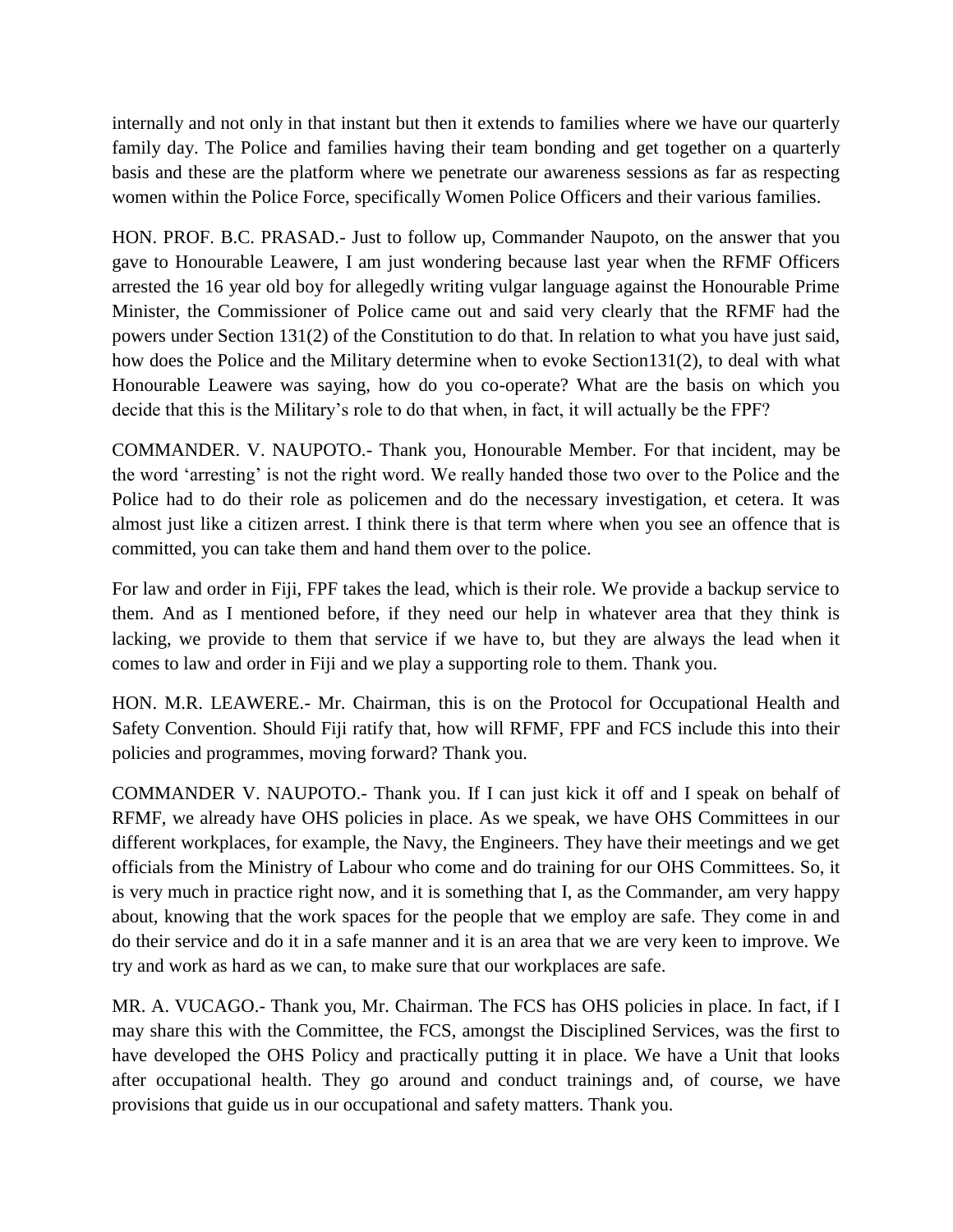MR. A. LUTUNAUGA.- Thank you, Mr. Chairman, I share the same sentiments with the Commander of the Fiji Military Forces.

MR. CHAIRMAN.- Thank you we will take one last question. *S/C on FAD Interview with the Ministry of Defence & National Security Officials 28. Monday, 2nd March, 2020* -------------------

---------------------------------------------------------------------------------------------------------------------

--

HON. S. ADIMAITOGA.- Thank you, Mr. Chairman. I would like to ask this question, how prepared and ready is the Ministry in dealing with aviation disaster in Nadi, in Fiji Waters, and on the fringes of Tongan Waters on the currently disputed Minerva Reef? That is on the Treaty on the Prohibition of Nuclear Weapon.

The Committee understands that vessels and aircrafts that pass through the Fiji Waters and space carrying nuclear material and have nuclear capabilities. My question is; how prepared and ready is the Ministry in dealing with an aviation disaster in Nadi or maritime crisis in Fiji Waters on the fringes of Tongan Waters on the currently disputed Minerva Reef?

COMMANDER V. NAUPOTO.- Thank you. I will give it a go.

If there is an aviation disaster, the lead agency, I think, is CAAF. As usual, the RFMF provides a very quick assistance to them in those aviation crisis and if we can just use that as an example, the planes that crash. We were almost the first ones to the site, try and get things done.

I think one of the beauty about technology now is that when vessels and aircrafts transit the world, there is a lot of advanced knowledge in what they carry and technology allows us to track them right through. So, if an accident happens, the technology allows us to track where they are and secondly, we have prior knowledge as to what they are carrying and that goes for both, ships and aircrafts.

If there is a mishap, as you have mentioned at the Minerva Reef area, from a maritime perspective when there is a mishap as sea, we do not go around asking questions who that area belongs to? Our first response is to go in and save lives. Again, we should have prior knowledge of what that ship is carrying if a ship goes down in that area, so we would not really worry about the border whether it belongs to what country.

Our first response and priority is to really just save lives and we should find from somewhere information that says, that that ship is sinking at this area, has this cargo on board and then the right responses, I guess, can be tapped into with the other expertise and relevant department, I suppose. That is a very difficult question that I have been asked.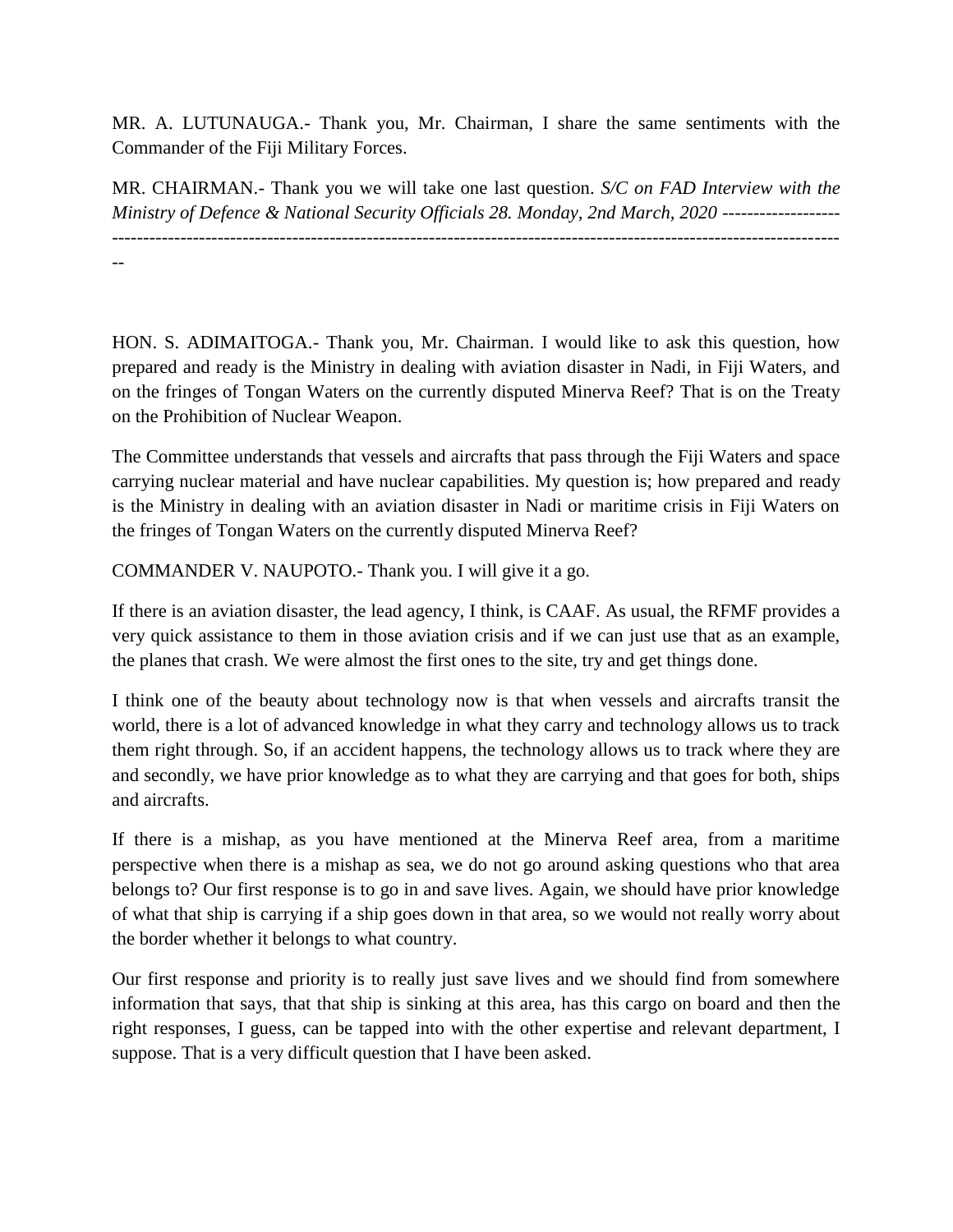MR. CHAIRMAN.- Thank you, Commander Naupoto. Perhaps, if I just may possibly add, there is the mere fact that the Navy has a fantastic nerve centre at Stanley Brown Naval Base which tracks every aircraft and vessel within our EEZ.

Having said that, I take this opportunity to say 'thank you all' once again to our presenters and PS and his Team. If there are some pressing questions that the Committee may think of before writing up our Reports, we will certainly get back to your goodselves. If you have any departing comments, PS, the floor is yours. Thank you.

MR. M. LESUMA.- *Vinaka*, Mr. Chairman and Honourable Members of the Committee, on behalf of the Ministry of Defence and our line agencies, the Commanders and the two Forces, likewise with our colleagues from the Fiji Corrections Service, would like to thank the Committee for the opportunity to make submissions today and, again, our reassurance should there be additional information requested or required by the Committee. We will gladly provide this in due course. Thank you once again.

The Committee adjourned at 3.52 p.m.